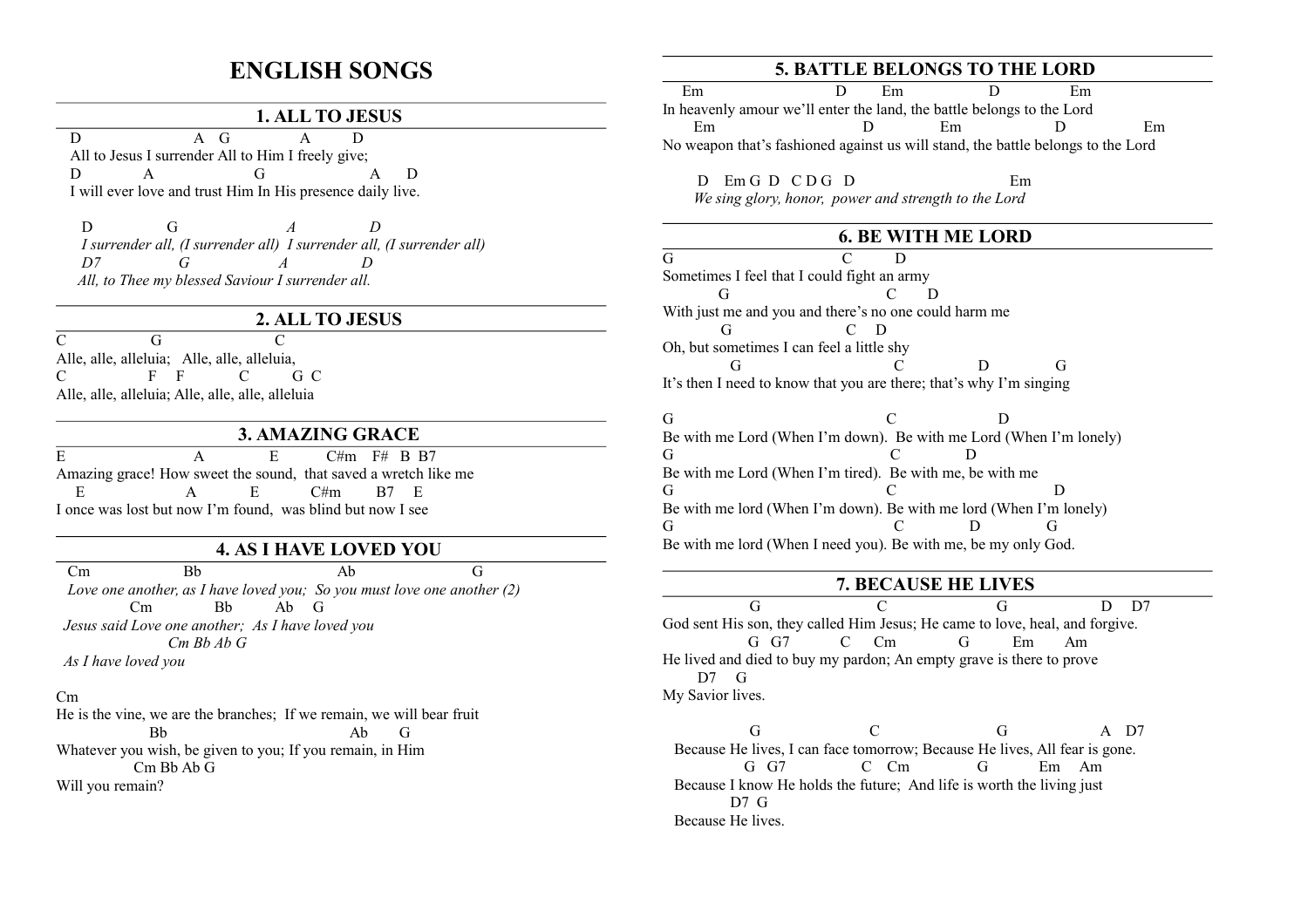## **8. BLESSED ASSURANCE**

 $\overline{C}$  F  $C$   $C$   $C$   $G$   $D$   $G$ Blessed assurance, Jesus is mine! O what a foretaste of glory divine! C F C C F Dm G C Heir of salvation, purchase of God, Born of His Spirit, washed in His blood.

C F C C Am C G D G *This is my story, this is my song. Praising my Saviour all the day long* G7 F C C F Dm G *This is my story, this is my song. Praising my Saviour all the day long* 

## **9. BLUE SKIES**

E B C#m E Blue skies and rainbows and sun beams from heaven E B C#m E Are all I can see when my Lord is living in me

 A B C#m E A B C#m *Jesus is well and alive today* He makes His home in my heart. A B C#m B E B E *Nevermore will I be all alone since He, Promised me that we never would part.*

## **10. COUNT YOUR BLESSINGS**

C Dm

When upon life's billows You are tempest tossed

 $G$  C G C When you are discouraged Thinking all is lost

C Dm Count your many blessings Name them one by one

G G G C And it will surprise you What the Lord hath done

 C Dm  *Count your blessings, name them one by one G C G C Count your blessings, see what God hath done Am Dm Em G Count your blessings, name them one by one C G* C G C  *And it will surprise you what the Lord hath done*

## **11. EL SHADDAI**

C Dm G C F El Shaddai, El Shaddai, El-Elyon na Adonia, Bb E/D Am A Age to age You're still the same, By the power of the name. Dm G C F El Shaddai, El Shaddai, Erkamkana Adonai, Bb E/D C We will praise and lift You high, El Shaddai.

#### **12. FATHER I PLACE**

F Bb C Father, I place into your hands the things that I can't do. C Bb F Father, I place into your hands the times that I've been through F C Bb Father, I place into your hands the way that I should go F C FBbF For I know I always can trust you.

#### **13. I TRAVELED DOWN**

C F C Am C I traveled down a lonely road and no one seemed to care C F C G The burden on my weary back had bowed me to despair C F C Am C I oft complained to Jesus, how folks were treating me C Am C G C And then I heard Him say so tenderly

C F C G *My feet were also weary upon the Calv'ry road; C F G G The cross became so heavy I fell beneath the load C F C Am C Be faithful weary pilgrim The morning I can see C Am C G C Just lift your cross and follow close to me*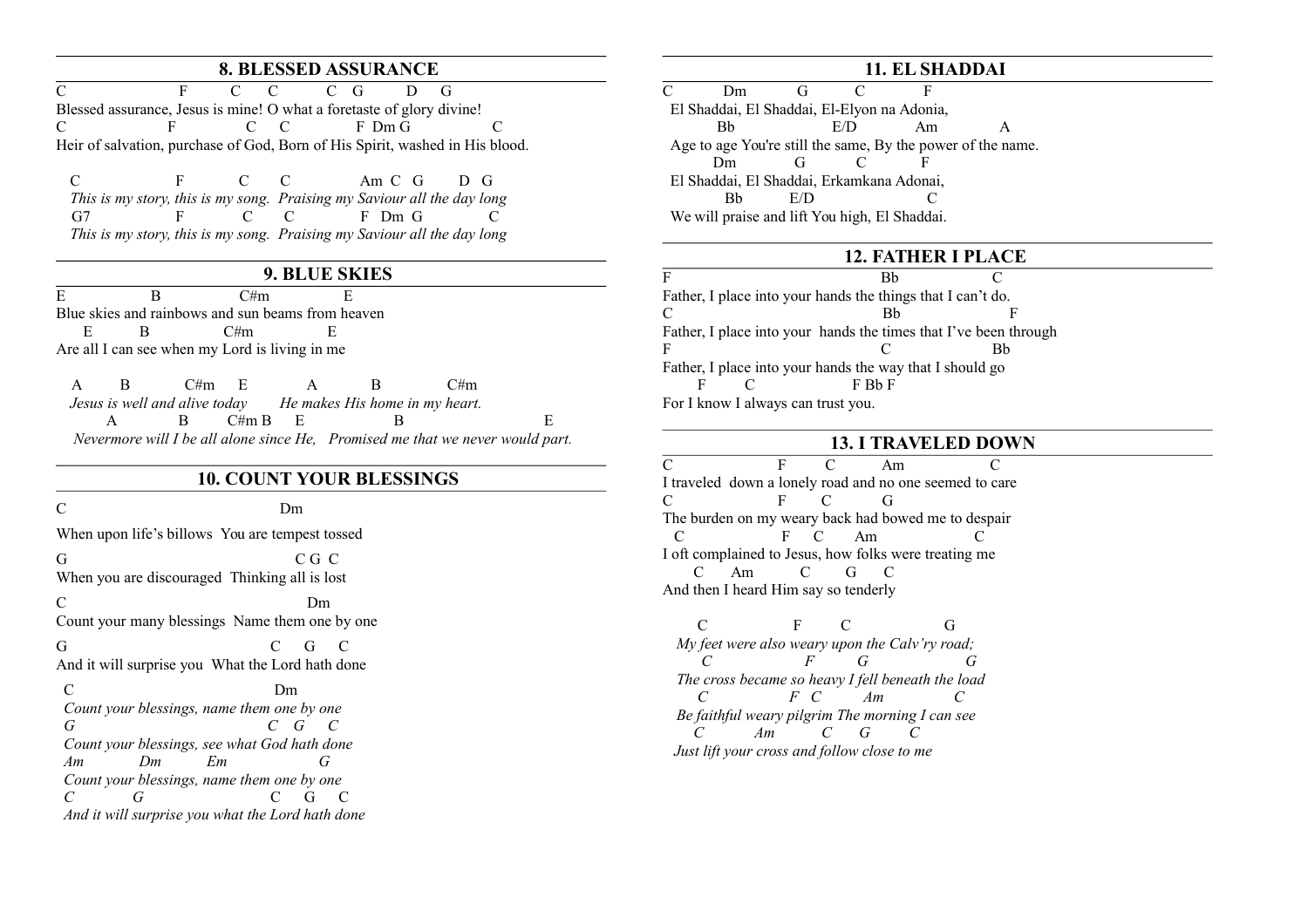## **14. GLORY BE TO JESUS**

F C Dm Am F C Am Glory be to Jesus who in bitter pains F Bb F C Am C F Poured for me the life blood from His sacred veins

## **15. GO AND MAKE DISCIPLES**

*C =>Jesus said, "go, go ,go All Nations Baptize them Baptize them"*

 C C G Am F G Jesus said, "go, go, go Go and make disciples Of all nations C C G Am F G Baptize them Teach them to obey Everything I have commanded you.

 $C$  F G  $C$  G You gotto love, love, love As Jesus loved  $C$  F G F G G When you love You'll be known as disciples

 *Em G C F He will never leave you Nor forsake you Em G Am C G He'll be with you To the very end of age*

#### **16. GO MAKE A DIFF'RENCE**

Em | % | C | D || Em | % | C | D || Em | % | C | D || Em | % | Em | % | Em | % |

 Em C D Em  *Go make a diff'rence we can make a diff'rence. G B Go make a diff'rence in the world.* Em C D Em  *Go make a diff'rence we can make a diff'rence. C D Em Go make a diff'rence in the world.*

 Em C D Em We are the salt of the earth, called to let the people see G B The love of God in you and me. Em C D Em We are the light of the world, not to be hidden but be seen. *C D Em* Go make a diff'rence in the world.

#### **17. GOD IS GOOD**

 *C Am F G God is good, all the time, He put a song of praise in this heart of mine C Am F G God is good, all the time, Through the darkest night, His light will shine C G C|F|C|GC|| God is good, God is good all the time.*

C Am F G If you're walking through the valley, there are shadows all around C Am F G Do not fear He will guide you, He will keep you safe and sound C G C F C He had promised to never leave you, nor forsake you, and His word is true

C G Bb F *Though I may not understand all the plans You have for me* C G Em F G *My life is in your hands through the eyes of faith I can clearly see*

#### **18. HALLELUJAH PRAISE**

 F C F C7 F C Hallelujah Praise Jehovah from the heavens praise His name. F C F C G7 C Praise Jehovah in the highest, all His angels praise proclaim. F C7 F C7 Dm C All His hosts together praise Him, sun and moon and stars on high. F C7 F7 Bb F C7 F Praise Him O ye heav'n of heavens, and ye floods above the sky.

F Bb F C7 F C *Let them praises give Jehovah ,for His name alone is high, F And His glory is exalted, and his glory is exalted Bb F C7 F And His glory is exalted far above the earth and sky*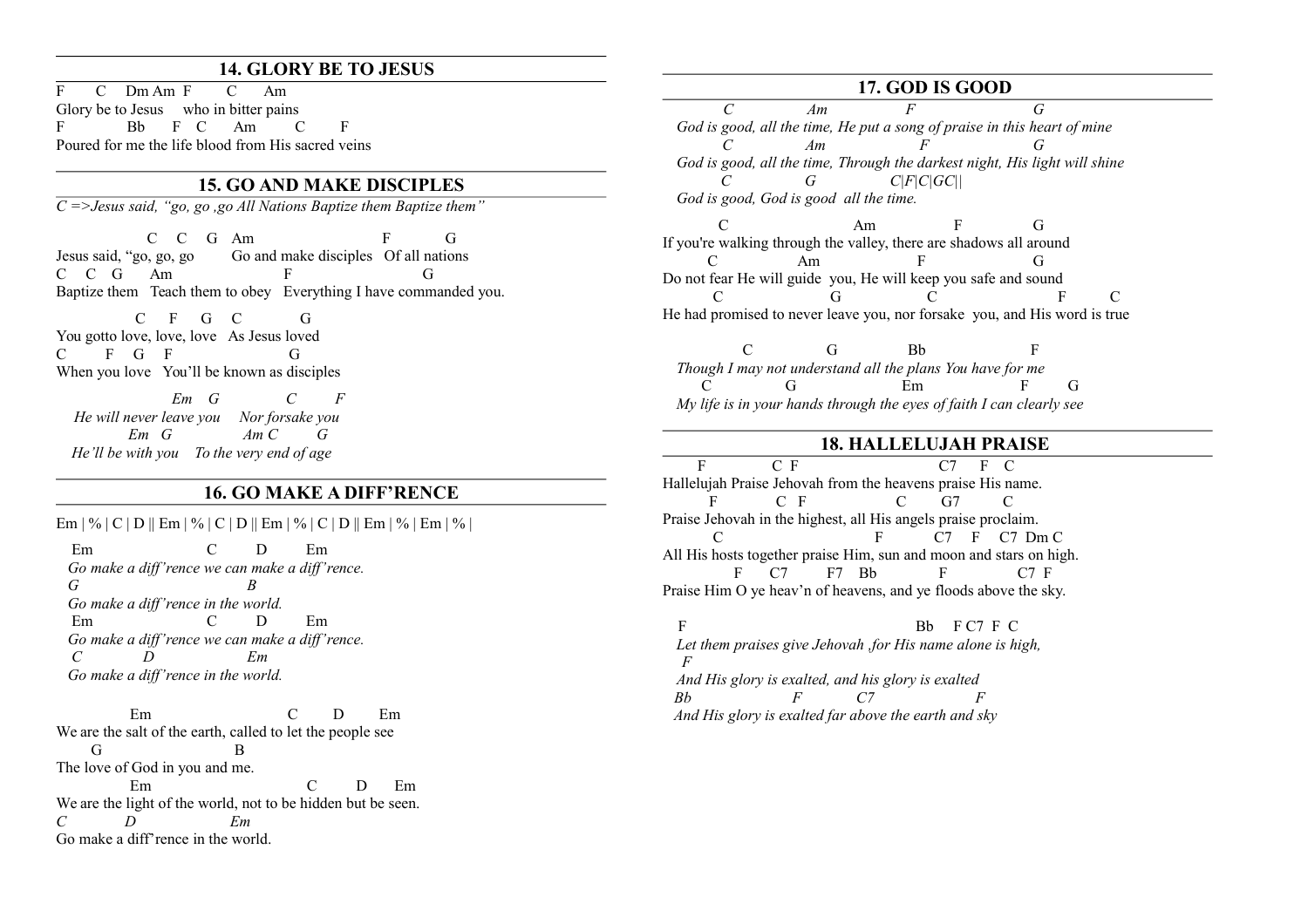#### **19. HAVE YOU BEEN TO JESUS**

D G D Have you been to Jesus for the cleansing power?  $A7$ Are you washed in the blood of the Lamb? D G Are you fully trusting in His grace this hour? D A7 D Are you washed in the blood of the Lamb?

 *D G Are you washed in the blood D A7 In the soul cleansing blood of the Lamb? D G Are your garments spot-less, are they white as snow D A7 D Are you washed in the blood of the Lamb?*

#### **20. HEAVEN CAME DOWN**

G D G D O what a wonderful, wonderful day, day I will never forget! Am C D7 C D G After I'd wandered in darkness away, Jesus, my Saviour, I met. G D G C O what a tender, compassionate friend! He met the need of my heart, C G G D C G (D) Shadows dispelling with joy I am telling, He made all the darkness depart!

 G C D G *Heaven came down and glory filled my soul.* G C D G *When at the Cross the Saviour made me whole.* D C G D G *My sins were washed away, and my night was turned to day .* G C D G *Heaven came down and glory filled my soul!*

#### **21. HERE AM I LORD**

 G Am D7 G D I, the Lord of sea and sky, I have heard My people cry G C Am D7 All who dwell in dark and sin, my hand will save G Am7 D7 G D7 I, who made the stars of night, I will make their darkness bright G C Am D7 Who will bear My light to them, whom shall I send?

 *G Em Am D Here I am Lord, is it I Lord? I have heard you calling in the dark G Em Am D G I will go Lord, if you lead me. I will hold Your people in my heart*

#### **22. HOLY, HOLY**

A D A E E A D D D E A Holy, Holy, Holy, Holy, Holy, Holy, Lord God Almighty.

D E E A *And we lift our hearts before you as a token of our love. D E A Holy, Holy, Holy, Holy*

## **23. HOLY, HOLY, HOLY**

*D B A D G D* Holy, holy, holy! Lord God Almighty! A D Bm A A E7 A A7 Early in the morning our song shall rise to thee D B AD G D Holy, holy, holy! merciful and mighty! Bm D G D Em A D God in three persons, blessed Trinity!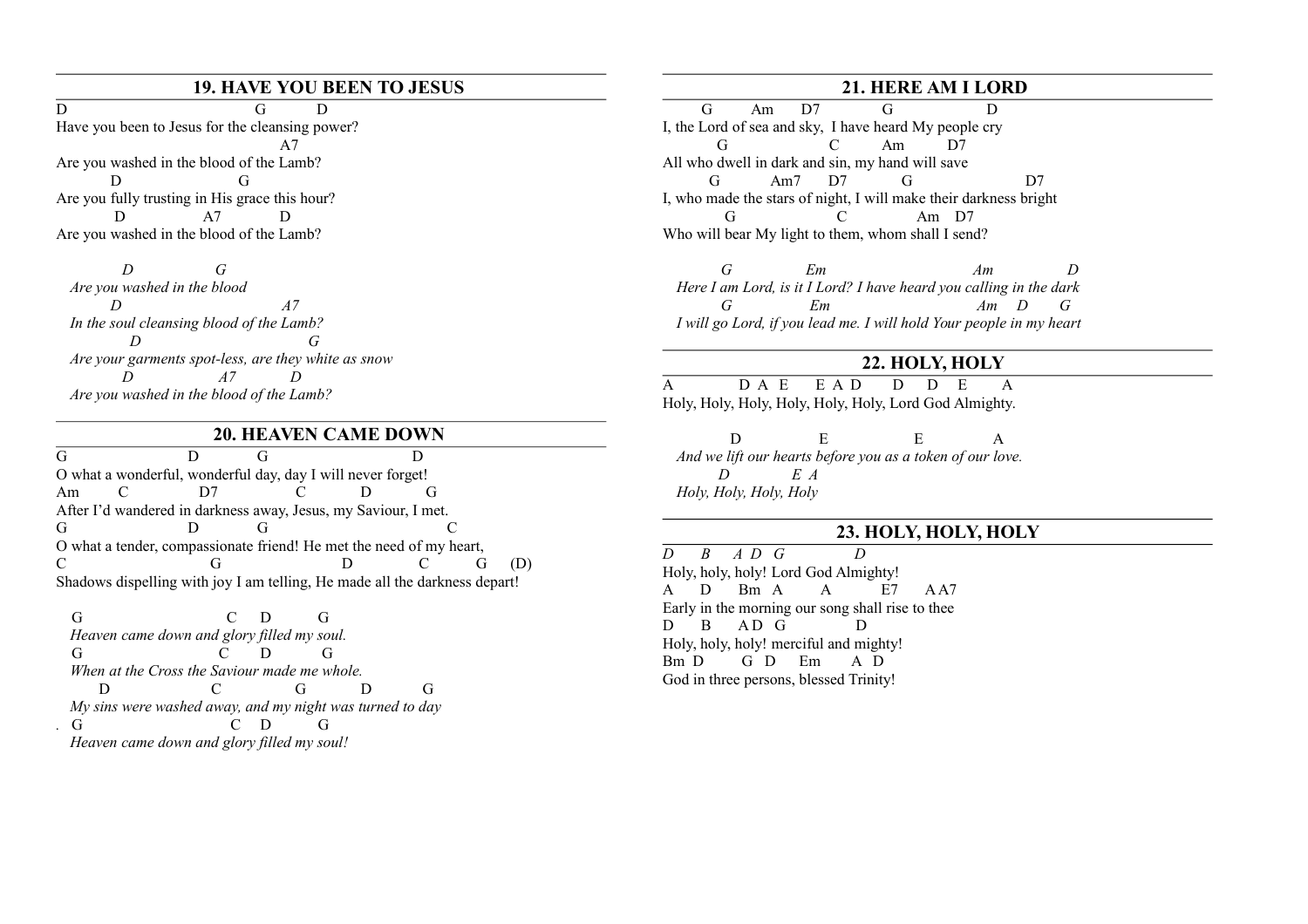## **24. HOSANNA FOREVER**

 C F G7 C C F G7 C The angels bow down at the thought of you, the darkness gives way to the light of you C F E7 Am7 The price that you paid gives us life brand new  $Gm7/C$  F  $G$  Am  $Gm7/C$  F  $G$  C Hosanna forever we worship you, Hosanna forever we worship you

C F D G E Am  *For your patience and kindness and favor and mercy, and honor and glory Dm A7 Dm C/E Because you are worthy, we can't live without you F D7/F# F/G We can't breath without you, we can't sing without you Gb / Ab Hosanna, hosanna*

 Db Gb Ab Db Db Gb Ab Db No greater love in this world but you, no one compare to the things you do

 Db Gb F7/A Bbm Wherever you go I will follow you Abm/Db Gb Ab Bbm Abm/Db Gb Ab Db Hosanna forever we worship you, Hosanna forever we worship you

#### **25. HOW GREAT THOU ART**

 ADA D O Lord my God! When I in awesome wonder A E D ADA Consider all the works thy hands have made, ADA D I see the stars, I hear the rolling thunder A E D ADA Thy pow'r throughout the universe displayed.

 A D A *Then sings my soul, my Saviour God to Thee E ADA How great Thou art, how great Thou art* A D A *Then sings my soul, my Saviour God to Thee E D E ADA How great Thou art, how great Thou art*

#### **26. HUMBLE YOURSELF**

Em D Em Humble thyself in the sight of the Lord. (2) G D Em C D Em And He will lift you up, And He will lift you up.

#### **27. I AM THINE**

D7 G C G I am thine, O lord I have heard thy voice And it told Thy love to me D7 G C D7 G But I long to rise in the arms of faith And be closer drawn to thee.

 G Em D G *Draw me nearer, nearer, nearer blessed Lord C* D7 *To the cross where thou hast died. G Em D C Draw me nearer, nearer, nearer blessed Lord G D7 G To thy precious bleeding side.*

#### **28. I HEAR GOD SINGING TO ME**

D G D D A D Well, I hear God singing to me, (L) Every nation must be saved. (All)....

D D G D D D A D *Well I hear, I hear God Singing to me; Well I hear, I hear God Singing to me;* 

G D A D G D A I, hear God singing and rejoicing, and I love my Father's song.<br>
G D A D A D  $D$  A  $D$  G  $D$  A  $D$ I, hear God singing and He's saying, every one should sing along. G D A D G D A Righeous singing scares the devil, so let's shout our anthems Loud. G D A D G D A D A soldier choir in holy concert, voices lifted faces bowed.

E A E E B E *Suh-kee-uh Mong-goo ah-kee yeem-bah; Hear God sing for Jesus sake*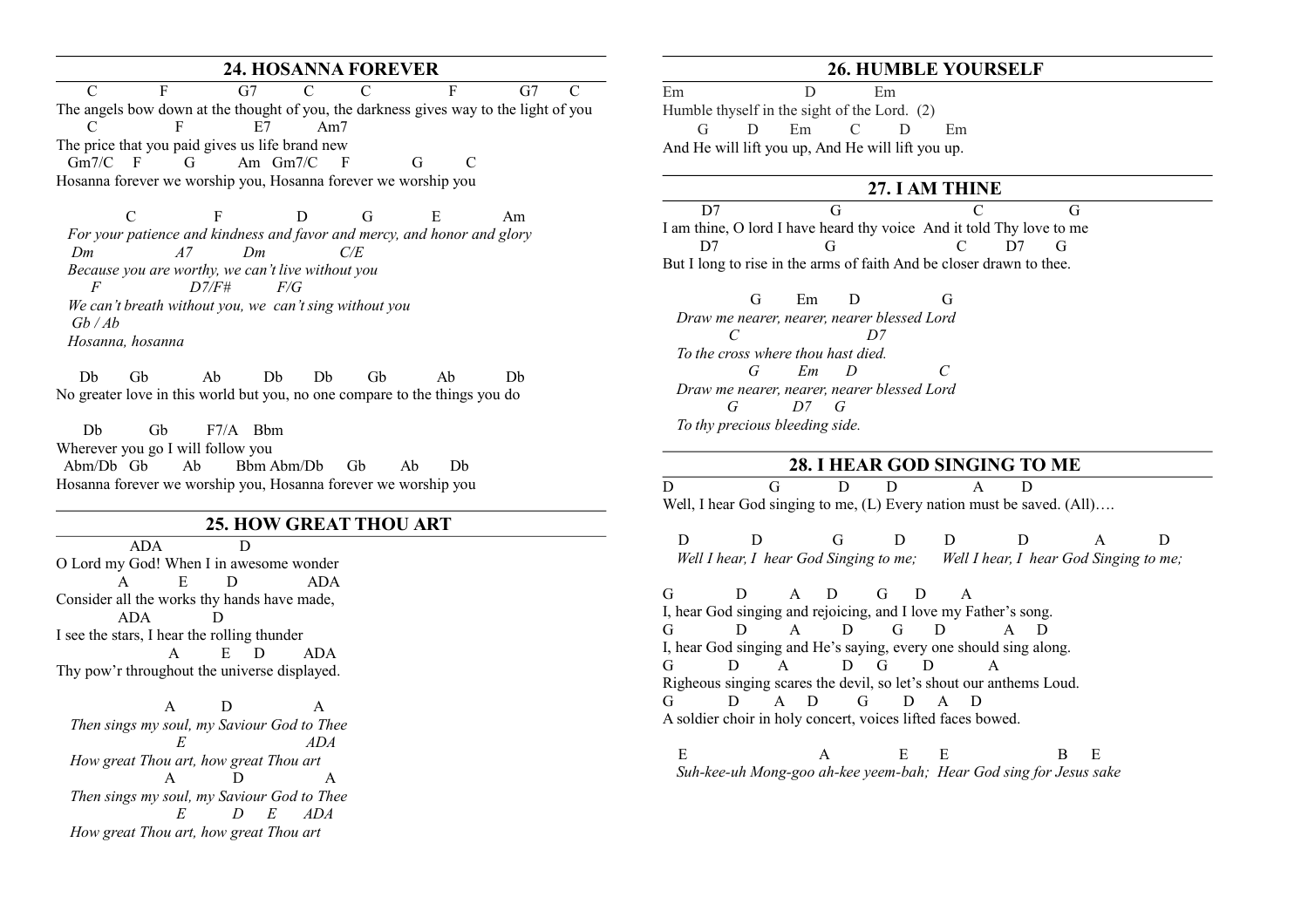#### **29. I NEED THEE EVERY HOUR**

G C G I need Thee every hour, most gracious Lord D G D A D No tender voice like Thine, can peace afford

 Em D G *I need Thee, O I need Thee; Every hour I need Thee, C G G D G O bless me now my Saviour I come to thee!*

#### **30. I NEED YOUR LOVE**

G D G C Em D O, I need your love in this shadowed place G D Em C Em D G I can't get enough of your sunlight on my face G D G C Em D When it's cold and dark or I'm far from home G D Em C Em D G You are in my heart and I never walk alone

C Em D G D Em C Em D G *And just like a tree planted by the stream thirsty for a drink of your love* C EmD G D Em C Em D G C G  *I can't face a day without some time to pray I sing this song to say I need your love*

#### **31. I WANT TO BE A WORKER**

G D G I want to be a worker for the Lord; I want to love and trust His holy word; Em C D G D G I want to sing and pray, and be busy everyday In the vineyard of the Lord,

 G Em *I will work, (I will work and pray,) I will pray, ( I will work and pray,)* G Bm D *In the vineyard, in the vineyard of the Lord, G Em C D G D G I will work, I will pray, I will labour everyday, in the vineyard of the Lord.*

## **32. I WILL CALL UPON THE LORD**

 $\overline{D}$  G  $D$  G  $D$  G  $D$  G  $D$  G I will call upon the Lord who is worthy to be praised D G D G D So shall I be saved from my enemies.

D G D *I know the Lord liveth and blessed be the rock, G D A7 And let the God of my salvation be exalted.* D G D *I know the Lord liveth and blessed be the rock, G D A7 D And let the God of my salvation be exalted.*

#### **33. I WILL PRAISE YOU**

C F G C I will praise you, I will sing your praise, I will bow down toward your holy temple F C F G C I will praise your name for your love and your faithfulness

 C F G C G When I called you answered me, You made me bold and stouthearted C F G F G C May the people of the earth praise you Lord, when they hear the words of Your mouth

## **34. I'D RATHER HAVE JESUS**

C C7 F C G7 CG I'd rather have Jesus than silver or gold, I'd rather be His than have riches untold C C7 F C C7 F G C I'd rather have Jesus than houses or lands, I'd rather be led by His nail-pierced hand

G7 Am G7 Am F C G7 Am G7 F C  *Than to be the king of a vast domain and be held in sin's dread sway* C7 F C G F C  *I'd rather have Jesus than anything this world affords today*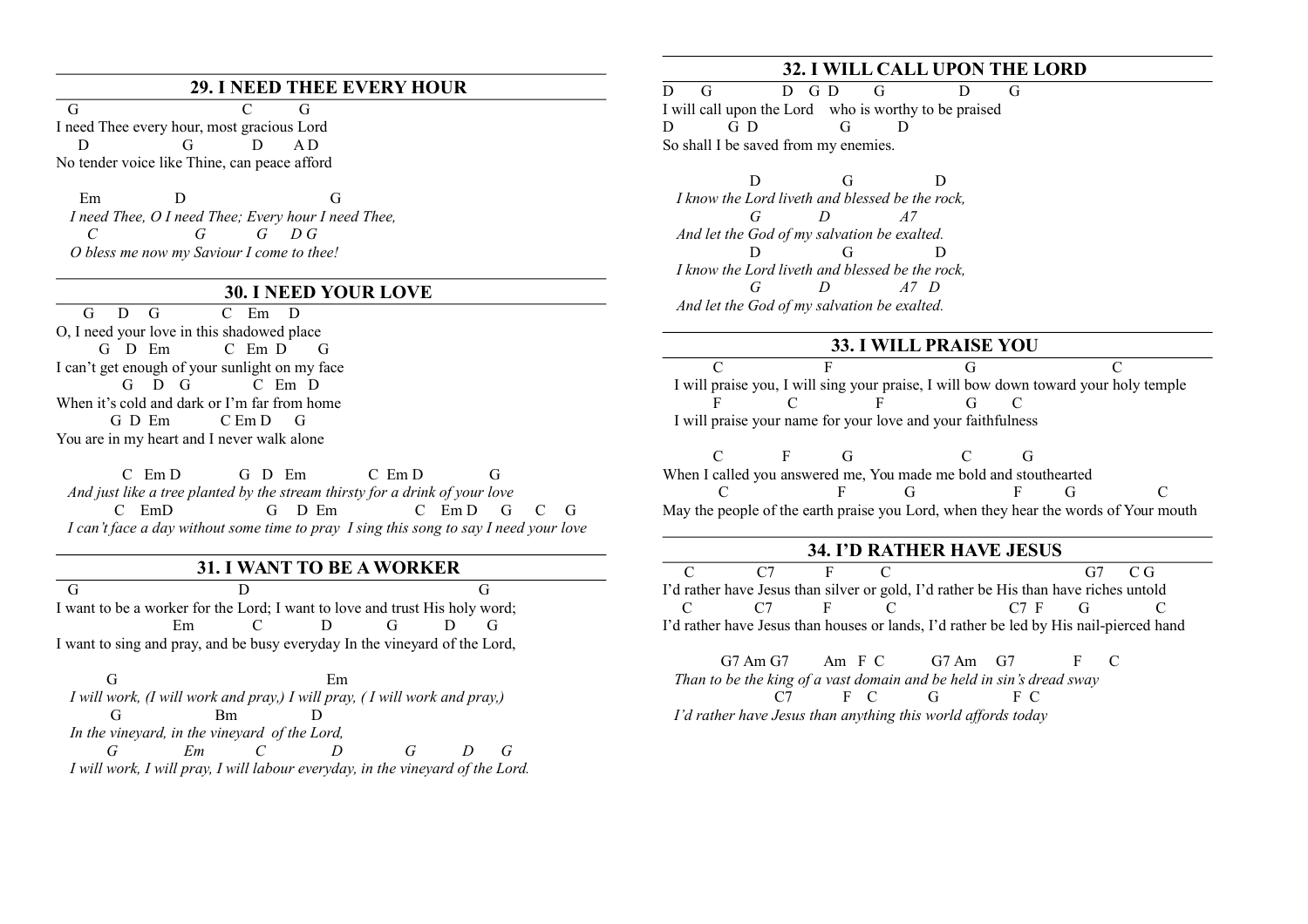## **35. I'LL BE A FRIEND**

F Dm C They tried my Lord....and Master, with no one to.......defend; Dm C F Within the halls.....of pilate, He stood without....a friend.

F Em C *I'll be a friend....to Jesus, my life for Him....I'll spend;*  $E_m$   $C$   $F$ *I'll be a friend.....to Jesus untill my years....shall end.*

## **36. I'LL FLY AWAY**

G C G Some glad morning when this life is over I'll fly away G Em G D G To a home on God`s celestial shore I`ll fly away

 G C G G Em G D G  *I'll fly away O glory, I'll fly away, when I die Hallelujah by and by, I'll fly away*

## **37. IN THE KINGDOM**

Am C Am Am C Am Are you standing in the place that will stand forever? [Standing, singing, yes I am] Am C Am Am C Am Are you standing in the place that can stand the weather? [Standing, singing, yes I am]

D D Am F C Am *In the Kingdom, one by one, in the Kingdom, hand in hand…*

#### **38. IT IS WELL WITH MY SOUL**

 C Em F G7 C Am D G When peace like a river attendeth my way, when sorrows like sea billows roll; C F A7 Dm D7 G C F C G C What ever my lot, thou has taught me to say, 'It is well, it is well with my soul'

 *C G C C G C It is well...(It is well), with my Soul.....(with my soul) F C G7 C It is well, it is well with my soul.*

#### **39. I'VE BEEN REDEEMED**

I've been redeemed by the blood of the Lamb G7 C I've been redeemed by the blood of the Lamb F I've been redeemed by the blood of the Lamb C Am Filled with the Holy Ghost I am, G7 C All my sins are washed away, I've been redeemed

 $\mathcal{C}$ 

#### **40. JESUS IS LORD**

A D E F#m A Jesus is Lord, My Redeemer, how He loves me, how I love Him. A D E A He is risen, He is coming; Lord, come quickly, hallelujah.

## **41. JESUS KEEP ME NEAR THE CROSS**

D D A G D A6 A Jesus, Keep me near the cross, there's, a precious fountain, D D AG D D A A D Free to all, a healing stream, flows from Calvary Mountain.

D G D D Bm A *In the cross, in the cross, be my glory ever, D D A G D D A A D 'Till my raptured soul shall find, rest beyond the river.*

#### **42. JOYFUL JOYFUL**

 $E$  B  $E$  C#m B Joyful, Joyful, we adore Thee, God of glory Lord of love E B B E B E Hearts unfold like flowers before thee, op'ning to the sun above. B E B E B C#m B Melt the clouds of sin and sadness; Drive the dark of doubt away. E B E B E Giver of immortal gladness, fill us with the light of day!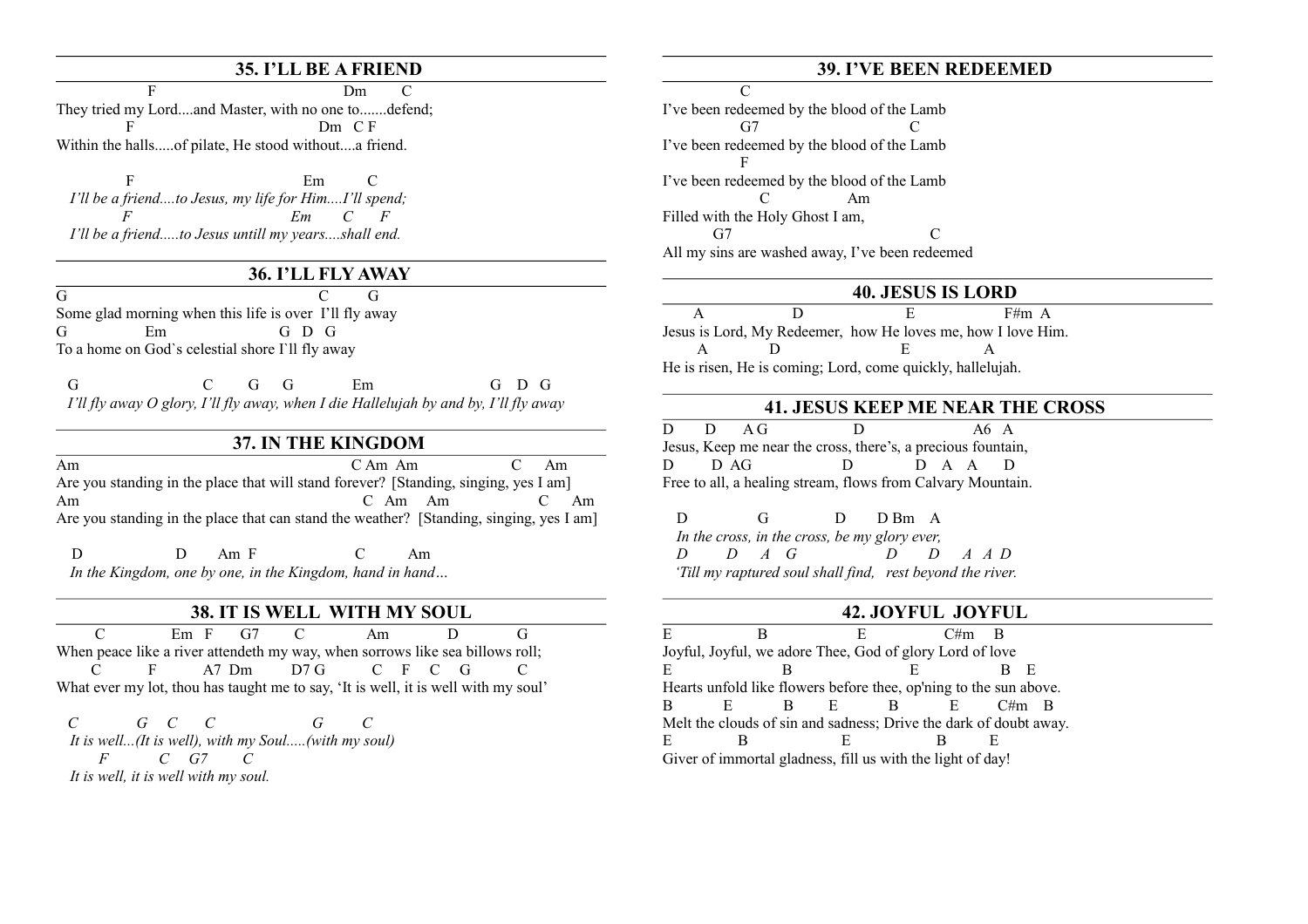## **43. JUST AS I AM**

D A D A G A D Just as I am without one plea, but that thy blood was shed for me D G D A D And that thou bid'st me come to thee O Lamb of God I come I come

## **44. LEAD ME TO CALVARY**

 $\overline{D}$  G  $\overline{D}$   $\overline{D}$   $\overline{B}$   $\overline{A}$ King of my life, I crown Thee now, Thine shall the glory be; D G D Em A7 D Lest I forget Thy thorn crowned brow, lead me to Calvary.

 A7 D A7 D  *Lest I forget Gethsemane, lest I forget Thine agony;* Bm F#m G D Bm A7 D  *Lest I forget Thy love for me, lead me to Calvary.*

#### **45. LORD OF ALL**

 Gm7 Dm7 Gm7 Gm7 Dm7 Gm7 If life is just a song I will sing for you, if life is just a path I will walk for you

 C Gm F Gm C Gm F Gm  *Jesus, Jesus, Lord of all, Jesus, Jesus Lord of all*

## **46. LORD OF THE DANCE**

 G Em Bm G I danced in the morning when the world was begun  $C$   $D7$   $C$   $D$   $G$ And I danced in the moon and the stars and the sun G Em Bm G And I came down from heaven and I danced on the earth. Am D7 C D G At Bethlehem I had my birth.

 Bm Em G Em Bm D E D "Dance, then, wherever you may be; I am the Lord of the Dance," said he. G Em G D D7 Am C D G "I'll lead you all, wherever you may be, I will lead you all in the Dance," said he.

## **47. LORD WE SING YOUR PRAISE RING**

Em D Em Em Am B Lord we sing your praises loud, sing them to the stumbling crowd Em D Em Em Am D Sing of Jesus and His Word, sing until the earth has heard

 Em Am Em B Em *Hallelujah Hallelu Hallelu lelujah* 

#### **48. LOVE LOVE IS PATIENT**

 C Am F G C Am F C *Love, love is patient, love is kind, it doesn't envy, it doesn't boast, it is not proud*

C Am F G If I speak in the tongues of men, and of angels but have not love C Am G C I am only a resounding gong, or a clanging cymbal

 AmFG C F G *Love is not rude, it is not self seeking* Am F G C F G  *It is not easily angered, it keeps no record of wrongs* Am F G C F G  *Love doesn't delight with the evil, but it rejoices with the truth*

## **49. LOVE LOVE LOVE LOVE**

Em D Em B Em D Em B Love love love love the gospel in the word is love Em D Em B Em D Em Love your neighbor as your brother, love love love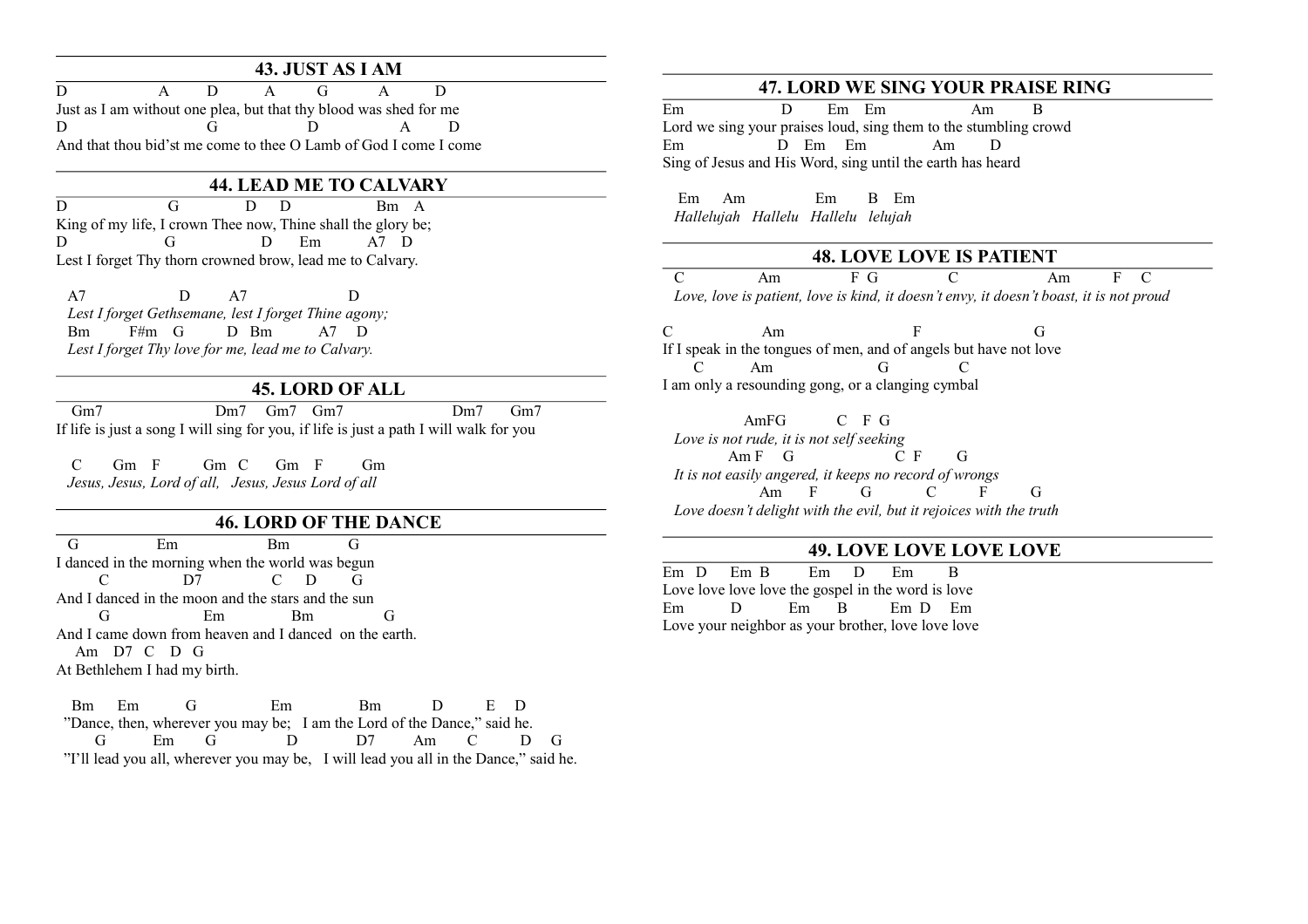#### **50. MEN WHO DREAM**

E C#m F# B Captives came back into Zion, from their freedom came a scheme.  $E A E$  B While the city, it lay in ruins, we believe they had a dream.

 $C#m$  A E B  *It shall be said among the nations, "There's a God who shares our dream."*  $C#m$  A E B  $G#$  *The Sprit moves our generation, shed your tears, fill the stream.*

 $C#m A$  E B  $C#m B A G# F#m$  E Men who dream, we are shedding tears that flood the thirsty waters  $C#m A$  E B  $C#m B A G# F#m E$ Men who dream, we are planting the seeds of men who dream

E  $C#m$   $F#$  B So let us go, into the nations, plunging souls in, in that stream. A E A G#m A F#m E Singing songs, that stir the angels, we became, like men who dream.

#### **51. MINE EYES HAVE SEEN**

 A Mine eyes have seen the glory of the coming of the Lord. D A He is trampling out the vineyard, where the grapes of wrath are stored. F#m He has loosed the fateful lightning, of His terrible swift sword, E A His truth is marching on.

A D *Glory, Glory, Hallelujah, Glory, Glory Hallelujah A F#m E A Glory, Glory Hallelujah His truth is marching on.*

## **52. MY HEART BELONGS TO YOU**

E C#m A F#m A B My heart, my heart belongs to you, my heart, my heart belongs to you G#m E A F#m B E I could never leave you; you're all that I need, my heart belongs to you

F#m B F#m G#m My Lord and God, You've helped me to see  $Dm$  F  $\overline{E}$  A That my life is found in your holy mystery, Dm G A E A To live and die and rise with you, with you.

#### **53. NEARER STILL NEARER**

D A Bm G D G D BmE E7 A Nearer, still nearer, close to thy heart, draw me my savior, so precious thou art; D A D G A7D A D A7 G D A D Hold me, O hold me close to thy breast, shelter me safe in that haven of rest G  $D$  Bb7  $D$  F#m A7 D Shelter me safe in that haven of rest

#### **54. NO TEARS IN HEAVEN**

C Am C Em D7 G7 No tears in heaven no sorrows given, all will be glory in that land C Am C Em G7 C There'll be no sadness all will be gladness, when we shall join that happy band.

 C Am C Em D7 G7 No tears (in heaven fair) no tears up there, sorrow and pain will all have blown C Am C Em G7 C No tears (in heaven fair) no tears up there, no tears in heaven will be known.

#### **55. O LORD PREPARE ME**

D A G D A O Lord prepare me, to be a sanctuary, pure and holy, tried and true; D A G D With thanksgiving, I'll be a living, sanctuary for you.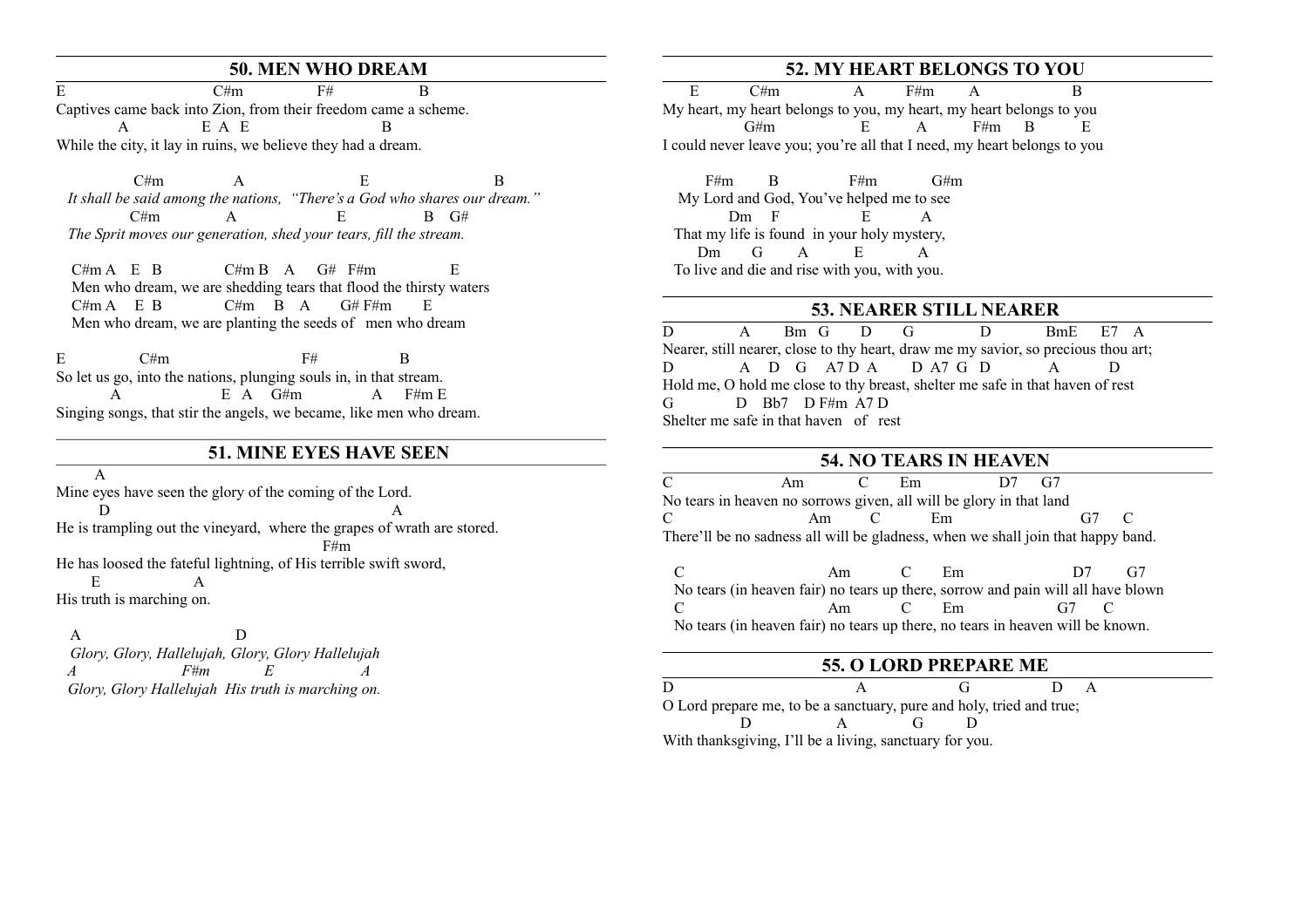#### **56. OH THE WORD OF MY LORD**

 $Em A$  D  $F#m Bm$ *Oh the word of my Lord deep within my being,*   $Em A$   $D$   $G D$ *Oh the word of my Lord you have filled my mind*

G A Em D Before I formed you in the womb, I knew you thru and thru, I chose you to be mine. G A Em A Before you left your mother's side, I called to you, my child, to be my sign

#### **57. OLD RUGGED CROSS**

 A A7 D B7 E E7 A On a hill far away, stood an old rugged cross, the emblem of suffering and shame A A7 D B7 E E7 A And I love that old cross where the dearest and best, for a world of lost sinners was slain

E E7 A D A *So I'll cherish the old rugged cross, till my trophies at last I lay down* A D A E A *I will cling to the old rugged cross, and exchange it some day for a crown*

#### **58. OUR GOD, HE IS ALIVE**

D A A D There is, beyond the azure blue, a God concealed from human sight Bm G D A D He tinted skies with heavenly hue, and framed the worlds with His great might

 G D A D *There is a God, He is alive, in Him we live, and we survive,*  D G D A D *From dust our God, created man, He is our God, the great I Am,*

## **59. OUR GOD IS AN AWESOME GOD**

*Inro: Em|C|D|Em (4) Em G D C D Em Our God is an awesome God, He reigns from heaven above Em G D Em With wisdom power and love, our God is an awesome God* Em When he rolls up his sleeves, He ain't just puttin' on the Ritz (L) C D Em Our God is an awesome God. (All) Em There's thunder in his footstep, and lightning in his fists (L) C D Em Our God is an awesome God. (All) Am Em Now when the sky was starless, in the void of the night  $Am$ He spoke into the darkness, and created the light

#### **60. OUR GOD REIGNS**

(G) C G C G Am D G How lovely on the mountains are the feet of Him, who brings good news, good news C G C G Am D G Proclaiming peace, announcing news of happiness, our God reigns, Our God reigns

C G D G *Our/your God reigns Our/your God reigns Our/your God reigns*

## **61. PRAISE GOD**

 G Em C D Praise God, praise God, praise God, praise God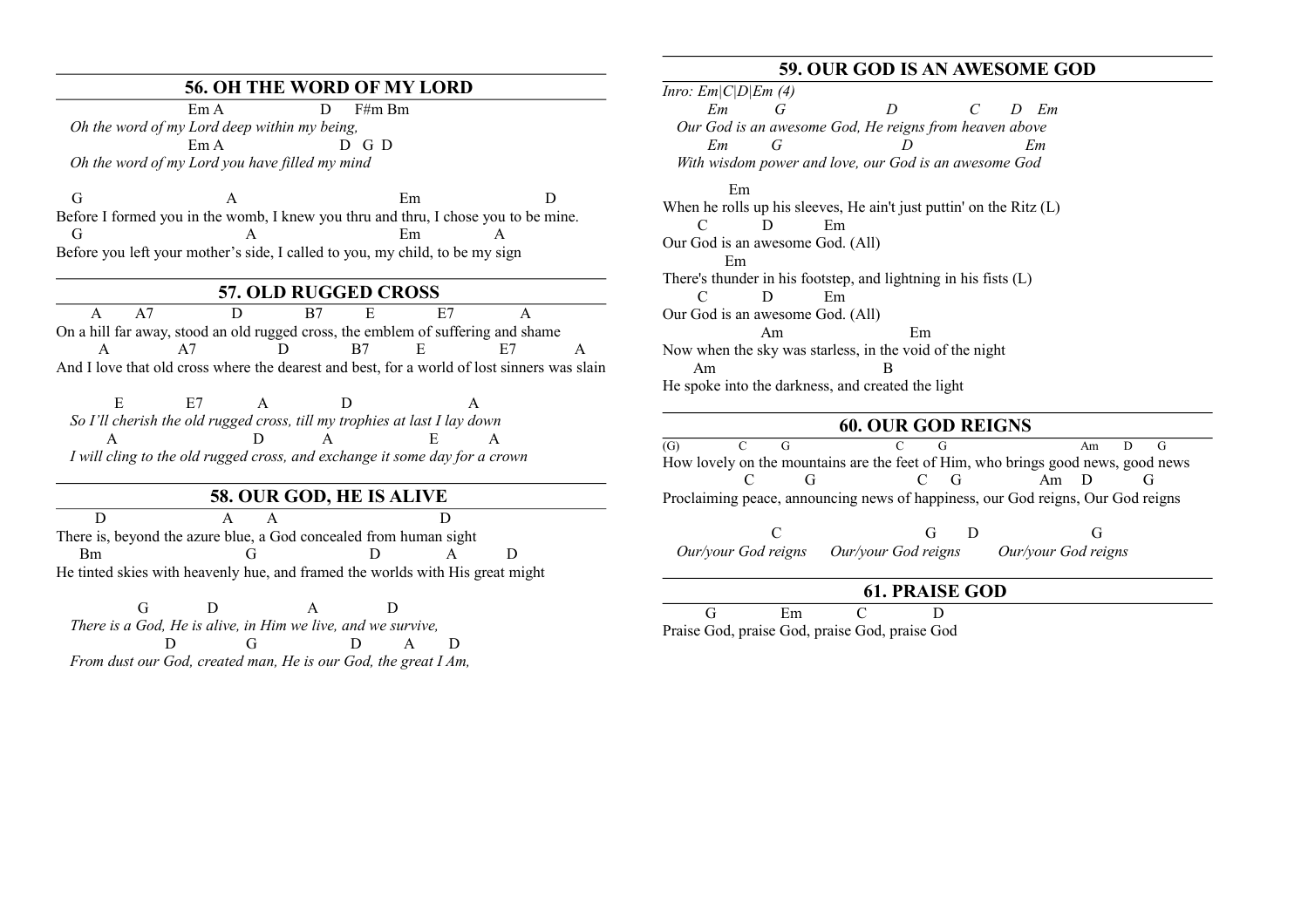#### **62. PRAISES HEARD**

B E Lord your love has saved us Lord your love has saved us  $\mathbf{B}$  F# Precious blood has bathes us, precious blood has bathes us  $\mathbf{B}$  E Now your message takes us, now your message takes us  $\mathbf{B}$  F# All around the world, all around the world

 E B Can't you hear them, hear them singing F# B The people they rejoicing , with one voice they are shouting E B F# B Singing Halle, Halle! Hallelujah, praises heard around the world

#### **63. PRAYER FOR BOLDNESS**

Am D/A Am G Father God, whom we seek first, with a cross You killed a curse, F C/E F Esus E And from the grave death You destroyed, and now to preach we are employed. Am D/A Am G Opposing us You know the horde, who retreat when we say, "Lord!" F C/E F Esus E Violence, lies, discord and shame; satan hates and breeds the same.

F G Em7 F C/E Dm *Why are all the nations raging, making our world cold?* F G Em7 F C/E Dm *We'll SHOUT! louder than the Devil, Lord, make us all bold!*

Am  $A9/G$  Fmai7 *Bold, makes our land cold, as was foretold Am/E Souls in his hold, make us bold!* [ Dm Dm7 Dm6 A  *[ Bold! Make us bold! ]*

#### **64. PRECIOUS LORD**

 A A7 D When my way grows drear, precious Lord linger near A E7 A When my life is almost gone, hear my cry, hear my call A7 D D7 A7 B7 E7 A Hold my hand lest I fall , take my hand precious Lord, lead me home

A A7 D  *Precious Lord, take my hand, lead me on, let me stand*  A E7 A A7  *I'm tired, I'm weak, I'm worn, through the storm, through the night*  D A E7 A  *Lead me on to the light, take my hand precious Lord, lead me home*

#### **65. REJOICE REJOICE**

F F C F F F C F Rejoice! Rejoice in the Law of the Lord! Rejoice! Rejoice in the Law of the Lord!

#### **66. RING OUT THE MESSAGE**

D B R#m D A There's a message true and glad, for the sinful and the sad, ring it out, ring it out; D B#m D A D It will give them courage new, it will help them to be true; ring it out, ring it out.

 D A A7 D G Em F#m D Em A *Ring out, the word, o'er land, and sea. Still far from Jesus many live in sin and doubt.* D A A7 D G Em F#m Bm D A D  *Ring out, the news, that makes, men free. To all the lost of every nation, ring it out.*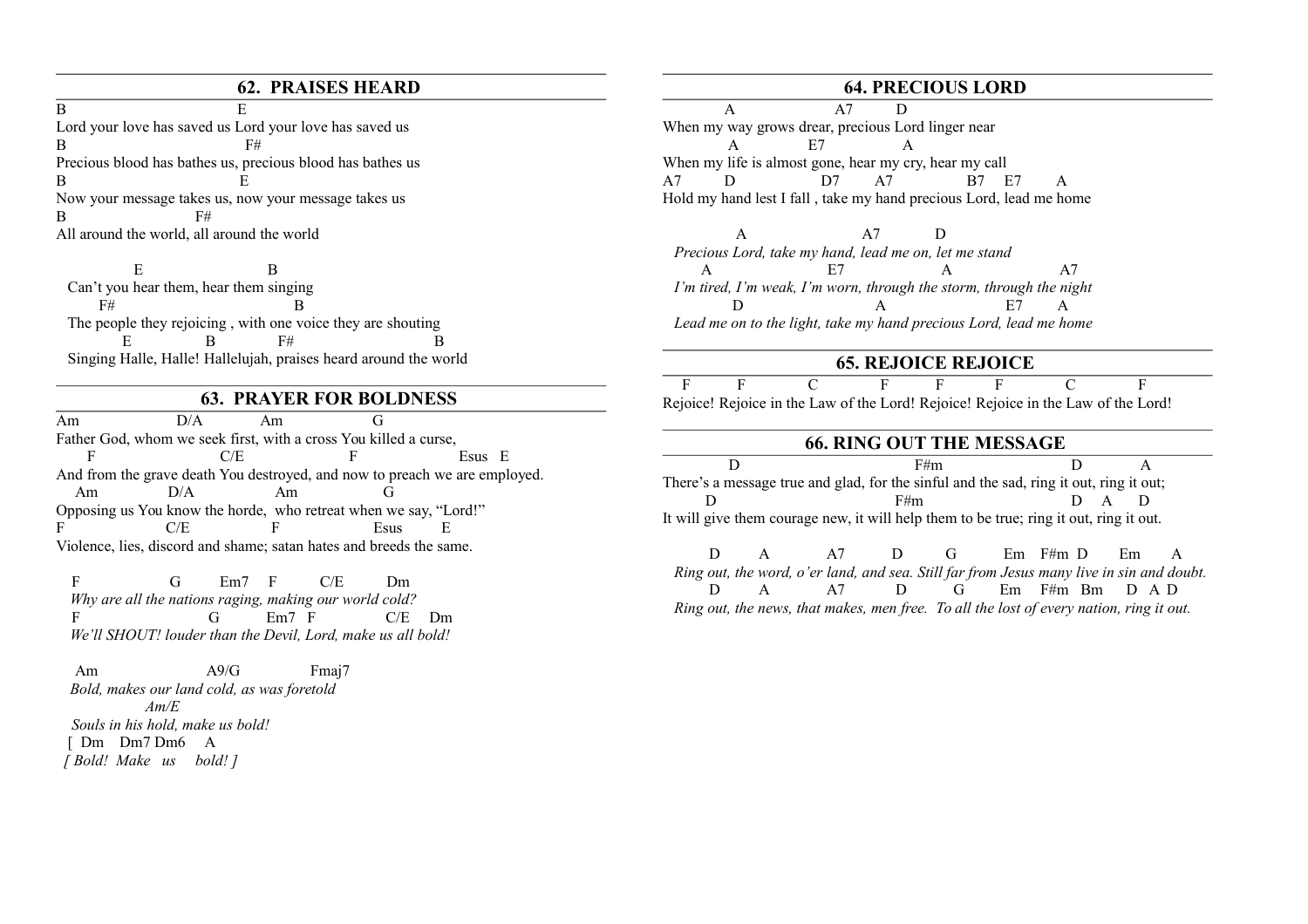## **67. SHINE JESUS SHINE**

 $G$  C G D G C G D Lord, the light of your love is shining, in the midst of the darkness, shining C D Bm Em C D Bm Em Jesus, Light of the world, shine upon us, set us free by the truth you now bring us F D F D shine on me, shine on me

 G D C G Am D *Shine, Jesus, shine, fill this land with the Father's glory* G D C G Am F D  *Blaze, Spirit blaze, set our hearts on fire* G D C G Am D  *Flow, river flow, flood the nations with grace and mercy* G D C G Am D G  *Send forth your word, Lord and let there be light*

#### **68. SIKU RIN WANA**

G D C G G D C G *Siku rin wana hosi Yesu uta buya Siku rin wana hosi Yesu uta buya*

#### **69. STAND UP**

 A D A E A E Stand up, stand up for Jesus, ye soldiers of the cross A D A E7 A Lift high his royal banner, It must not suffer loss A DAD Bm A E From vict'ry onto vict'ry, His army shall He lead A D A E7A Till every foe is vanquished, for Chirst is Lord indeed

#### **70. STANDING ON THE PROMISES**

G C G Standing on the promises of Christ my king, thru' eternal ages let his praises ring; D G Glory in the highest, I will shout and sing, standing on the promises of God

 *G C D7 G C G Standing, Standing, Standing on the promises of God my savior C Cm G D7 G Standing, Standing, I'm standing on the promises of God*

#### **71. SWING LOW**

 $D$  G D  $A7$  *Swing low, sweet chariot, comin' for to carry me home*  D7 G D A7 *Swing low, sweet chariot, comin' for to carry me home* 

D G D A7 Well I looked over Jordan and what did I see, comin' for to carry me home D7 G D A7 A band of angels comin' after me, comin' for to carry me home

#### **72. TAKE THE LIGHT**

G D7 G There's a call comes ringing o'er the restless wave, take the light, take the light. G D7 G There are souls to rescue, there are souls to save, take the light, take the light.

G D7 G *Take the light the blessed gospel light, let it shine, from shore to shore* G D7 G *Take the light the blessed gospel light, let it shine, for evermore.*

#### **73. TEN THOUSAND ANGELS**

G D7 G They bound the hands of Jesus, in the garden where He prayed; C G They led Him through the streets in shame. G D7 G They spat upon the Saviour, so pure and free from sin; Am D7 G They said, "Crucify him", He's to blame.

 G7 C G  *He could have called ten thousand angels, to destroy the world and set Him free. G7 C G D7 G He could have called ten thousand angels, but he died alone, for you and me.*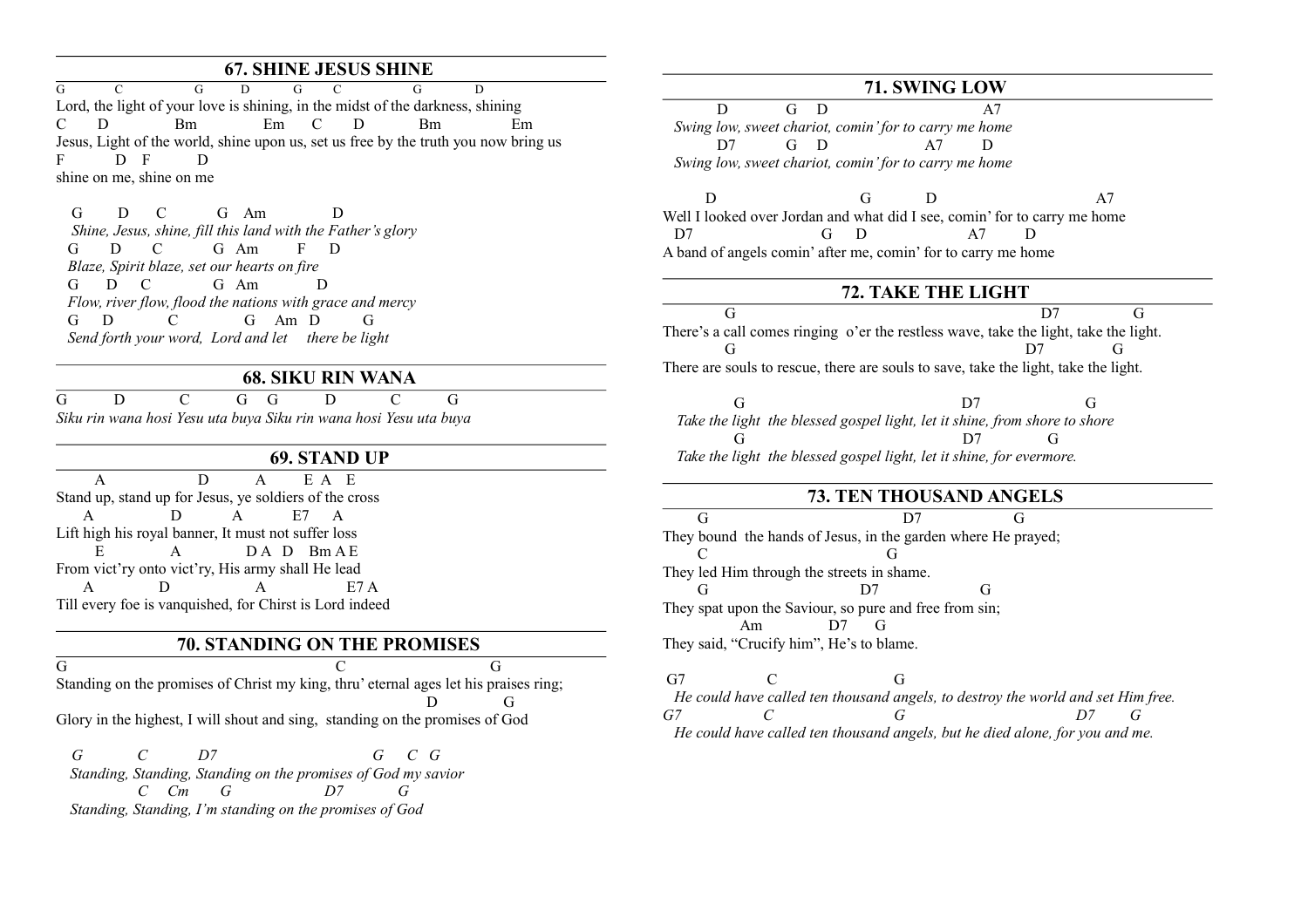## **74. THE LORD HAS LAID HIS HANDS**

 $\mathcal{C}$ Grace comes from Him above, thank God for all His love G7 C I know the Lord has laid His hands on me  $\mathcal{C}$ Praises to him I sing, His name forever ring G7 C I know the Lord has laid His hands on me.

C G7 C *I know the Lord, I know the Lord I know the Lord has laid His hands on me*

#### **75. THE LORD IS MY STRENGTH**

 Em Am B Em Rememeber Daniel in the lion's den, he was there for he would not bow to men Em Am There's no doubt or denyin', God shut up the mouth of the lion B Em B When He heard His servant cry

 Em B Em  *The Lord is my strength, the Lord in His power Am B Em Is my strength Day by day and ev'ry hour*

#### **76. THE LOVE OF GOD**

C F G C Since the love of God has shed, priceless blessings on my head, I have made, it my own C F G C I will hide it in my heart, that will never may depart, it shall rule, there alone.

C F G C  *The love of God, within the heart, with kindliness, and warmth impart* C F G G7  *The soul will glow like Jesus in His tender mercy, if the heart is made His dwelling place* C F G C  *The love of God, glows like a flame, through endless years, it is the same* C F G C G7 C  *The love of God will never fail nor lose its glory, till we see Him face to face.*

#### **77. THERE IS A HABITATION**

 D G There is a habitation, built by the living God D G A D For all of every nation, who seeks that grand abode

<sub>D</sub>

D G D D Bm Asus A D G D D Bm A D *O Zion, Zion, I long Thy gates to see; O Zion, Zion, When shall I dwell in thee?*

## **78. THERE IS MUCH TO DO**

There is much to do, there's work on every hand G F#m Bm A Hark the cry for help comes ringing through the land D Jesus calls for reapers, I must active be  $F#m$  Rm A D What will Thou O Master, here am I, send me

D G D *Here am I, send me, Lord send me. Here am I, send me, Lord send me.*   $G$  F#m Bm A D *Here am I, send me, Lord send me. Ready at thy bidding Lord, send me*

#### **79. THERE'S NOT A FRIEND**

F Bb F F C C F There`s not a friend, like the lowly Jesus. No not one! No, not one! F Bb F F C C F None else could heal, all our soul`s diseases. No, not one! No not one!  $F \rightarrow$  C

*Jesus knows all about our struggles, He will guide `till the day is done.*

#### **80. THOUGH THE MOUNTAINS**

G D C Am7 G D Am D7 *Though the mountains may fall, & the hills turn to dust, yet the love of the Lord will stand* G D C Am7 G D C G  *As a shelter for all who will call on His name, sing the praise and the glory of God.*

C F#m Bm C Am G G7 Could the Lord ever leave you? Could the Lord forget His love?  $C = F#m$  Bm  $C = Am$  D7 Though the mother forsake her child, He will not abandon you.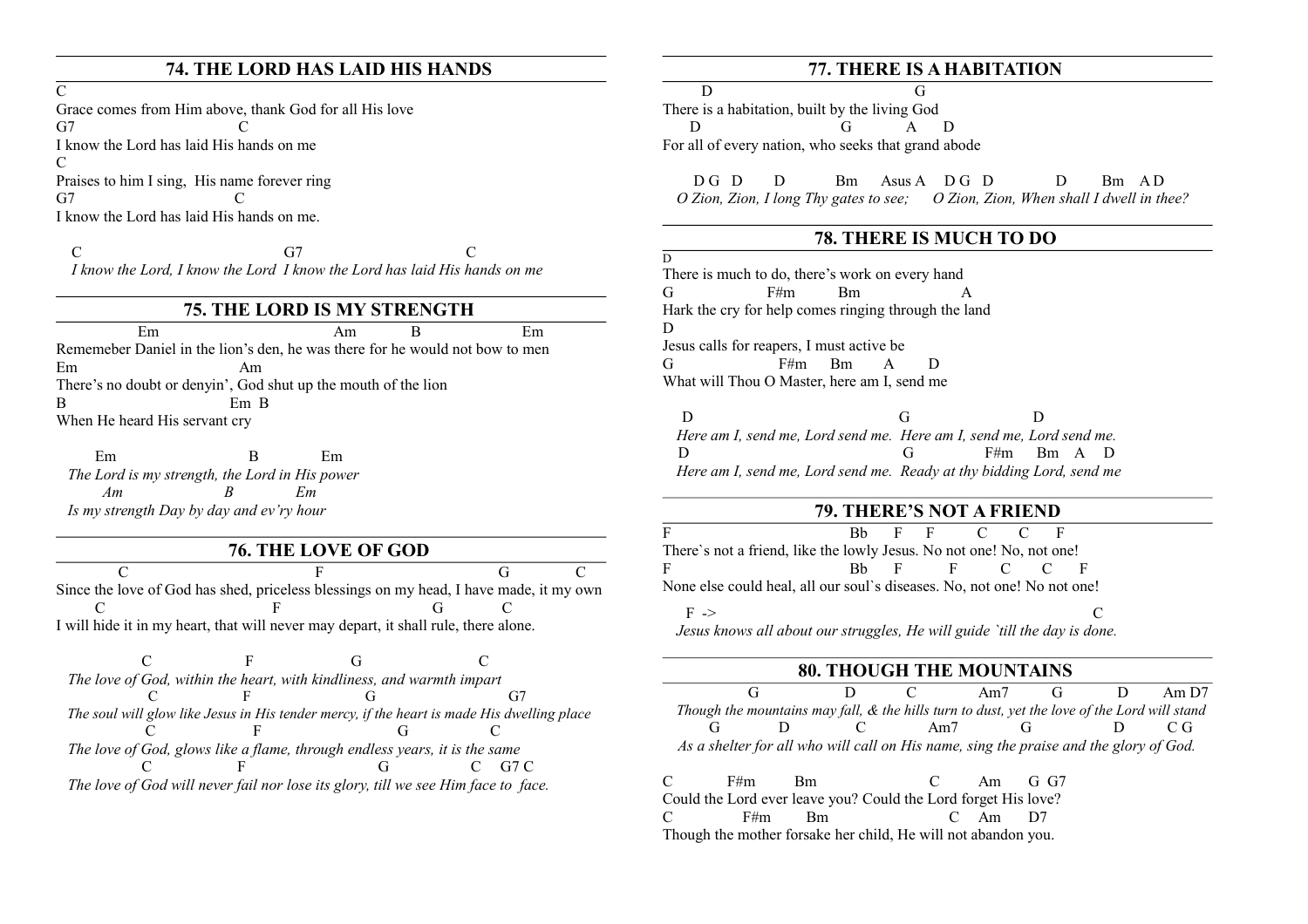## **81. TO CANAAN'S LAND**

F C C To Canaan's land I'm on my way, where the soul (of man) never dies; F C F My darkest night will turn to day, where the soul (of man) never dies.

F C *Dear friends, there'll be no sad fare-wells, there'll be no tear dimmed eyes,* **F** C F *Where all is peace and joy and love, and the soul of man never dies.*

## **82. TO GOD BE THE GLORY**

 G D7 G D G To God be the glory, great things He hath done, C G A7 D So loved He the world that He gave us His Son,  $D7 G$   $D7 G$  D G Who yielded His life an atonement for sin, G7 C G D G And opened the Life Gate that all may go in.

 G D Praise the Lord, praise the Lord, Let the earth hear His voice; D7 D G Praise the Lord, praise the Lord, Let the people rejoice; D7 G D7 G D G Oh, come to the Father, Through Jesus the Son, G7 C G D D7 G And give Him the glory; Great things He hath done.

#### **83. TRUST AND OBEY**

 G D G When we walk with the Lord in the light of His Word C G D What a glory He sheds on our way! G D G While we do His good will,he abides with us still C G D G And with all who will, trust and obey

D G E Am C G D Em D G D G *Trust and obey, for there's no other way, to be happy in Jesus, but to trust and obey*

## **84. VICTORY IN JESUS**

G C G I heard an old, old story, how a Saviour came from glory Em A D How He gave his life on Calvary, to save a wretch like me G C G I heard about His groaning, of His precious blood atoning. Em D G Then I repented of my sins, and won the victory

G C G *O victory in Jesus, my Saviour, for ever,*  Em A D  *He sought me and bought me with His redeeming blood* G C G *He loved me'ere I knew Him and all my love is due Him,* Em D G *He plunged me to victory beneath the cleansing flood.*

## **85. WADE IN THE WATER**

 Em B Em *Wade in the water,* w*ade in the water,* w*ade in the water* B Em  *God's gonna trouble the water*

 Em B Em Now, see those people dressed in red, God's gonna trouble the water ….

## **86. WE ARE ONE IN THE SPIRIT**

 Em Em We are one in the Spirit, we are one in the Lord. Am Em We are one in the Spirit, we are one in the Lord. Am Em And we pray that all unity will someday be restored

 C Em Am *And they`ll know we are Christians by our love, by our love.* Em Am Em Yes, they`ll know we are Chiristians by our love.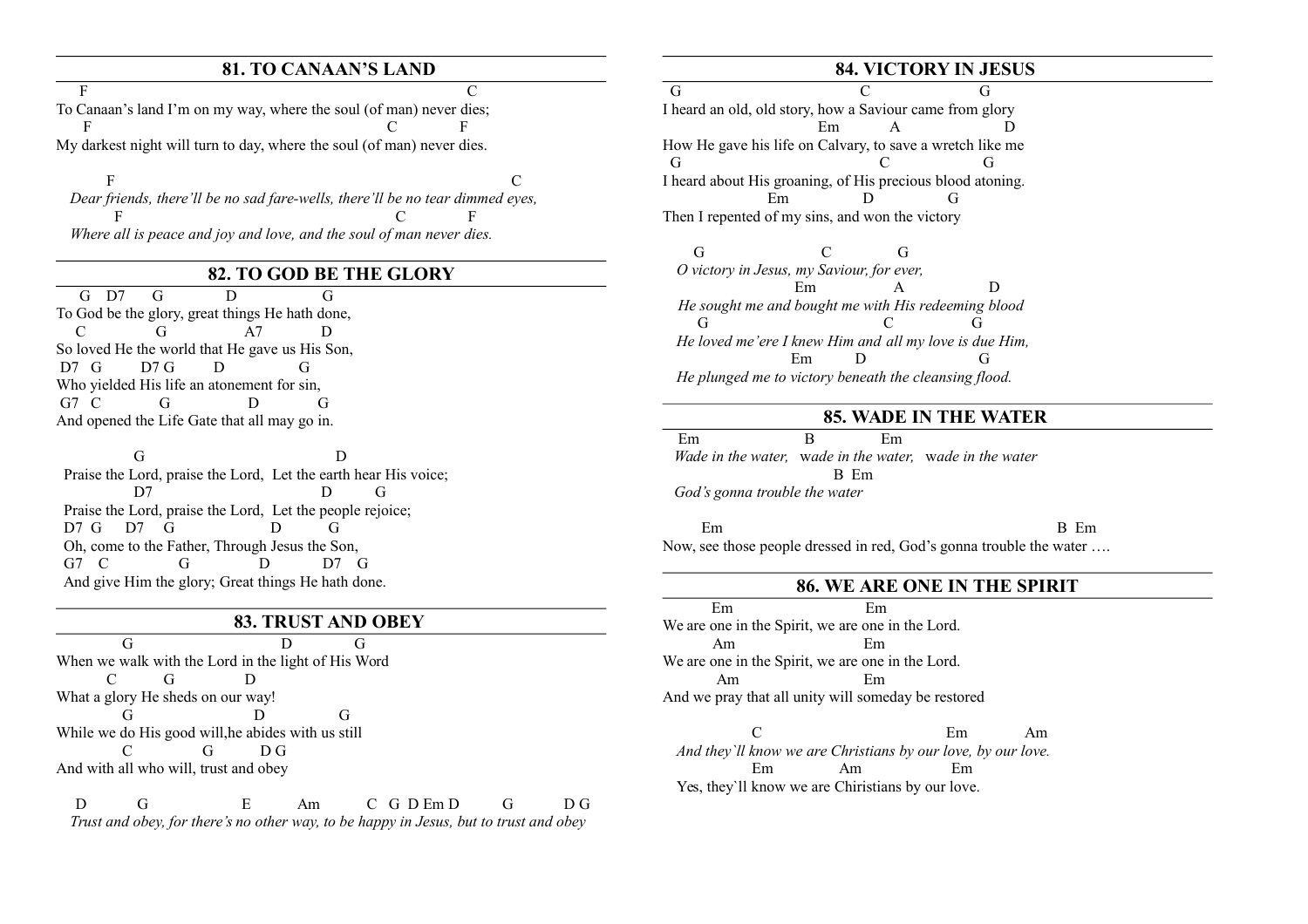#### **87. WE BELONG TO YOU**

 $E = C \# m$   $E = G \# m$   $B = E G \# m$   $B$  *We belong to you, O Lord of our longing, we belong to you*  $C#m$  E  $G#m$  B  $C#m$  B E  *In our daily living, dying and rising, we belong to you*

 $C#m$  A E  $G#m$  A B In the waters of your mercy, when the old becomes the new  $C#m$   $A$   $E$   $A$   $B$   $E$ Souls united in the myst'ry, we belong to you.

#### **88. WE GOT THE POWER**

 Em DEm Em Am B *We got the power, power, power of the Spirit of God Am EmAm Am B Em We got the power, power, power of the Spirit of God*

Em Am B Am B Em Othniel with the Spirit of God, defeated the Aramites Em Am B Am B Em Gideon with the Spirit of God, defeated the Midianites Em Am B Am B Em Jepthah with the Spirit of God, defeated the Ammonites Em Am B Em D B Samson with the Spirit of God, tore the lion apart Am B Em And defeated the Philistines

#### **89. WE HAVE COME**

E A B We have come into this place And gathered in his name to worship Him A B E We have come into this place And gathered in his name to worship Him E A We have come into this place And gathered in His name  $G#m$  B E B EAE To worship Christ the Lord. Worship Him, Christ the Lord.

#### **90. WERE YOU THERE**

C G7 C Were you there, when they crucified my Lord? Em Am G7 Were you there, when they crucified my Lord?

D

C F C Am C G7 *Oh! Sometimes it causes me to tremble, tremble, tremble, C G7 C Were you there when they crucified my Lord.?*

## **91. WHAT A DAY**

There is coming a day, when no heartache shall come A D No more clouds in the sky, no more tears to dim the eye G D All is peace forever more, on that happy golden shore A D A D What a day, glorious day that will be

 *G D What a day that will be, when my Jesus I shall see A D And I look upon His face, the One who saved me by His grace G D When He takes me by the hand, and leads me through the Promised Land A D A D What a day, glorious day that will be*

#### **92. WHAT A FELLOWSHIP**

G C G D7 What a fellowship, what a joy divine, leaning on the everlasting arms. G C G D7 G What a blessedness, what a peace is mine, leaning on the everlasting arms.

G C G D7 *Leaning,on Jesus, leaning on Jesus, safe and secure from all alarms.* G C G D7 G *Leaning on Jesus, Leaning on Jesus, leaning on the everlasting arms.*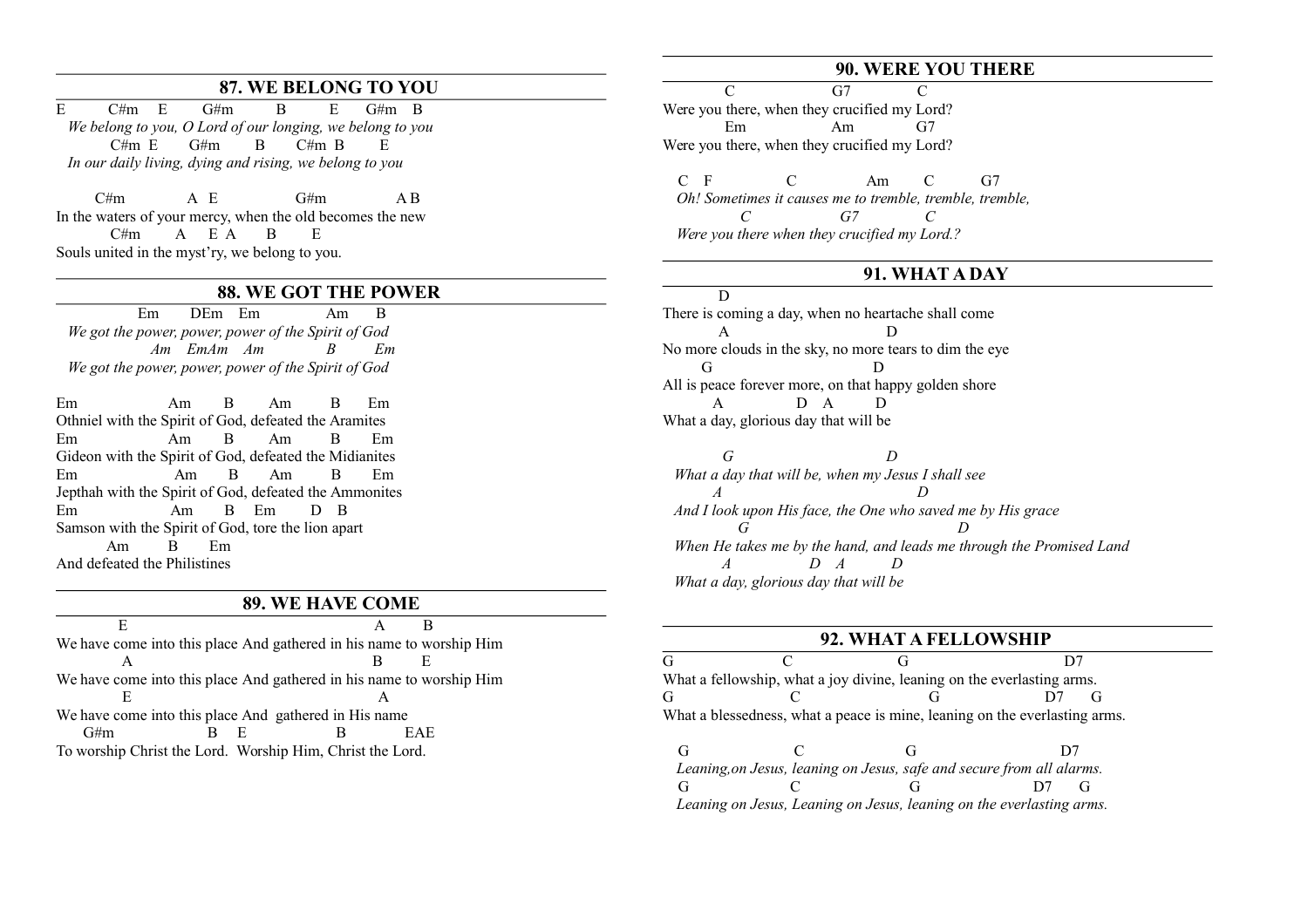## **93. WHAT A FRIEND**

 $\overline{D}$   $\overline{G}$   $\overline{D}$   $\overline{A}$   $\overline{A7}$ What a friend we have in Jesus, all our sins and griefs to bear. D G D A D What a privilege to carry, everything to God in prayer. A D G D A A7 O what peace we often forfeit, O what needless pain we bear. D G D A D All because we do not carry, everything to God in prayer.

#### **94. WHAT CAN WASH AWAY**

 $E$  B E What can wash away my sin? Nothing but the blood of Jesus.  $\mathbf{B}$  **B** E What can make me whole again? Nothing but the blood of Jesus.

 E B A B *O precious is the flow, that makes me white as snow.* E B E *No other fount I know, nothing but the blood of Jesus.*

## **95. WHEN MY LOVE TO CHRIST**

C Dm G C When My love to Christ grows weak, when for deeper faith I seek C F C G C Then in thought I go to Thee, garden of Gethsemane

#### **96. WHEN THE ROLL IS CALLED**

 G C G When the trumpet of the Lord shall sound, and time shall be no more G A7 D And the morning breaks eternal bright and fair G G7 C G When the saved of earth shall gather, over on the other shore A7 G And the roll is called up yonder I'll be there

 G  *When the roll is called up yonder I'll be there*  D7  *When the roll is called up yonder I'll be there* G G7 C G D7 G  *When the roll is called up yonder, when the roll is called up yonder I'll be there* 

#### **97. WHEN THE SAVIOUR CALLS**

G D7 G When the Saviour calls I will answer, when He calls for me I will hear; G D7 G When the Saviour calls I will answer, I'll be somewhere listening for my name.

 C G  *I'll be somewhere listening, I'll be somewhere listening*   $D7$  *I'll be somewhere listening for my name*  C G  *I'll be somewhere listening, I'll be somewhere listening*  D7 G *I'll be somewhere listening for my name*

#### **98. WHEN WE ALL GET TO HEAVEN**

C G7 C Sing the wondrous love of Jesus, sing His mercy and His grace; C F C G7 C F C In the mansions bright and blessed, He'll prepare us a place.

C C D7 G7 When we all get to heaven, what a day of rejoicing that will be! C C7 F C G7 C F C When we all see Jesus, we'll sing and shout the victory.

## **99. WHERE COULD I GO**

G C G D7 Living below in this old sinful world, hardly a comfort can afford; G C G D7 G Striving alone to face temptations sore, where could I go but to the Lord?

G C G D7  *Where could I go, O where could I go, seeking a refuge for my soul?* G C G D7 G  *Needing a friend to save me in the end; where could I go but to the Lord?*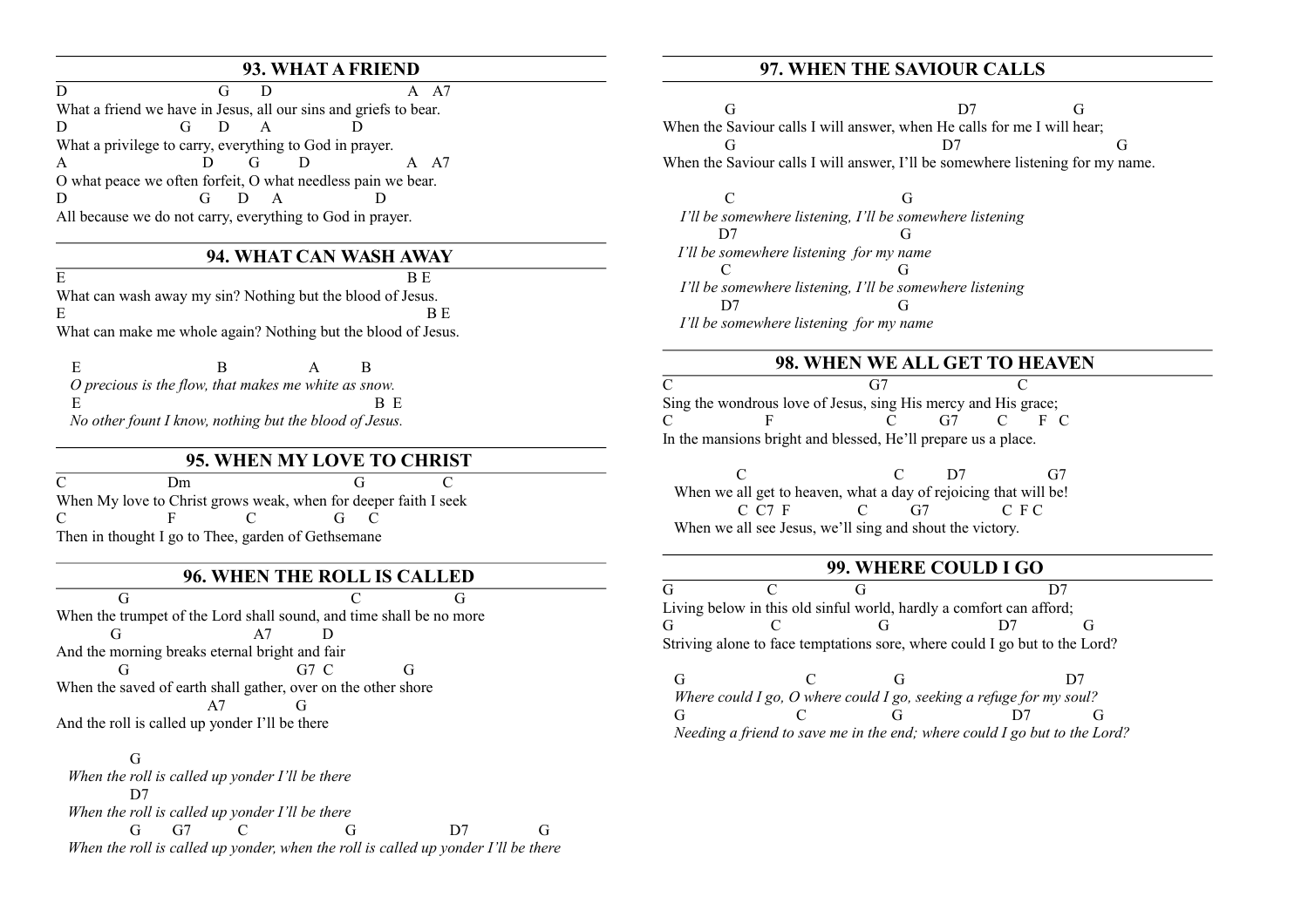## **100. WHO AM I**

G D Em D C Who am I, that the Lord of all the earth, would care to know my name D Would care to feel my hurt G D Em D C Who am I, that the Bright and Morning Star, would choose to light the way G For my ever wandering heart

 C D  *Not because of who I am, but because of what You've done* C D  *Not because of what I've done, but because of who You're* 

G D Em D C I am a flower quickly fading, here today and gone tomorrow D C A wave tossed in the ocean, a vapor in the wind G D Em D C Still You hear me when I'm calling, Lord, You catch me when I'm falling, D C G And you've told me who I am, I am Yours.

## **TAMIL SONGS**

#### **101. ADAIKALAME**

D G A7 A F# D *Adaikalame Umadhadimai Naane Aarparipene Aga Magizhndhe*  $F#$  G A D *Karthar Neer Seidha Nanmaigalaiye Nitham Ninaithu Thudhipene*

D A G DA G D A Alavatra Anbinaal Anaithavare Ennatra Nanmaiyaal Niraindhavare G A Em D A D Maasilladha Nesare Magimai Pradhaba Paasathaal Umpaadham Patriduvene

#### **102. ALLELUJAH KARTHARAIYEY**

G C D G Allelujah Kartharaiye Yegamai Thudhiyungal G Em C Am D7 G D G Avar Nadathum Seyalgalellam Paarthorey Thudhiyungal G C D G Vallamaiyaai Kiriyai Seiyum Vallorai Thudhiyungal G Em C Am D7 G D G Ellloraiyum Yetru Kollum Yesuvai Thudiyungal

 G Em C Bm G D G *Rajadhi Rajanaam Yesu Raajan Boomiyil Aatchi Seivaar* Bm Em C Am D G D G  *Allelujah Allelujah Dhevanai Thudhiyungal*

#### **103. APPA VEETIL EPPOTHUM**

E C#m F#m B F#m E Appa Veetil Eppothum Santhoshame, Aadulum Paadalum Ingu Naane – Namma

E G#m A B *Aaduvom, Kondaduvom, Paaduvom, Nadanamaduvom* E A F#m G#m E B7 E  *Allelujah Aananthame, Ellaiyilla Perinbame*

A E A E C#m F#m A E Kaathirunthaar Kandu Kondar Kanneerellam Thudaithuvittar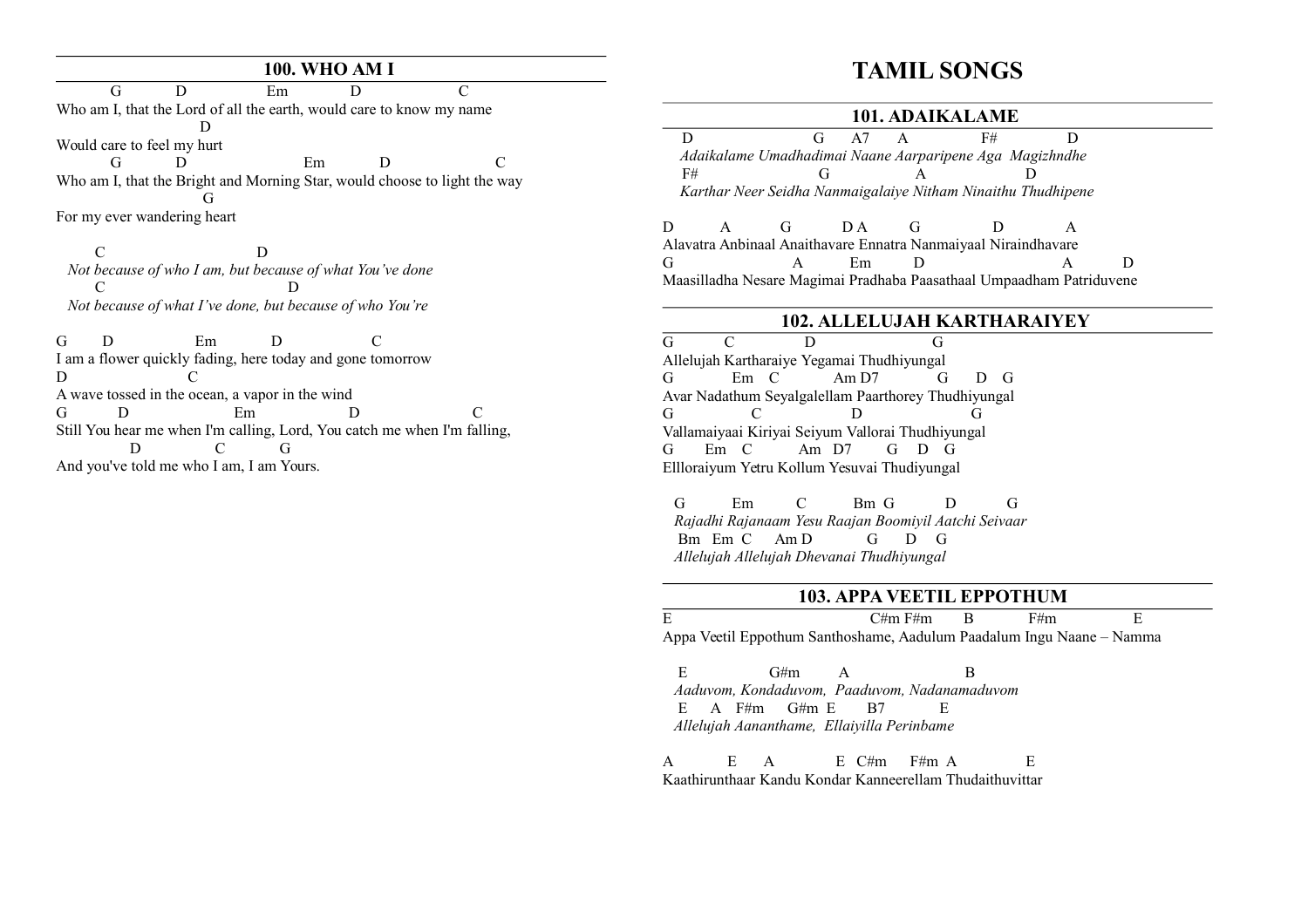## **104. ARPUTHAR ARPUTHAR**

Em G Am B C D Em Arpudhar Arpudhar Arputhar Arputhar Yesu Arpudhar Em G Am B C B Em Andinor Vaazhvai Yinbamai Maatrum Yesu Arpudhar

Em *Yellorum Paadungal Kaithaalam Podungal* B Em *Sandhoshathudane Sangeedham Paadungal*

Em Am Em B D F#m Yethanai Thunbangal Nammil Vandhapothum Theertha Yesu Arpudhar Am Em B Em C Em Yenena Thunbangal Namai Suzhntha Podhum Kaatha Yesu Arpudhar Em D Em C Em D Em Vulagathiliruporilum Yengal Yesu Periyavar Arpudhare Em G Am B C B Em Vunmayaai Avarai Thedum Yaavarukum Yesu Arpudhare

#### **105. ANBU KOORUVANE**

Em D Em G D Em Em D C D Em Anbu Kooruven Innum Athigamai Aarathipen Innum Aarvamai

 Em C D Am D Em C D Am D  *Muzhu Vullathodu Aarathipen Muzhu Belathodu Anbu Kooruven* G D Em C D Em  *Aarathanai Aarathanai Aarathanai Aarathanai* 

Em G Am B C D Em Ebenezarey Ebenezarey Ithuvaraiyil Vuthavineerey C D C D Em Ithuvaraiyil Vuthavineerey

#### **106. ANATHI DHEVAN**

 G Em Am D G C D G Anadhi Devan Un Adailkalame Avar Nithiya Puyangal Un Aatharame

Am G C D C D G *Indha Devan Endrendrummulla Satha Kaalamum Namadhu Devan* G C D G *Maranapariyandham Nammai Nadathiduvaar* G C D G Kaarunyathaala Izhuthuk Kondaar Thooya Deva Anbe G Em C D G D G Ivanaanthirathil Nayankaati Unnai Inidhaai Varundhi Azhaithaar

## **107. AVAR ENTHAN SANGEETHAMANAVAR**

F#m Bm  *Avar Enthan Sangeetha Maanavar Belamulla Kottaiyumaam*  $F#m$   $C#$   $F#m$  *Jeevanin Athibathiyana Avarai Jeeviya Kalamellam Vazhthiduvoam*

 $F#m$  Bm Thudhigalin Mathiyil Vaasam Seiyum Thoothar Ganangal Potrum Dhevan Avarey  $F#m$   $C#$   $F#m$   $F#m$   $C#$   $Bm$   $F#m$ Vendidum Bakthargalin Kuraigal Ketkum Thikkatra Pillaigalin Dhevan Avarey

#### **108. AATHUMAMEY**

 D Em A F#m G A D A *Aathumame, Yen Muzhu Vullame, - Vun Aandavarai Thozhdhethu*  D Em A F#m G A D A D *Innalvarai Anbu Vaithaadharitha Aandavarai Thozhudhethu*

D A G F#m Rm A G D Potridum Vanor, Boodhalathullor Chaatrudharkariya Thanmayulla D A G F#m A G A Bm D Potridum Vanor, Boodhalathullor Chaatrudharkariya Thanmayulla

## **109. AATHARAM**

 D Em A Em A D  *Atharam Neerthan Iyya Atharam Neerthan Iyya* G Em F#m A Em A D  *Kaalangal Maara Kavalaigal Theera Atharam Neerthan Iyya* 

D F#m G Bm A D Vulagathil Enenna Jayangal Kanden Naan Innal Varai Em G A D Em F#m D Aanalum Yeno Nimmathi Illai Kuzhapangal Niraiginrana

## **110. AASEERVATHIYUM**

C Am7 C Am C Am F G Aasirvadhiyum Karthare Aanandhamigave C Am C Am C F G C Nesa Vudhiyum Sutharey Nitham Magilavey

 C Dm Em G C C Em G Dm *Veesiro Vaanajothi Kadhiringe Mesiya Yen Manavaalane* C Am C Am C F G C  *Aasariyarum Van Raajanum Aaseervathithidum*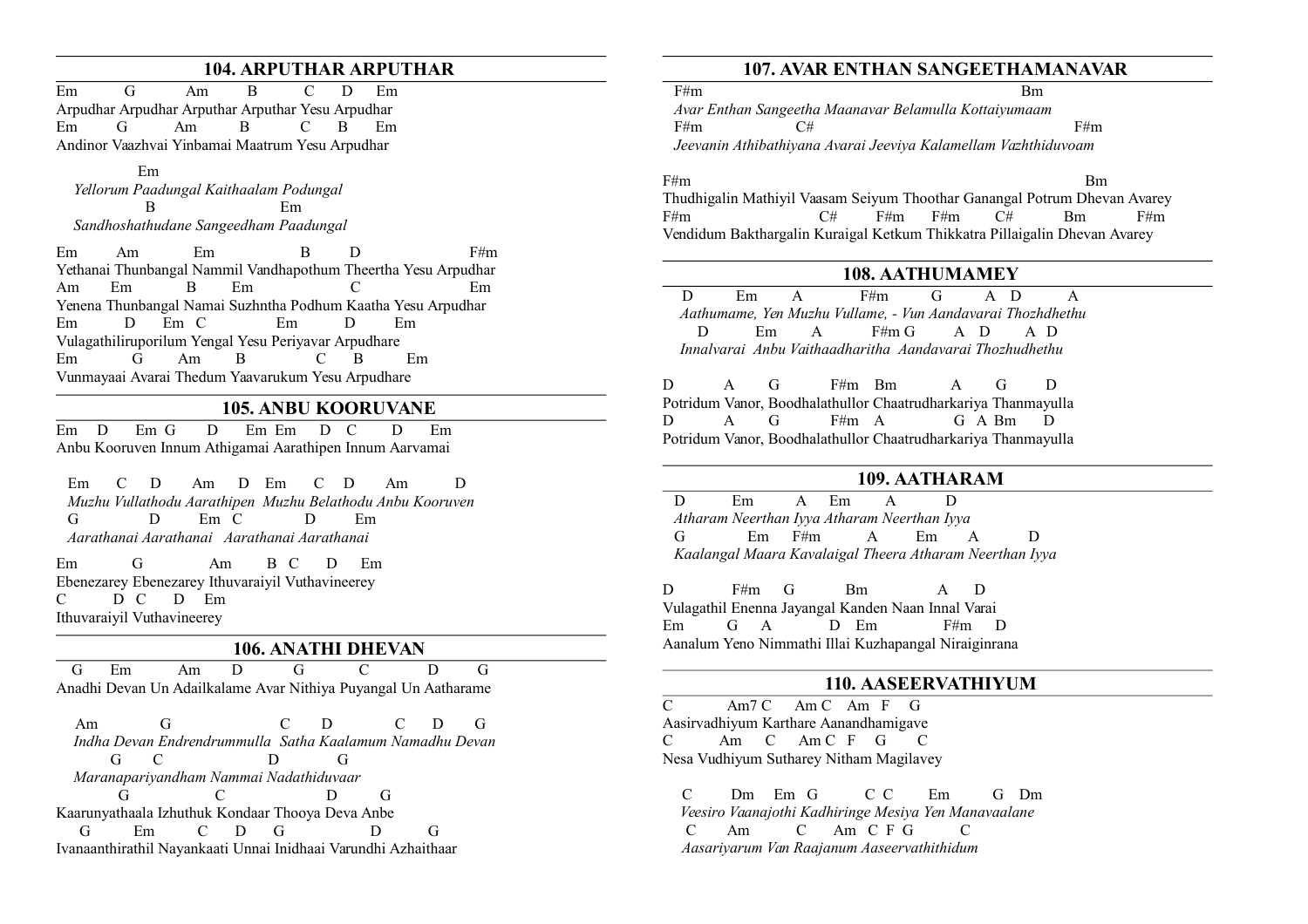## **111. AAYIRAM AAYIRAM**

E B E E B B E Aayiram Aayiram Paadalgalai Aaviyil Magizhndhe Paadungale A B E E B E Yaavarum Themozhi Paadalgalal Yesuvai Paadida Vaarungalen

 $A$  E B E *Hallelujah Hallelujuah Endrellaarum Paadiduvom C#m E F#m B E Allallillai Allallillai Aanandhamaai Paadiduvom*

## **112. AARATHANAI NAYAGAN**

Dm F Gm C C Gm F Dm 7 *Aarathanai Nayagan Neerey Aarathanai Venthanum Neerey* Gm Bb F Dm7 C Bb F A  *Aayul Mudiyum Varai Vummai Thozhuthiduven*

Dm C Dm Dm7 Dm C F A Aaiyiram Pergalil Siranthoar Aandavar Yesu Neerey Gm Bb F C F Bb F A Vidivelliyey Enthan Piriyam Neerey Enrenrum Vaazhnthiduven Gm Bb F C F C A Dm Vidivelliyey Enthan Piriyam Neerey Enrenrum Vaazhnthiduven

#### **113. AARAADHIPEN**

E B E  *Aaraadhipen Naan Aaraadhipen, Aandavar Yesuvai Aaraadhiopen*

E B B A B E Vallavare Vummai Aaraadhipen, Nallavare Vummai Aaraadhipen

#### **114. AANANTHAMAAI VUMMAI**

E G#m B E G#m E B G#m Anandhamai Naame Aarparipome Arumayai Yesu Namakalitha E G#m B F#m E B E Alavilla Kirubai Peridhallavo Anudhina Jeeviyathil

 E G#m C#m E A F#m A B *Aathumame Yen Muzhu Ullame Unarpudha Devanaye Sthothari* E G#m A B G#m B E *Pongiduthe Yen Ullathile Peranbin Peruvellame*

## **115. ITHO MANUSHARIN**

G D C G G CD G *Idho Manusharin Mathiyil Dhevaadhi Dhevanne Vaasam Seigiraare*

|                                                                      |    |  | $G \quad C \quad G \quad C$ |  |  |  |             |  |  |
|----------------------------------------------------------------------|----|--|-----------------------------|--|--|--|-------------|--|--|
| Dheva Aalayamum Avare Thooya Voli Vilakum Avare                      |    |  |                             |  |  |  |             |  |  |
|                                                                      | Em |  |                             |  |  |  | $G = D$ $G$ |  |  |
| Jeevanale Tham Janangalin Thagam Theerkum Sutha Jeeva Nadhiyum Avare |    |  |                             |  |  |  |             |  |  |

#### **116. YESUVIN KUDUMBAM**

G C Em C D G *Yesuvin Kudumbam Onru Vundu, Anbu Nirain Thidum Idam Vundu*

*G C Em C D G Vuyarvumillai Angu Thazhvumilla, Yezhai Yilla Panakaaran Illai Em C D C D G Rajathi Raja Yesu Enrenrum Aandiduvaar*

#### **117. YESUVIN SEESHARGAL NAAM**

E B *Yesuvin Seeshargal Naam, Sheeshargalai Vuruvakkuvom* Experimental control of the state of the state of the state of the state of the state of the state of the state of the state of the state of the state of the state of the state of the state of the state of the state of the *Nam Dhevan Enrenrumai Nammodu Koda Iruppaar*

A B E A B E Oruvaril Oruvar Naamellam Anbu Seivom A B E B E Yesu Pol Anbu Seivom, Meiyana Seesharavom

#### **118. YESUVIN NAAMAM**

**E** B B E *Yesuvin Naamam Inithaana Naaman Inaiyilla Naamam Inba Naaman*

E A E B E Paavathai Pokum Bayamathai Neekum Parama Santhosham Baktharukalikkum

#### **119. YESUVAI POL**

F Bb F F C C F YesuvaI Pol Nalla Meetparundo? Illaiye Illaiye F Bb F F C C F Aathuma Noy Theerkum Vaithiyarundo? Illaiye! Illaiye

 $F \geq C$ *Yesunesar Arivaar EnnaI Endrum ennodiruppare*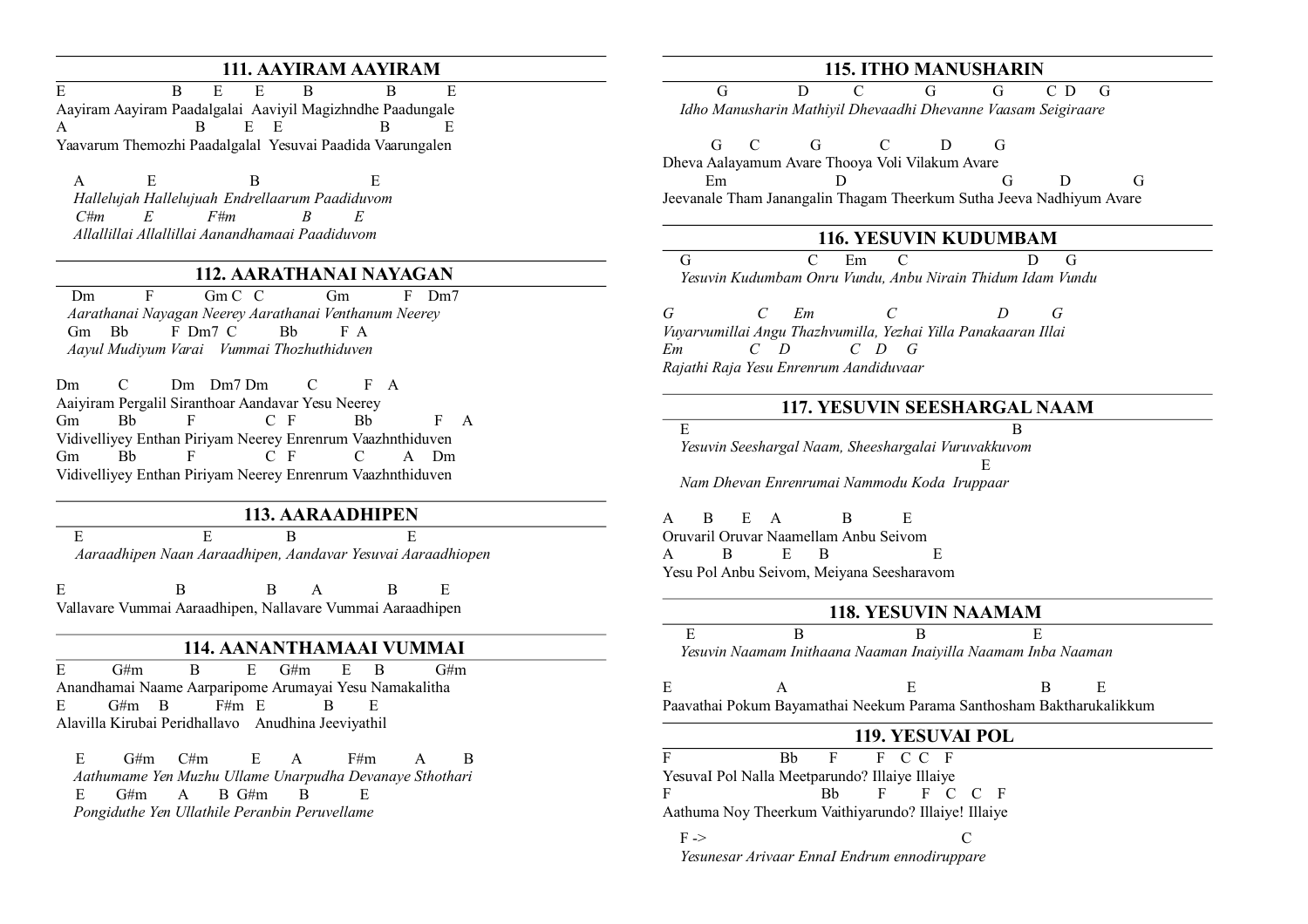#### **120. YESUVE VAZHI**

*Yesuve Vazhi Sathiyam Jevan, Yesuve Voli Nithyam Dhevan F G C Yesuve Vazhi Sathiyam Jevan, Yesuve Voli Nithyam Dhevan*

 $\overline{C}$ 

 $\Gamma$  F Pudhu Vaazhvu Yenaku Thandhaar, Samaadhaanam Niraivaai Alithaar G C Paavangal Yaavum Pokinaar, Saabangal Yaavum Tholaithaar C G G C C7 Kalvaari Meedhil Yenakkai, Tham Vudhiram Sindhi Marithaar F C G C Moondraam Naalil Vuyirthaar, Vunnadhathil Amarndhaar

## **121. YESU ENRA THIRU NAAMATHIRKU**

D Bm F#m G D A A D *Yesu Yendra Thiru Naamathirku Yeppodhume Miga Sthothiram*

D F#m Bm G A A7 Bm D Vaanilum Poovilum Melaana Naamam Vallamaiyulla Naamamidhu E A G D Thooyar Solli Thudhithidum Naamamadhu

#### **122. YESU KIRUSTHUVIN**

D Bm F#m A D Yesu Kirusthuvin Nal Seedaraaguvom Visuvaasathil Mun Nadappom G Bm D F#m A Ini Ellorume Avar Panikenave Vondrai Ennalum Vuzhaithiduvom

D G D A D *Nam Yesu Raajaave Idho Vegam Vaaraare Adhi Vegamaai Seyalpaduvom*

## **123. YESU RAJANIN THIRU VADIKKU**

D Bm F#m A D *Yesu Raajanin Thiruvadikku Saranam, Saranam, Saranam* D Bm F#m A D *Aathma Naadhanin Malaradiku Saranam Saranam Saranam*

G D Em F#m D Paar Potrum Thooya Thooya Dhevane Mei Raajaave Yengal Naadhane G D F#m A D Aatri Thetri Thunai Yaavum Aaneere Saranam, Saranam, Saranam

## **124. YESU RAJA MUNNE SELGIRAAR**

Fmai7 G Am Fmai7 G Am Am C Yesu Raaja Munne Selgiraar Vosanna Geetham Paduvom Vegam Sendriduvom

 Am G Am C *Vosanna Jeyame Vosanna Jeyame*  Fmai7 G Am Fmai7 G Am *Vosanna Jeyam Namakke Vosanna Jeyam Namakke* 

Am F C G Am Hallelujah Thudhi Magimai-Yendrum Hallelujah Thudhi Magimai Em Am G Am Yesu Raaja Yengal Raaja Yendrendrum Potriduvom

#### **125. ISRAVELIN NAATHAN**

Em B B Em Isravelin Nathanaga Vazhum Engal Dhevan Sathiya Jeeva Pathai Kaatum Dhevan Em B Em Manithanai Boomiyil Pirantha Engal Dhevan Nithiya Jeevan Thanthidum En Dhevan

 Em Am D G  *Appa Pithavey Dhevaney Vum Rajjiyam Varavendumey* **Em** D B Em  *Vunthan Thiru Sitham Boomiyil Enrenrum Niraivera Vendumey* 

Em B Em B Sengadalil Neer Anru Paathai Kaanbithirey Paalaivanathil Neer Manna Kodutheer Am Em Kadum Pagalil Megasthambamaai Iravil Jeeva Akkiniyaai Em Am B B Em Seenai Maamalai Meethinil Neer Nyayap Pramanangal Kodutheerey

#### **126. VUM PAATHAM PANINTHEN**

 $C#m$   $C#m$  *Vum Patham Paninthen Ennalum Thudhiye Vummai Yanri Yarai Paaduven Yesaiya* A  $G#m/B$   $C#m$  *Vunthan Anbu Vullum Ponguthe*

 $C#m$   $G#$   $C#m$   $F#m$   $C#m$   $G#$   $C#m$ Parisuthame Paravasame Paranesarule Param Porule C#m F#m C#m A B G#m C#m Thedinathal Naan Kandadainthen Paadida Paadalgal Yeinthalitheer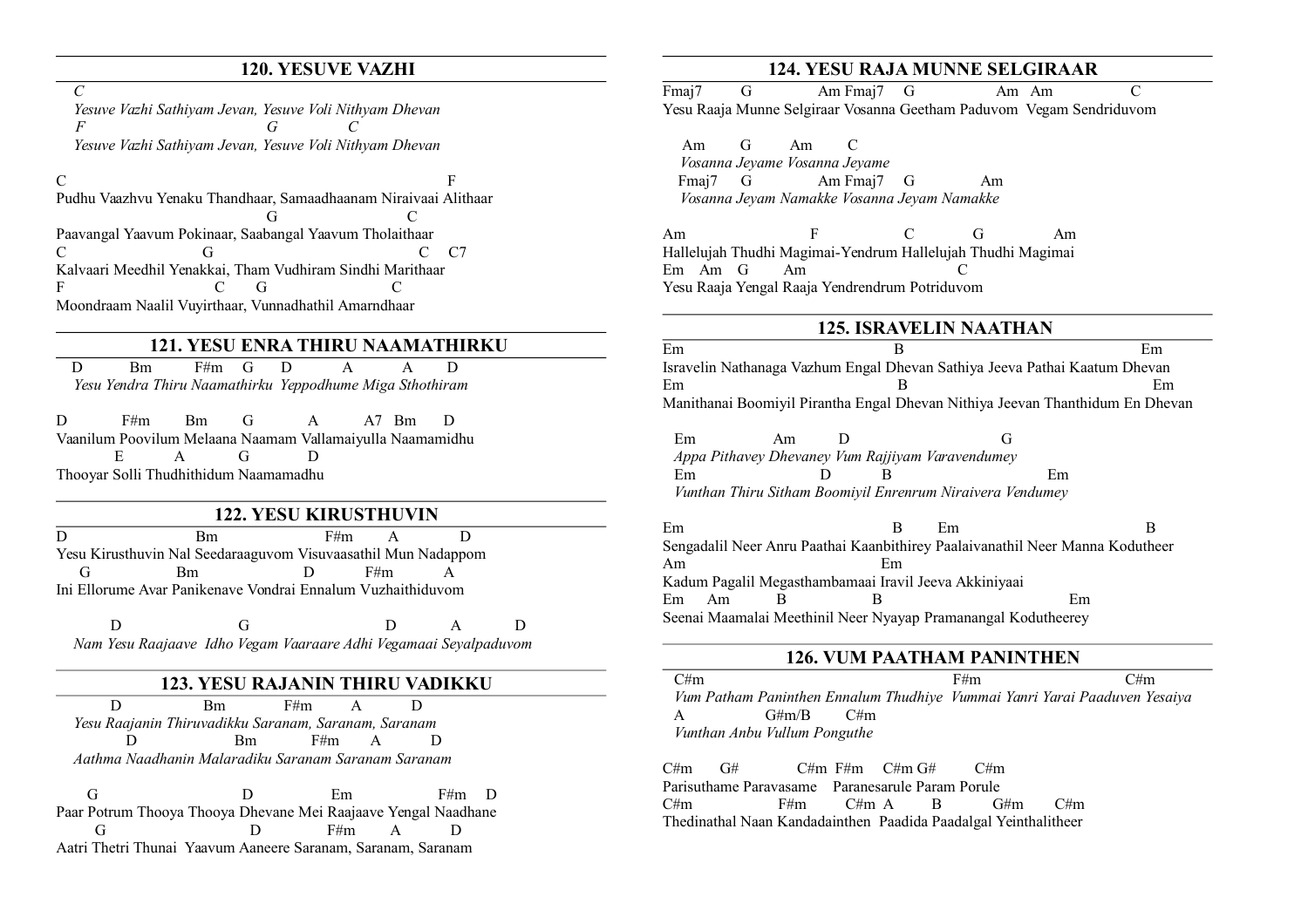## **127. VUMMAI POLA**

D Bm G A *Vummai Pola Yarumillai Enthan Anbar Yesu Naatha* Bm A D G A D  *Thaayai Pola Thetrineer Iyya Thanthai Pol Ennai Thaangineerey* 

D Bm F#m A Bm A G D Malaigal Parvathangal Vilaginaalum Vumathu Kirubai Vilagaathu A F#m Bm A F#m Bm Puthu Vaazhvinai Thantheer Iyya Puthu Vaazhvinai Thantheer Iyya

#### **128. VUMMAIYE NAAN NESIPEN**

Dm A Dm *Vummaiye Naan Nesipen, Vummaiye Naan Nesipen* A Dm *Vummaiye Naan Nesipen, Pin Thirumbeney*

Gm F Vum Sannithiyil Muzhangalil Ninru Vum Paathayil Naan Nadanthittal A Dm Innal Thunbame Vanthalum Naan Pinthirumbene

#### **129. VUNNATHA MAANAVARIN**

E G#m E B A E Vunna Thamaanavarin Vuyar Maraivlirukiravan E G#m A E G#m E B Sarva Valllavarin Nizhalil Thanguvaan Idhuparama Silaakiyame E G#m B A B E B E Sarva Valllavarin Nizhalil Thanguvaan Idhuparama Silaakiyame

 E A B G#m E G#m B *Avar Setayin Keezh Adikalam Pugave Tham Siragugalal Mooduvaar*  E C#m A B E B E *Avar Setayin Keezh Adikalam Pugave Tham Siragugalal Mooduvaar* 

#### **130. VUNTHAN NAAMAM**

 G Em C D Vunthan Naamam Menmai Pol Veroru Naamam Illaiye

G D C D Neerey En Dhevan Neerey En Dhevan Vallamai Yullavarey G D C D Neerey En Dhevan Neerey En Dhevan Alosanai Kartharey G Em Vummai Naan Arathipen Vummai Naan Arathipen Am D Vummai Naan Arathipen Vallamai Yullavarey G Bm C D G Anbarey Nallavarey Vallavarey En Aandavarey Anbarey

#### **131. YEKKALA SATHAM**

 E C#m F#m B F#m A B E *Yekaala Satham Vanil Thonithidave Yem Yesu Maa Raajane Vandhiduvaar*

E A F#m B E Andha Naal Miga Sameebame Suthargal Yaavarum Serndhidave A B G#m E A B E Dheva Yekkalam Vaanil Muzhanga Dhevaadhi Dhevanai Sandhipome

## **132. ELLAM YESUVE**

 C Am Em G C F Em Dm Am G C *Ellam Yesuva, Enakellam Yesuve Thollai Migu Ivvulagil Thunai Yesuve*

C Am G C F Dm C Dm G Aayanum, Sagaayanum Neyanum Vubaayanum C F Am C Dm G Em C Naayanum, Enakanbana Gnana Manavalanum

#### **133. ENNAALUME THUDHIPAAI**

C G7 C C G7 C G7 C Ennaalume Thudhippaai - Ennathumaave, Nee Ennaalume Thudhippaai C Am Am C C G Am C *Innaal Varaiyinil Unnathanaar Seitha, Innaal Varaiyinil Unnathanaar Seitha*  C F G7 C *Ennilaa Nanmaigal Yavu Maravathu*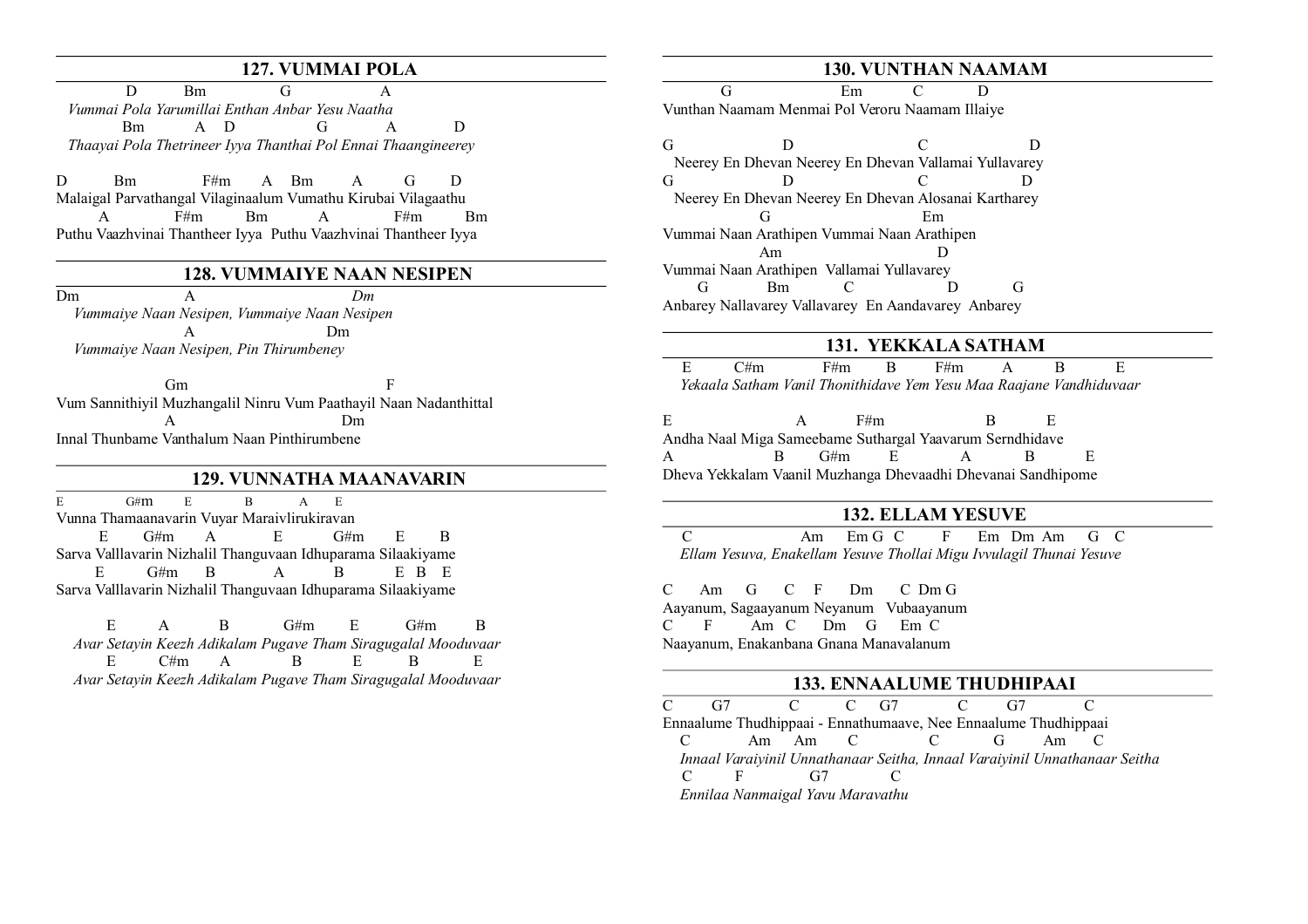## **134. EN VULLAM YENGUTHEY**

A C#m F#m E A C#m F#m A E En Vullam Yenguthey Vun Anbirkagavey Enrenrum Yenguthey Vum Vasam Vendiye F#m E D F#m E D F#m E Enrenrum Paaramal Engenrum Paaramal Eppothum Nenchil Vummai Thudipen...

 A F#m Bm E A F#m E  *Vum Anbai Paarkilum Veronrum Illaiye Oh Oh Oh En Nesarey* A F#m Bm E A  *Vum Anbai Paarkilum Veronrum Illaiye Oh Oh Oh*  F#m  $C#m$  A E F#m E A  *Oru Naalum Maraveney En Nesar Neerthaney Enrenrumey Naan Vummai Maraven*

#### **135. EN VUYIRANA YESU**

 E B E B En Vuyirana Yesu En Vuyirodu Kalanthu E  $C#m$  A En Vuyire Naan Vummai Thudhipen  $G#m$  B En Vuyire Naan Vummai Thudhipen

E A B E Vulagamellam Marukkuthaiya Vunarvuellam Inikkuthaiya E C#m A  $G$ #m Vun Naamam Thudikaiyile Yesaiya Vun Anbu Rusikaiyile

 E A B E En Vuyirana Vuyirana Vuyirana Yesu (2)

#### **136. EN ENNANGAL YAAVUM**

 $E$  G#m E B F#m B *En Ennangal Yaavum Vummidamey En Dheva En Dheva*  $E$  G#m E B F#m B  *En Seiyalgal Yaavum Vummakkagavey En Dheva En Dheva* E G#m C#m F#m A C#m B  *En Aavi Aathma Sareeram Yaavum Vumakuriyathey Dheva*  E B E B E  *En Dheva En Dheva En Dheva*

E G#m C#m A F#m B E Dhevaney Neer En Dhevan Athikaalamey Vummai Thedugiren E G#m C#m A F#m B E Varanda Nilathil En Aathuma Vummale Thaagamai Yirukinrathu

#### **137. EN JEEVANAI PARKILUM**

F Dm Am F En Jeevanai Paarkilum Vum Kirubai Periyathey Bb Gm C En Vuthadugal Thudhithu Potrumey Nesarey

F Am Bb C *Neer Enthan Dhevan, Neer Enthan Raajan Vuyarntha Adaikalam Kedagamaam* Gm C FDm Gm C F  *Innum Periya Kariyam Seithiduveer Innum Periya Kariyam Seithiduveer*  Gm  $C$  FDm Gm  $C$  [F]  *Innum Periya Kariyam Seithiduveer Innum Periya Kariyam Seithiduveer* 

#### **138. EN DHEVAN EN VELICHAM**

 A D Bm F#m A *En Dhevan En Velicham Ennai Ratchipavarum Avarey*

 A C#m F#m Bm E A  *En Jeevan Enakkaranaanavar Naan Yarukkum Anja Maaten* A7 C#m F#m D E A  *En Jeevan Enakkaranaanavar Naan Yarukkum Anja Maaten*

A D E A Thaayum Thanthaiyum Thallivittalum Thanthai Yesu Ennai Serthu Kolvaar A C#m D Bm E F#m A Ennai Avar Nizhalil Vaithu Kaathiduvaar Kanmalaimel Yetri Ennai Vuyarthiduvaar

## **139. ENAKKAAI JEEVAN**

| - G                                                            |              | $\Box$         |  |  |  |  |  |  |  |
|----------------------------------------------------------------|--------------|----------------|--|--|--|--|--|--|--|
| Enakkaai Jeevan Vittavare Ennodirukka Ezhunthavare             |              |                |  |  |  |  |  |  |  |
| - G                                                            | $\mathbf{r}$ | $\blacksquare$ |  |  |  |  |  |  |  |
| Ennai Endrum Vazhi Nadhathu Vaare Ennai Santhikka Vanthiduvare |              |                |  |  |  |  |  |  |  |

G C C D *Yesu podhume Yesu Podhume G* C D D G *Endha Naalilume, Ennilayilume Endhan Vaazhnaalile Yesu Podhume*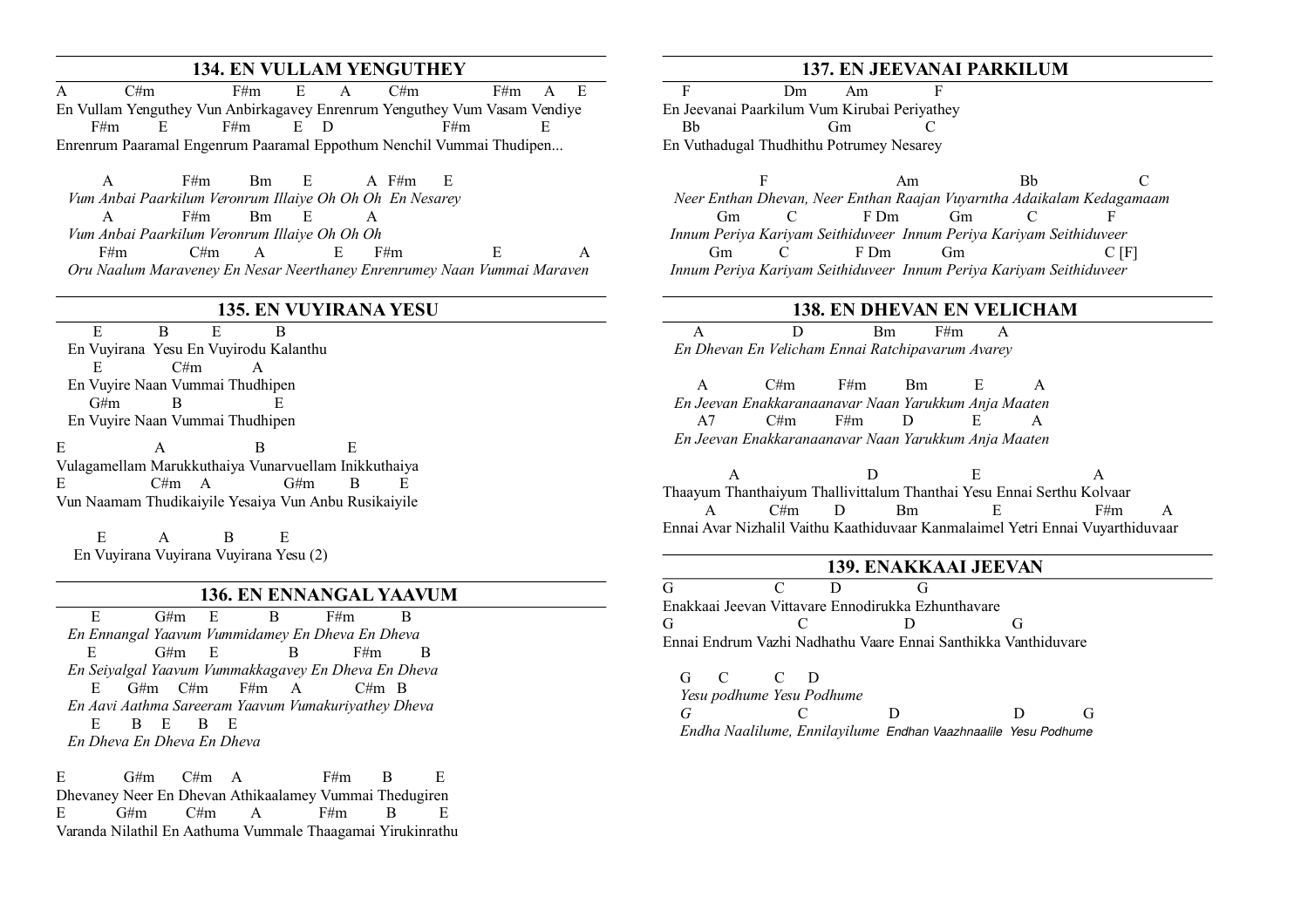#### **140. ENTHA KAALATHILUM**

E A E  *Endha Kaalathilum Endha Nerathilum Nandriyaal Ummai Naan Thudhipen* **E** A E B E B E *Yesuve Ummai Naan Thudhipen, Thudhipen Endha Velayilum Thudhipen*

E A E B E Aadhiyum Neere - Andhamum Neere Jothiyum Neere - En Sondhamum Neere

#### **141. ENTHAN JEBA VELAI**

G Bm C D Em G *Yendhan Jeba Velai Vumai Tedi Vandhen Dhevaa Badhil Tharume* G Em C Am D Bm G *Yendhan Kotai Yendhan Thanjam Neere Vummai Naan Naadi Vandhen*

G Em G Bm C Soraadhu Jebithida Jeba Aavi Varam Thaarume D A Bm D Am G Thadaiyaavum Agatridume Thayai Kettu Vumpaadham Vandhen

#### **142. ENDHAN NAAVIL**

 G Am D G Endhan Naavil Pudhupattu Endhan Yesu Tharugiraar

 G Em Am D Am D G *Aanandham Kolluven Avarai Naan Paaduven Uyirulla Naal Varayil* 

G Am Paava Irul Ennai Vandhu Soozhndhu Kolgayil Am C D Devanavar Theebamaai Ennai Thetrinaar

#### **143. ENNANDAI VANTHIDAYO**

**E** B E *Ennandai Vandhidaayo Pinpatri Vandhidaayo*  **E** A E C#m B  *Unnai Nee Veruthu Siluvaiyai Eduthu Pinpatri Vandhidaayo*  E B E  *Pinpatri Vandhidaayo*

## **144. ENNILADANGA**

Dm C F Am Gm C Dm *Yenniladangaa Thothiram Dheva Yendrendrum Naan Paaduven* Dm F Am Dm Bb C F A *Yinnaal Varai Yen Vazhvile Neer Seidha Nanmaike!* 

Dm F Am Dm F C Vaanaadhi Vaanangal Yaavum Adhan Keezhulla Aagaayamum G Em C FA Dm Boomiyil Vazhgindra Yaavum Karthar Vummai Potrudhe

#### **145. ENNAI MARAVA**

D Bm D A D Bm A D *Yennai Maravaa Yesu Naadhaa Vundhan Dhayavaal Yennai Nadathum*

D Bm D F#m A D F#m D A D Valla Jeeva Vaakuthathangal Varainthenakkaai Yeindhadhaale Sthothiram D Bm G D A Bm A D Aabathile Arumthunaye Paadhaidu Nalla Dheepamidhe

#### **146. YEN YESUVE**

 $E$  and  $A$ *Yen Yesuve Naan Yendrum Vundhan Sondham B E Yen Raajane Anudhinamum Vazhi Nadathum*

E A B E Vulayana Setrinindre Thookiye Niruthineere  $B \qquad A \qquad B \qquad E \qquad [A]$ Vundhanai Naan Maraven, Vundhanai Potriduven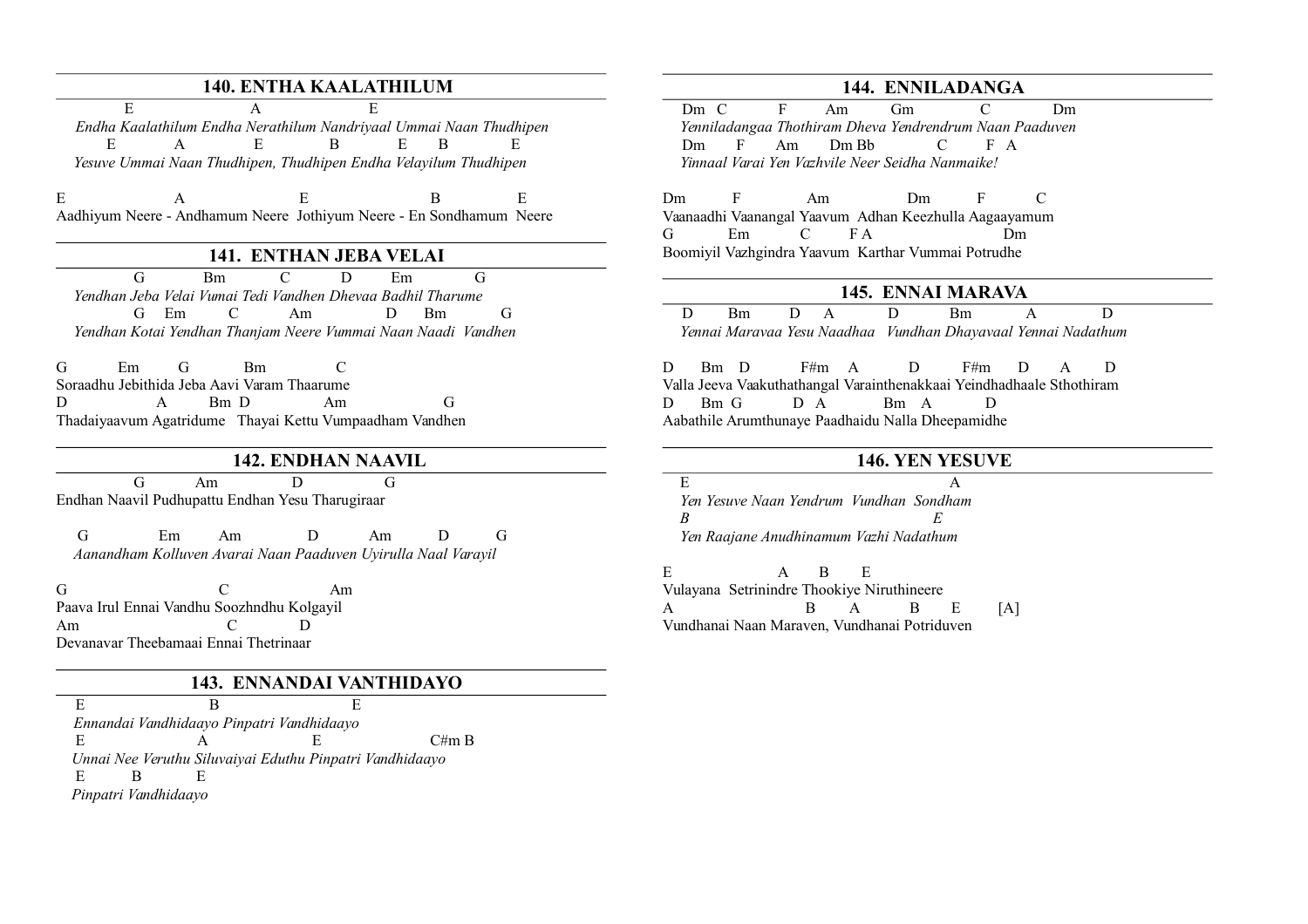## **147. ORU VAARTHAI**

D A D A F#m D A Oru Vaarthai Sollum Karthave Engal Vazhkai Ellam Sezhippagume D A D Oru Vaarthai Sollum Karthave

D G A F#m Vunthan Vaarthaiyile Sugam Vunthan Vaarthaiyile Mathuram Bm A D Vunthan Vaarthaiyile Ellam Santhosham

D A D F#m G Em D Maaravin Thaneerellam Mathuramaga Maraseiyum G D Kanneer Maaridum, Thukkam Maaridum

#### **148. KARTHARAI NAMBIYE JEEVIPOAM**

 F Am C F F Gm Bb Gm *Kartharai Nambiye Jeevippom Kavalai Kashtangal Theernthidum* F Dm Bb Gm F Am C F *Kaividaa Kaathidum Paramanin Karangalai Naam Pattrik Kolvom*

F Am Bb Dm F Am C F Jeeva Devan Pin Selluvom Jeeva Olithanaik Kandadaivom F Dm Am C Bb Am C F Bb Manadhin Kaarirul Neengidave MaasamaadhanamThangum

#### **149. KARTHAVE DEVARGALIL**

D Bm D G A Karthave Devargalil Vumakuppanavar Yaar A A A G D Vaanathilum Boomiyilum Vumakuppanavar Yaar

D G A D Vumakuppanavar Yaar Vumakuppanavar Yaar G D Em D Vaanathilum Boomiyilum Vumakuppanavar Yaar D G E A Sengadalai Neer Pilanthu Vunthan Janangalai Nadathi Senreer Em F#m G A D Neer Nallavar Sarva Vallavar Enrum Vaakku Maarathavar

## **150. KAAKKUM KARANGAL**

D  $A$  D F#m Bm A F#m7 D A F#m A D Kaakum Karangal Vundenakku Kaathiduvaar Kirubaiyaale D G F#m D A F#m D Hallelujah Paadipaadi Alaigalai Naan Thaandiduven

 D G Gm D D7 Em A D *Nambivaa Yesuvai Nambivaa Yesuvai* 

#### **151. KAALAIYM MAALAI**

E B G#m A B A E *Kaalaiyam Maalai Evelaiyum Kartharai Karuthudan Paadiduven* E F#m C#m B B A E *Parisuthar, Parisuthar Parisuthar EnaThoodhar Padidum Thoni Ketkuthe*

E A B G#m C#m B Karthar En Velicham, Jeevanin Belanum Kirubaiyum Raiatchippumanaar E F#m C#m B B A E Anjidaamal Kalangamal Baiamindri Thigilindri Anuthinam Vaazhnthiduven

## **152. KRISTHUVUKKUL**

Gm Cm D Gm *Kirusthuvukul Vaazhum Yenaku, Yeppodhum Vertri Vundu*

Gm Cm D Gm Yennenna Thunbam Vandhaalum, Naan Kalangidavae Maaten Em Cm D Gm Yaar Yenna Sonnalum Naan, Sorndhu Poga Maaten

#### **153. KUYAVANE**

E B B E *Kuyavane Kuyavane Padaipin kaaranane* 

E B A B E *Kalimanana Yennayume Kannoki Paarthidume*

E A E E C#m Verumayana Pathiramnan Veruthu Thalamale A E A B E Nirambi Vazhiyum Pathiramai Vilanga Chethidume E B B E Vedathil Kanum Pathiram Yelam Yesuvai Potridhume E B A B E Yenayum Avidha Pathiramai Vanaindhu Kolme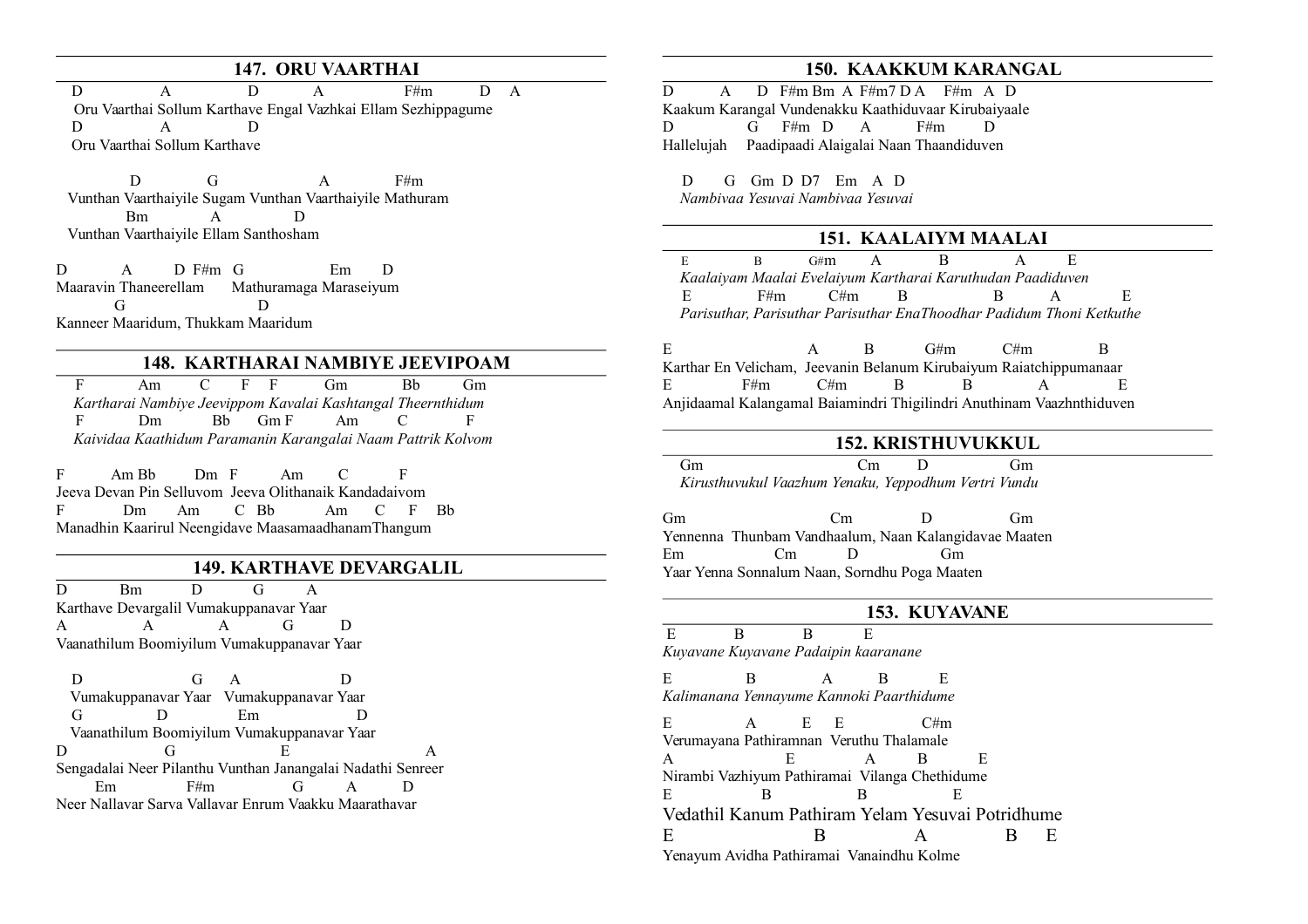## **154. SANTHOSAM**

E B *Sandhosham Pongudhe (2) Sandhosham Ennil Pongudhe*

*Yesu Ennai Ratchithaar,Mutrum Ennai MaatrinnarSandhosham Ennill Pongudhe*

E

E B B Vazhi Thappi Nan Thirindhen, Paava Pazhiyadhai Sumanthalaindhen E A E E A B E Avar Anbukurale Azaithadhu Ennaiye Andha Inbanaalil Endhen Paavam Neengitre

#### **155. SARVA SRISHTIKKUM**

 G C Sarva Sristikkum Ejamaan Neera, Sarva Sirustiyai Kaapavar Neere Am D G Yengal Yidhayathil Vummai Potrugirom, Yendrendrum Panindhu Thozhuvom

C D G Em Am D G G7 *Ahha... Hallelujah ... Ahha... Hallelujah ... Ahha... Hallelujah ... Ahha... Hallelujah .* C D G Em Am D GCG  *Ahha... Hallelujah ... Ahha... Hallelujah ... Ahha... Hallelujah ... Amen*

#### **156. SILUVAIYAI NIMIRNTHU**

**Em** Am Em *Siluvaiyai Nimirnthu PaarayoAdhan Magimaiyai Konjam Kelaayo* B Am Em B Am Em Am Em *Ulagame, Ulagame, Ulagame, Ulagame*

Em Am Em Am Em B Paaviyi Mannikkum Siluvai Idhu-Pudhu Aaviyai Thanthidum Siluvai Idhu Em B Em B Em Thunbathaip Pokidum Siluvai Idhu Manathuyarathai Neekidum Siluvai Idhu Em B Em B Em Siluvai Idhu Siluvai Idhu Siluvai Idhu Siluvai Idhu

#### **157. SILUVAIYAI SUMANTHA KIRISTHU**

 Em B Em Am B Em *Siluvai Sumandhu Kirusthu Sindhina Ratham Purandodiye* Em Am B Em B Em *Nadhi Polave Paaigindradhe Nambi Yesu Vandai Vaa Nambi Yesu Vandai Vaa*

Em G Am C B D Em Pollaa Vulaga Sitrinbangal Yellaam Azhiyum Maayai Em G B D Am B Em Kaanatha Nilaiyaana Sandhosham poovil Karthaavin Anbandai Vaa

## **158. STHOTIRAM YESU NAATHA**

 C Em C Am7 F G *Sthothiram Yesunatha Umakkendrum Sthothiram Yesunatha* C Am7 Dm F C G C *Sthothiram Seigindrom Um Adiyar Thiru Namathin Aatharvil*

#### **159. JEEVANULLA DHEVANEY VAARUM**

G D C G Jeevanulla Devane Vaarum Jeeva Padhayile Nadathum Em Am D G Jeeva Thaneer Voorum Vootrile Jeevan Pera Ennai Nadathum

 G C D G *Yesuve Neer Periyavar Yesuve Neer Parisuthar* Em Am D G *Yesuve Neer Nallavar Yesuve Neer Vallavar.*

#### **160. JEBATHAI KETKUM**

C F C C G D G Jebathai Ketkum Engal Deva Jebathil Vaanjai Thandharulum C F C C F Dm G C Jebathile Tharithirundhu Jebathin Menmai Kaana Seiyum.

C F C C Am C G D G *Jebame Jeevan, Jebam Jeyam Jeeviyathirku Idhuve Sattam* G7 F C C F Dm G C *Jebame Jeevan, Jebam Jeyam Jeeviyathirku Idhuve Sattam* 

## **161. THANTHANAI**

E C#m B Thandhanai Thudhipome – Thiru Sabaiyare, Kavi - Padipadi, E Thandhanai Thudhipome

E A *Vindhaiyai Namak Kanandha Manandhamaana*  C#m B  *Villarkariyadhor Nanmai Migamiga*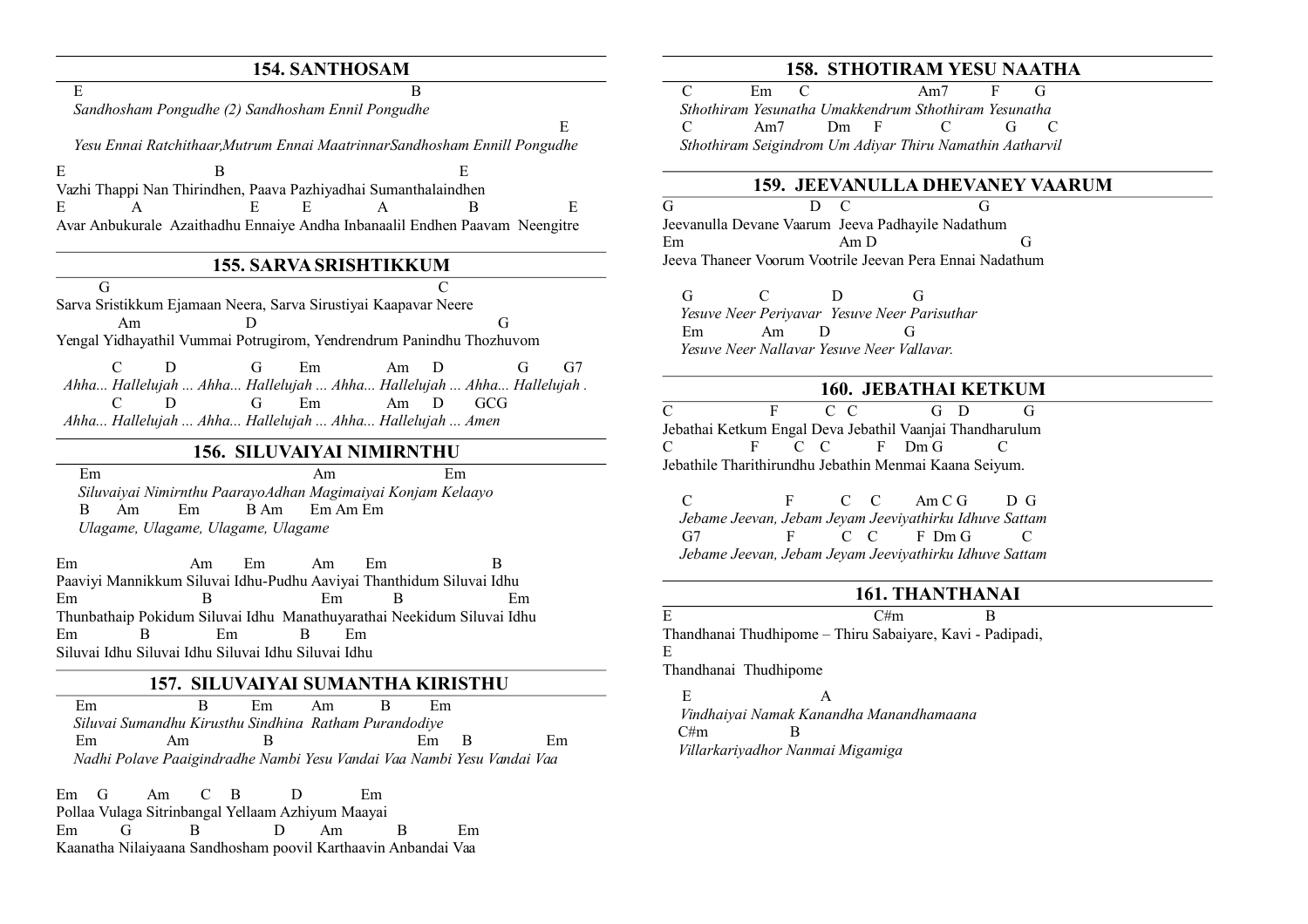#### **162. THASARE**

E A B E Thasare, Ith Tharaniyai Anbai Yesuvukku Sondhamakkurom

E A E B *Nesamai Yesuvai Kooruvom, Avarai Kaanbippom Mavirul Neekuvom, E Velicham Veesuvom* 

## **163. THIRUKARATHAAL**

G E Am D G Thirukarathaal Thaangiyennai Thirusitham Pol Nadathidume Em C G Em Am D G Kuyavan Kaiyil Kaliman Naan Anudhinam Neer Vanaithidume! G7 C G Em Am D G Kuyavan Kaiyil Kaliman Naan Anudhinam Neer Vanaithidume!

#### **164. THUDHITHU PAADIDA PAATHIRAME**

G C G C G Thudhithu Paadida Pathirame Thungavan Yesuvin Namamade G D G C G D G Thudhigalin Mathiyil Vasam Seiyum Thooyanai Neyamai Sthothrippome

G C D G  *Ah Arpudhame Avar Nadathudhale Aanandhame Paramaanandhame* Em Am G D C G D G *Nandriyal Ullame Migapongiduthe Naam Hallelujah Thudhi Saatriduvom*

#### **165. DHEVA KIRUBAI**

|    |                                                               | Dhevakirubai Yendrumulladhe Avar kirubai Yendumulladhe |  |  |  |  |  |
|----|---------------------------------------------------------------|--------------------------------------------------------|--|--|--|--|--|
|    |                                                               |                                                        |  |  |  |  |  |
|    | Avarai Potri Thudhithu Paadi Hallelujah Yendraarparippom      |                                                        |  |  |  |  |  |
| Сì |                                                               |                                                        |  |  |  |  |  |
|    | Nerukapattom Madindhidaamal Karthar Thaam Nammai Kaathadhaale |                                                        |  |  |  |  |  |
|    | Em C                                                          |                                                        |  |  |  |  |  |
|    | Avar Nallavar Avar Vallavar Avar Kirubai Yendrumulladhe       |                                                        |  |  |  |  |  |
|    |                                                               |                                                        |  |  |  |  |  |

## **166. DEVA DEVANAI**

 $E$  A B  $E$  D  $E$  A B  $E$ Deva Devanai Thudithiduvom, Sabaiyil Devan Ezhundarula A C#m E B E A B E B E Oru Manadhodu Avar Naamathai, Thudhigal Seluthi Pottriduvom

 $E$   $C \# m$   $A$   $F \# m$   $B$   $E$ *Hallelujah Devanuke, Hallelujah Kartharuke A B G#m E A B E Hallelujah Parisutharke, Hallelujah Rajanuke*

#### **167. DHEVA PITHA**

E A E C#m G#m B E Dheva Pidha Yendren Meipen Allo Sirumai Thaazhchi Adaigilane E B F#m B C#m F#m B E Aavaladhaai Yenai Paimpulmel Aavar Meithamar Neer Arulugindraar

#### **168. DHEVA NAAN ETHANAL**

Gm F F Gm Dheva Naan Ethanaal Vishesithavan Raja Naan Athai Dhinam Yosippavan Eb F D F Gm Ethanaal Ethanaal Neer Ennodu Varuvathanaal

Gm Bb D Cm F Am Cm Gm Megasthambam Melirunthu Pathu Gakkuthu Paathai Katta Pagallelam Kooda Selluthu Gm Bb Cm F Bb F Gm Anbana Dhevan Ennodu Varuvaar Athu Pothum En Vaazhviley

#### **169. DHEVANEY VUMATHU SAMUGATHILEY**

E A B E C#m A B E *Dhevaney Vumathu Samugathiley Enathu Thudhiyai Seluthuvane* A B E A B E  *Naan Vaazhum Naatkal Ellam Vum Vaarthaiyai Parapiduvane*

E C#m A B E Konthalippai Neer Amarthugireer Alaigalai Neer Adakugireer A C#m A B E Kaatu Pullugalum Kooda Neer Pudhu Vudaigalai Vuduthugireer

#### **170. THEN INI MAIYILUM**

 E A E C#m F#m B E *Then Inimaiyilum Yesuvin Naamam Dhivya Madhuramaame Em7 E Em7 E Em7 E B Adhai Thediye Naadi Vodiye Varuvaai Dhinamum Nee Maname*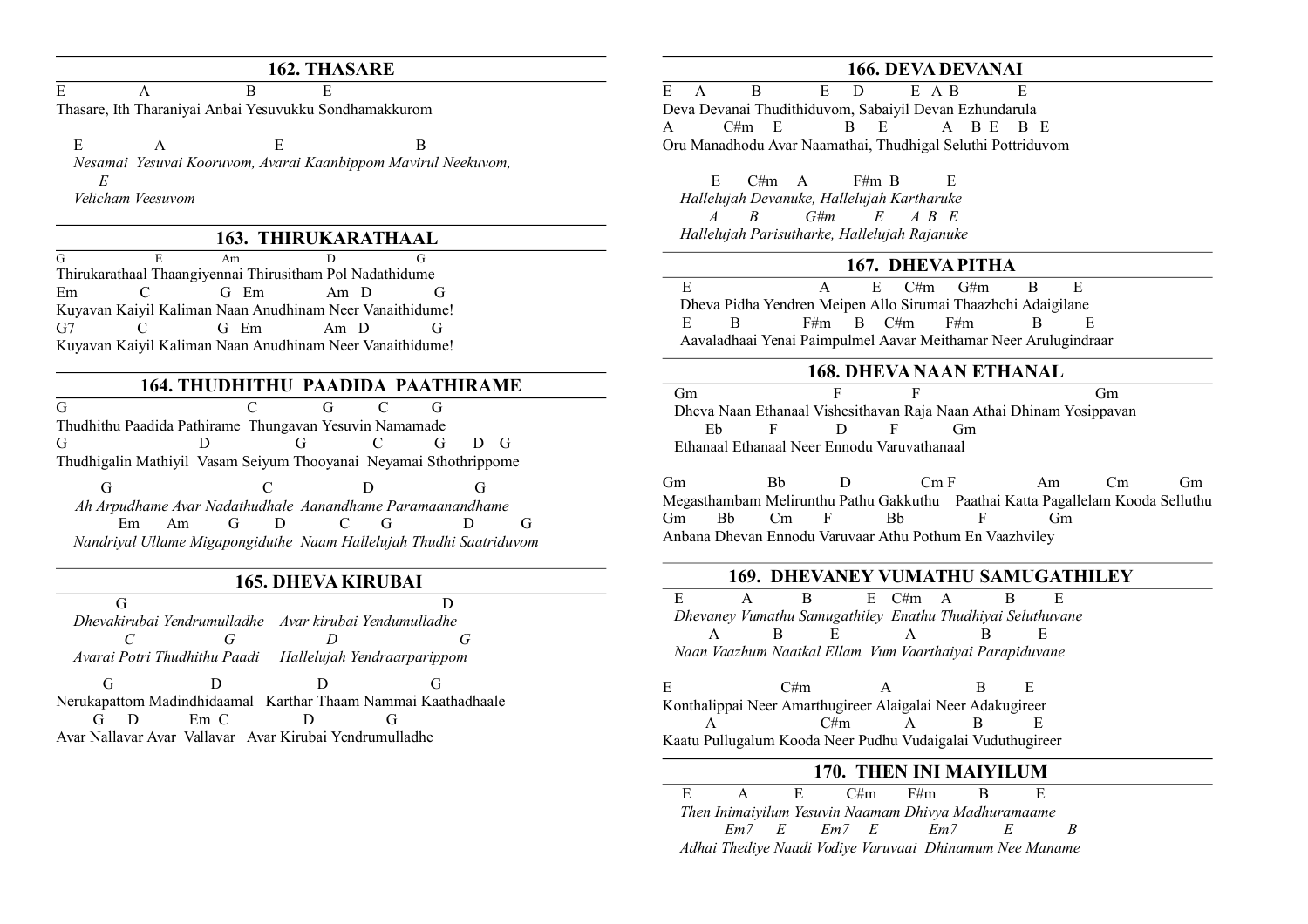## **171. THOLLAI KASHTANGAL**

 $E$   $C# E$   $A$   $F#m$   $B$   $E$ Thollai Kashtangal Soozhndhidum Thunbam Thukkam Varum  $E$  C# E A B E Yinbathil Thunbam Nerndhidum Yirulai Thondrum Yengum E C#m A E G#m E A Sodhanai Varum Velayil Sorketkum Seviyile  $E$   $C#$   $E$   $A$   $B$   $E$ Parathilirundhu Jeyamvarum Paran Yenai Kakavalaar

 $E$   $C \# m$   $A$   $B$   $C \# m$   $G \# m$   $E$   $B$   $E$ *Kaakum Valla Meetpar Vudenakku Kaathiduvaar Yendrume*

#### **172. THOLUGIROAM ENGAL**

 $\overline{D}$  Bm A F#m A D Tholugiroam Engal Pithavey Pozhuthellam Aavi Vunmaiyudaney D Bm A Bm F#m D Parisutha Alangarathudaney Tharisippathinaal Saranam Saranam

## **173. THOTHIRAM PAADIYEY**

C G7 C *Thothiram Paadiye Potriduven*  C F Dm G7 C  *Dhevadhi Dhevanai Rajathi Rajanai Vaazhthi Vanangiduven* 

Yendrum Maaraa Dheva Anbe Yennullam Thangum Anbe

C G7 C C7 F Dm G7 C Arpudhamaana Anbe – Yennil Porparan Paaraattum Thooya Anbe C G7 C Dm G7 C

#### **174. NAM DHEVAN ANBULLAVAR**

D A D *Nam Dhevan Anbullaver Nam Devan Parisuthar* G A D A D *Nam Dhevan Needhi Parar Namakaagha Jeevan Thandha Yesu Avare*

D A D Nanmai Yaedum Ondrum Namililaiaye Yendra Podhun Namai Nesithaaray G A D D A D Ah Ah Avar Anbil Magizhvom Anbarin Paadham Panivom D G A D A D Ah Ah Avar Anbil Magizhvom Anbarin Paadham Panivom

## **175. NANDRIYAL**

E B A B E Nandriyal Thudhipadu Un Yesuvai Naavale EndrumPadu

E F#m C#m F#m  $A$  B *Vallavar Nallavar Podhumanuvar Vaarthayil Unmai Ullavar* 

 $E$  F#m  $C#m$  F#m A B E Erigo Madhilum Munne Vandhalum Yesu Undhan Munne Selgirar E A B E Kalangidathe Thigaithidathe Thudhiyinal Idindhu Vizhum

#### **176. NAANUM EN VEETURUM**

E G#m E C#m A *Naanum En Veeturmovenral Kartharaiye Sevipom*  **B** E G#mA B E *Neeyum Sevipayo, Neeyum Sevipayo*

E A C#m A B Kartharaiye Sevipathu Aagaathathendru Kandaal  $E$   $C \# m$   $A$   $B$   $F \# m$   $B$   $E$ Yarai Nee Sevipai Yenbathai Indre Theermanam Seivai

#### **177. NAAN PAAVITHAAN**

 $\overline{D}$   $\overline{A}$   $\overline{D}$   $\overline{A}$   $\overline{G}$   $\overline{A}$   $\overline{D}$ Naan Paavithan Aanaalum Neer Masatra Ratham Sinthineer D G D A D Vaa Enru Ennai Azhaitheer En Meetparey Vanthen Vanthen

#### **178. NIRANTHARAM**

Em D C Em Ammaiyappan Vunthan Anbey Nirantharam Em G D Bm Em Marum Vulagil Maravum Vuravey Nirantharam G D Em Immai Vazhivil Marumai Irupathu Nirantharam C D Em Naan Manda Pinbum Vummil Vuyirpathu Nirantharam

 G D Bm Em  *Nirantharam Nirantharam Neerey Nirantharam*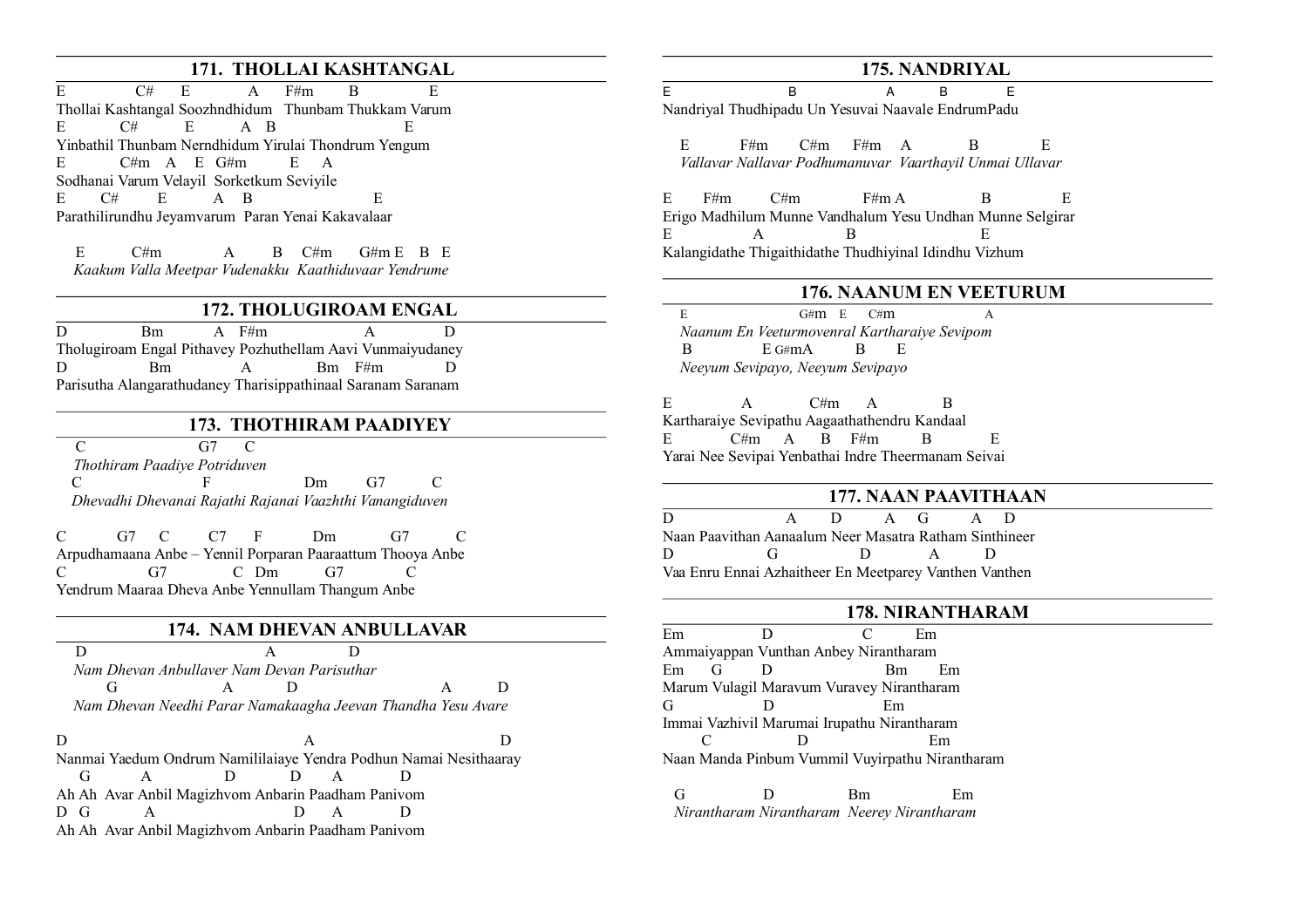## **179. NEER ILLATHA NAALELLAM**

| Em. |  | Am                                                                    |  | G, |
|-----|--|-----------------------------------------------------------------------|--|----|
|     |  | Neer Illatha Naalellam Naalaguma Neer Illlatha Vazhvellam Vazhvaaguma |  |    |

G Em Am C Am C F Voorin Vootrey Neer Aavai Vunmaiyin Vazhiye Neer Aavai

G Em D C Bm Am G Vuravin Pirapey Neer Aavai Vullathin Magilvey Neer Aavai

#### **180. NEER SONNAL**

 Cm Bb  *Neer Sonnal Pothum Seiven Neer Kaatum Vazhiyil Nadapen* Ab G Cm  *Vum Paatham Onrey Pidipen En Anbu Yesuve*

 *Cm Ab Bb Cm Aarathanai Yesuvukey Aarathanai Yesuvukey (2)*

Cm Bb Ab Kadalin Meethu Nadanthitta Vum Arputha Paathangal Bb Ab Cm Enukku Munne Selvathaal Enakillai Kavalai Cm Bb Ab Katraiyum Kadalaiyum Athatiye Vum Arputha Vaarthaigal Bb Ab Cm Enthan Thunaiyai Nirpathaal Enakethu Kavalai

#### **181. NEER MATHRAM ENAKKU**

G C G D7  *Neer Mathram Enakku Neer Mathram Enakku Neer Allal Vulagil Yarundu Enakku* G C D7 G Em C D7 G  *Maiyaiyana Vulagil Neer Mathram Enakku Maridum Vulagil Neer Mathram Enakku*

G D G Aranum En Kottaiyam Neer Mathram Enakku Bm D7 G Kottaiyum Thuragamum Neer Mathram Enakku G C D7 G Thurugamam Kedagamum Neer Mathram Enakku Em C D7 G Kedagamum Kanmalaiyum Neer Mathram Enakku

#### **182. NEERINRI VAZHVETHU**

Em D Em Neerinri Vaazhvethu Iraiva – Vum Ninaivinri Magizhvethu Dheva

Em D Em Pala Kodi Vaarthaigal Naan Ketta Podhum Yesuvey Neer Pesum Oru Vaarthai Podhum Em D Em D Em Oraiyiram Jeevan Vuyir Vaazhmey Vum Vaarthaiyil Vundu Arputhamey

## **183. NENJATHILEY**

 C Am C F Nenjathile Thooimaiyundo Yesu Varuginraar G C F G C Norungunda Nenjathaiye Yesu Azhaikinraar

C F G C Varunthi Sumakkum Paavam Nammai Kodiya Irulil Serkum G C Dm C G F C Seitha Paavam Ini Pothum Avar Paatham Vanthu Serum Avar Paatham Vanthu Serum

#### **184. BALIPEEDATHIL ENNNAI**

 $D$  F#m D Balipeedathil Ennai Paraney Padiakeeraney Intha Velai A G A A7 D Adiyani Thirusitham Pola Aandu Nadathiduveer

D Bm F#m A G Em A D *Kalvariyin Anbinaiye Kandu Virainthu Naan Vodi Vanthen*  $D$  Bm F#m A G A  *Kazhuvum Vum Thiru Rathathaley Karai Neengai Iruthayathai*

## **185. BAKYAVAN**

E G#m E A B E Bakyavan Mei Bakyavan Yesuvaiye Etru Kondal  $E$  G#m  $E$  A B Bakyavan Mei Bakyavan Varthaiyil Nilaithirunthal

E B A F#m B E Aaviyil Eliyavan Bakyavan Thevanin Rajiyam Adainthiduvan  $G#m$  A B A B E Thuyarapadubavan Bakyavan Thevanin Aaruthul Adainthiduvan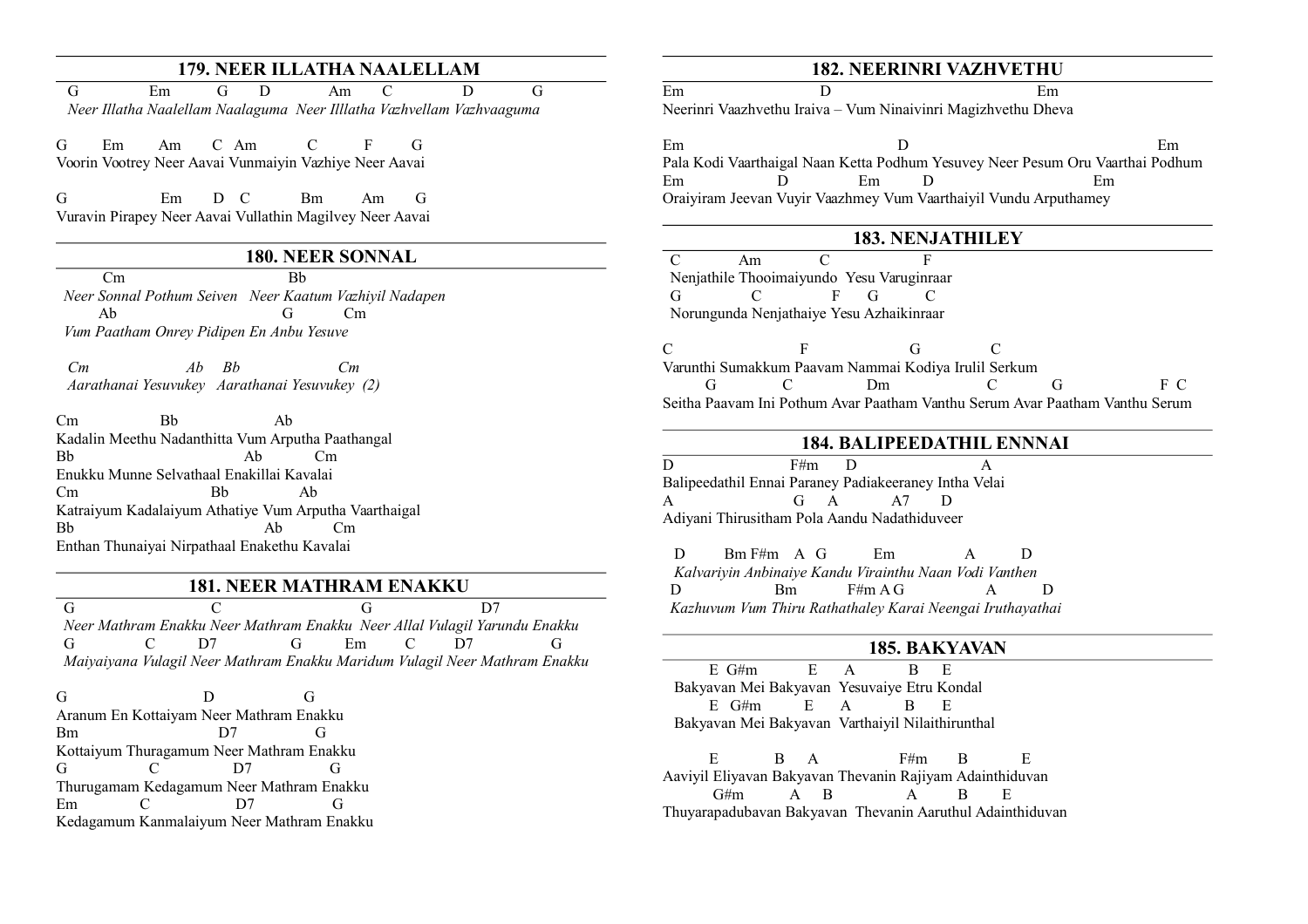#### **186. PAADUNGAL AANDAVARKKU**

D G A D *Paadungal Aandavarkku Pudiyadhorr Paadalai Paadungal* G D *Hallelujah Hallelujah Hallelujah Hallelujah Hallelujah Hallelujah*

D G A Em A D Aandavar Tham Thiruthalathil Avarai Pughalandhu Paadungal  $G \qquad A \quad Bm \quad F#m A$ Maann Puyarvaai Mandalathil Avarai Pughalndu Paadungal

#### **187. PAAVA SANJALATHAI**

D G D A A7 Paava Sanjalathai Neeka Prana Snegitharundey D G D A D Paava Sumai Theerthu Poda Yesuvin Narpathamey A D G D A A7 Seruvomey Thigaipomey Saala Thukka Thunbathaal D G D A D Buthiyeenam Maari Poagum Jeba Thavam Seivathaal

#### **188. PAAVIKKU PUGALIDAM**

Dm A Gm Dm Paaviku Pugalidam Yesu Ratchagar Paarinil Baliyaaga Mandaare

Dm F Gm A Dm *Parisuthre Paavamaanaare Baaramaana Siluvai Sumandhavare*

Dm A Gm Dm A Kaati Koduthaan Muppathu Velli Kasukaagave Karthar Yesuvai Gm A Dm A Dm A Dm Kolai Seiyave Kondu Ponaare Kolkodha Malaiku Yesuvai Kolkodha Malaiku Yesuvai

## **188. PAAVIKKU PUGALIDAM**

D Bm F#m A G A Bm D Paaviku Pugalidam Yesu Ratchagar Paarinil Baliyaaga Mandaare

| Dm |                                                          |  | $G \cap A \cap D$ |  |
|----|----------------------------------------------------------|--|-------------------|--|
|    | Parisuthre Paavamaanaare Baaramaana Siluvai Sumandhavare |  |                   |  |

D Bm F#m A F#m D F#m A Kaati Koduthaan Muppathu Velli Kasukaagave Karthar Yesuvai Gm A Dm A Dm A D Kolai Seiyave Kondu Ponaare Kolkodha Malaiku Yesuvai Kolkodha Malaiku Yesuvai

## **189. PODHUMENGIRA**

 *Em Podhumengira Manathudane Devabakthiye Athayam C D Em B Miguntha Athayam Miguntha Athayam Miguntha Athayam*

 Em D C Em Pana Asai Ellath Theemaikkum Verayirukirathu Em D C Em Athai Nadi Visuvasam Vittu Vedhanai Adaivane Em C D Em (Paa MaPa MaPa MaPa Gaa Ga Ma GaMa GaMa Ri Ga Ri Ni Saa) Em D Em D Neethiyai Naaduvoam, Deva Bakthiyai Naaduvoam Em D Visuvasathai Naaduvoam C Em C Em Anbu Porumaiyai Naduvom Santha Gunathaiyum Naduvom

Interlude : Em|D|Em|%|

#### **190. POTRI THUDHIPOAM**

C Em Am F G Potri Thudhipom Em Dheva Dhevanai Pudhiya Kirubaiyudane F C G C C Netrum, Indrum, Endrum Maara Yesuvai Namendrum Paadi Thudhipom

C Am C *Yesu Venum Naamame En Aathumaavin Geethame F Em Em C Am F G C En Nesaresuvai Naan Endrum Potri Magizhndhiduven*

#### **191. MAGIZHVOM**

| Magizhvom, Magizhvom, Dhinamaga Magizhvom Yesuraajan Nam Sonthamaayinar |         |         |    |   |
|-------------------------------------------------------------------------|---------|---------|----|---|
|                                                                         | $A \tE$ | E.      |    |   |
| Indha Paarthalathin Sondhakarar Ayar Endhan Ullathil Sondhamaanaar      |         |         |    |   |
| E                                                                       |         |         | H. |   |
| Ah Ah Aanadhame, Paramaanadhame Idhu Maaperum Baakkiyame                |         |         |    |   |
|                                                                         |         | $A \tE$ | E  | E |
| Indha Paarthalathin Sondhakaararavar Endhan Ullathil Sondhamaanaar.     |         |         |    |   |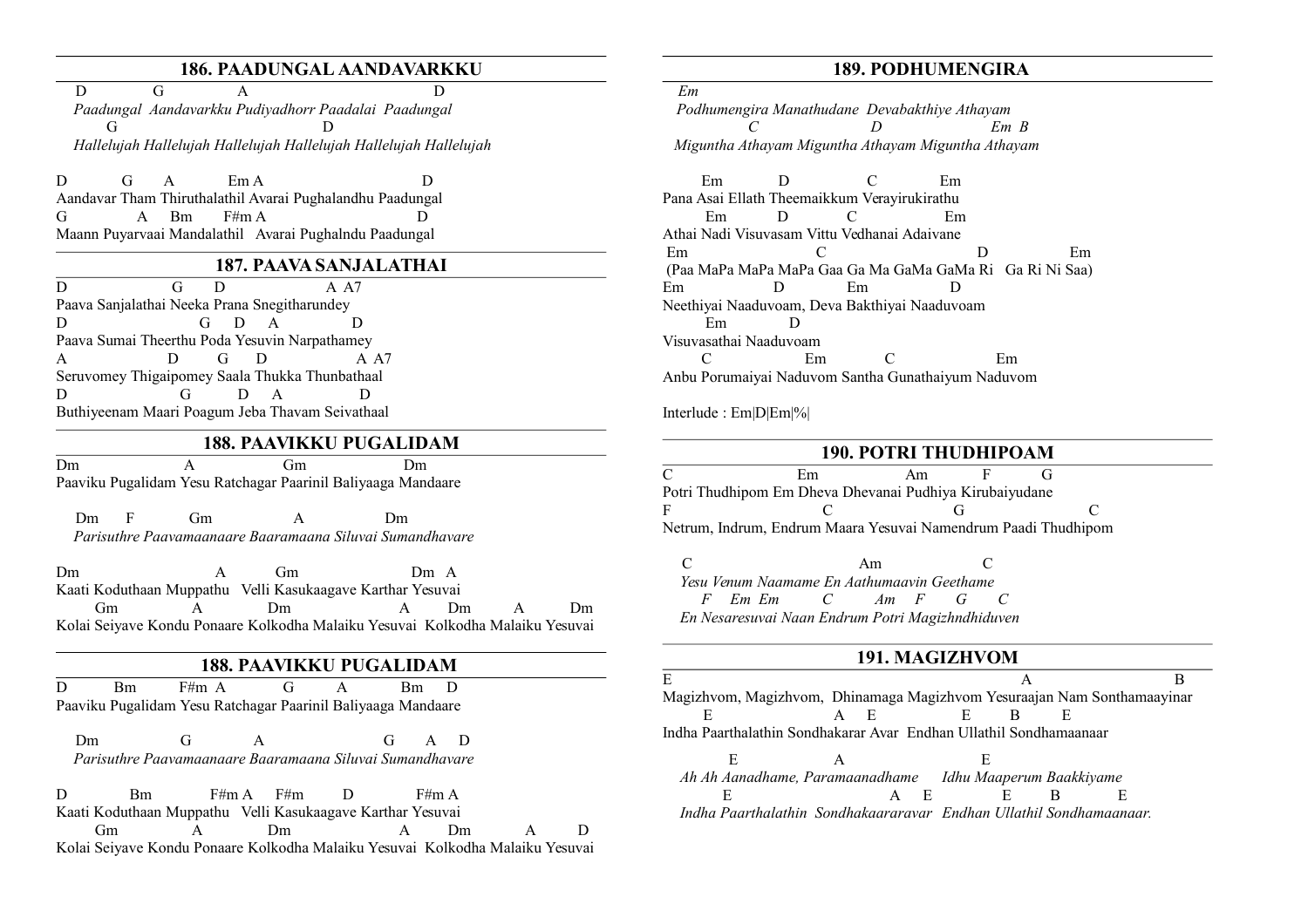## **192. MANGAL NEERODAI**

Gm D Maangal Neerodai Vaanjithu Kadharum Pol Dhevane D Gm Endhan Aathuma Ummaiye Vanjithu Kadharudhe

F Eb D Gm *Thanjame Neer Adaikalam Neer Kotaiyum Neer Endrum Kaapeer*

Gm D D Gm Dhevan Mel Aathumaave Thaagamaiyirukiradhe Cm Gm D Gm Dhevanin Sanidhiyil Nindrida Aathuma Vaanjikudhe

## **193. MOUNAMAI IRUKATHEY**

C F C *Mounamai Irukathey Nee Mounamai Irukathey* F C/Dm G C  *Ithu Sinthikkum Kaalam Seyalpadum Neram Mounamai Irukathey*

Am G F C Aravadai Kaalathil Mounamai Irunthaal Aruvadai Izhapayo Am G F C Aandavar Kaalathil Mounamai Irunthaal Ratchiputhan Varumoa

#### **194. YASIKIREN**

G Em G C D G Em G C D [G] *Yasikiren Vumathanbai Mattum Nesikiren Naan Vummai Mattum*

G Em C D Neer Nallavar Vallavar Enrum Kappavar G Em C D Neer Periyavar Parisuthar Athisayam Tharubavar

## **195. YEGOVA DEVANUKKU**

E A B E A E C#m E B Yegova Devanukku Aaiyiram Naamangal Yethai Solli Paadiduven E A B E A E C#m B E En Karthathi Karthar Seitha Nanmaigal Aaiyiram Karam Thatti Paadiduven

E F#m B E Yegova Shalom Yegova Shamma Yegova Ruva Yegova Rapha E F#m B B E Yegova Shalom Yegova Shamma Yegova Ruva Yegova Rapha

E G#m G+m B Elloiyikku Allelujah Ennai Neerey Kandeeraiya Yekamellam Theertheeraiya A B E  $F#m$  B E Naanthagathodu Vanthapothu Jeevathaneer Enakkuthanthu Thagamelam Theerthiraiya

#### **196. YEGOVA YEEREY**

C Em F G Yegova Yeerey Thanthaiyam Dheivam Neer Mathram Pothum Enakku C Em F G Yegova Rapha Sugam Tharum Dheivam Vum Thazhumbugalal Sugamanoam Am Em F G C Yegova Shamma Enkooda Yirupeer En Thevaiyellam Sandhipeer

F G C Am  *Neer Mathram Pothum Neer Mathram Pothum*  F G C  *Neer Mathram Pothum Enakku*

#### **197. VARAVAAI THARANAM ITHUVEY**

F Bb C F Varuvaai Tharunam Ithuvey Azhaikirarey Valla Aandavar Yesu Vandai

F C Gm F Vazh Naalai Ellam Veen Naalai Varathathodu Kalipathu Yen F Dm Bb C F Gm F Vanthavar Paatham Saranadain Thaal Vazhvithu Vunnai Serthu Kolvaar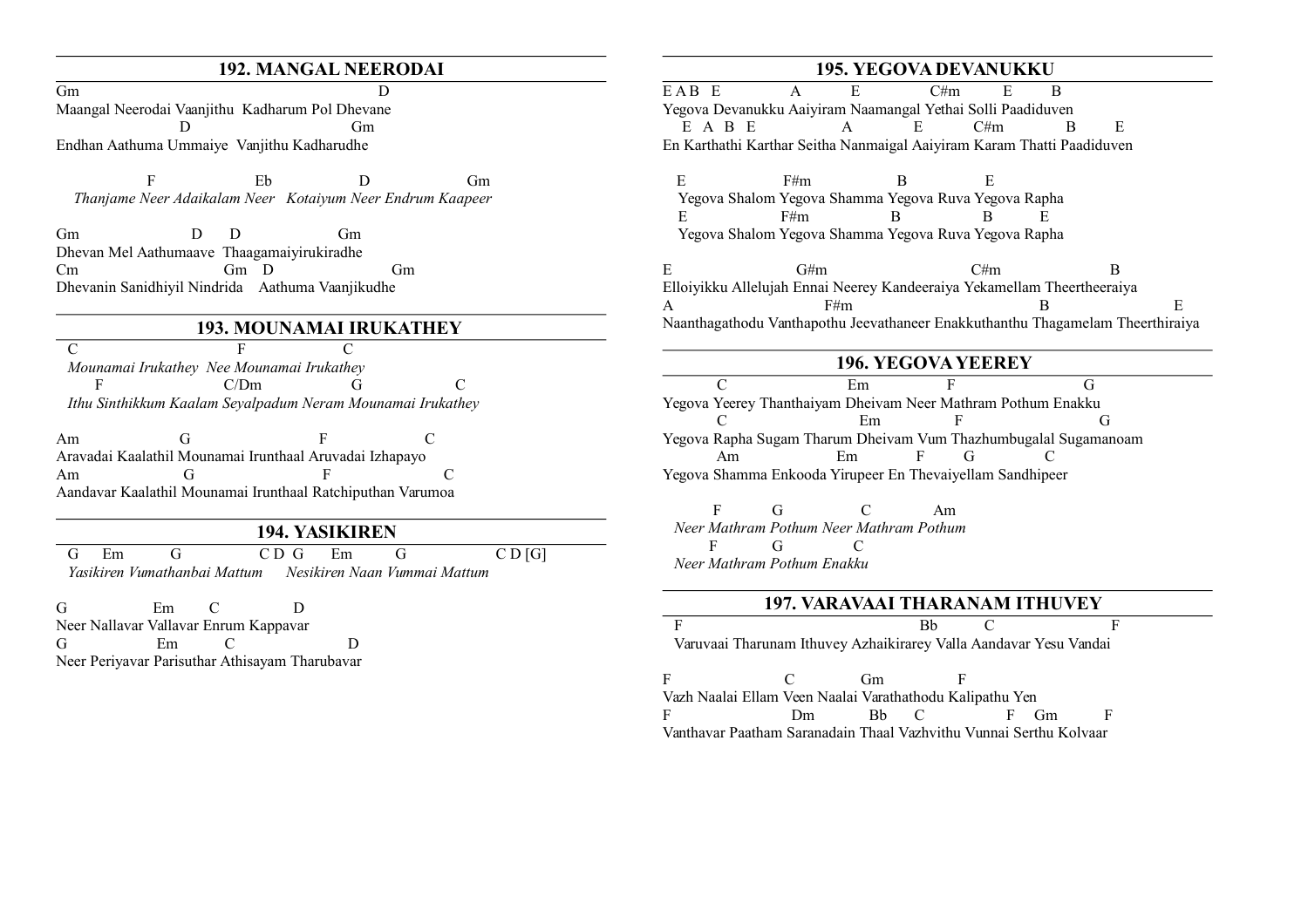## **198. VIDUTHALAI**

E B *Vidudhalai Naayagan Vetriyai Tharugiraar*  E B E *Yenakulle Yiurkiraar Yenna Aanandham*

 $E$  B F#m E Naan Paadi Paadi Magizhven – Dhinam Aadi Aadi Thudhipen A E B E Yengum Vodi Vodi Solluven Yen Yesu Jeevikiraar

## **199. VINTHAI KIRISTHESU**

A A D E D A E D A Vinthai Kiristhesu Raaja Vunthan Siluvai En Menmai Vunthan Siluvai En Menmai

E A E D E DEA Sundharam Migum Intha Poovil Entha Menmaigal Enakirupinum

E D Bm A A Bm A Bm C#m E A Thiranda Aasthi Vuyarntha Kalvi Selvaakugal Miga Virunthaalum E F#m A E D E D E A Kurusai Nokki Paarka Enakku Vuriya Perumai Yavum Arpamey

#### **200. LESANA KAARIYAM**

 $C$  G  $C$  G Dm  $G$   $C$ Lesana Kaariyam Vumakathu Lesana Kaariyam

 C F G C F G C Belanullavan Belanatravan Belanullavan Belanillathavan Am G F Em Yara Irunthalum Vuthavigal Seivathu Dm G C G Dm G C Lesana Kaariyam Vumakathu Lesana Kaariyam

C Am G F F G C Mannai Pisainthu Manithanaai Matruvathu Lesana Kaariyam D G C G Dm G C Mannana Manuvukku Mannavai Tharuvathu Lesana Kaariyam G Dm G C Vumakathu Lesana Kaariyam

# **CHORUS**

#### **201. ABOVE ALL**

A D E A D E A Above all powers, above all kings Above all nature and all created things E F#m E DA Bm E Above all wisdom and all the ways of man You were here before the world began

A D E A D E A Above all kingdoms, above all thrones Above all wonders the world has ever known E F#m E DA Bm Above all wealth and treasures of the earth There's no way to measure what you're worth

 A D E A A D E A Crucified Laid behind a stone You lived to die Rejected and alone  $E$   $F#m$   $E$   $D A$   $Bm$   $A$   $D E$ Like a rose trampled on the ground You took the fall And thought of me A Above all

### **202. ALL YE HEAVY LADEN**

 $Em C G$  D  $Em C G$  D  $Em C G$  D All ye heavy laden all ye heavy hearted all ye heavy burdened C D Em C D G Oh come the Lord will give you rest, oh come he will give your rest

G D G D G D Come and be healed, come and be filled, come and be healed C D Em C D G By the Spirit of the Lord by the Spirit of the Lord

All ye, all ye, all ye, all ye

## **203. AS THE DEER**

E B C#m A E B As the deer panteth for the water, so my soul longeth after you E B C#m A B E You alone are my heart's desire and I long to worship you E A E C#m A G# You alone are my strength my shield to You alone may my Spirit yield E B C#m A B E You alone are my heart's desire and I long to worship You.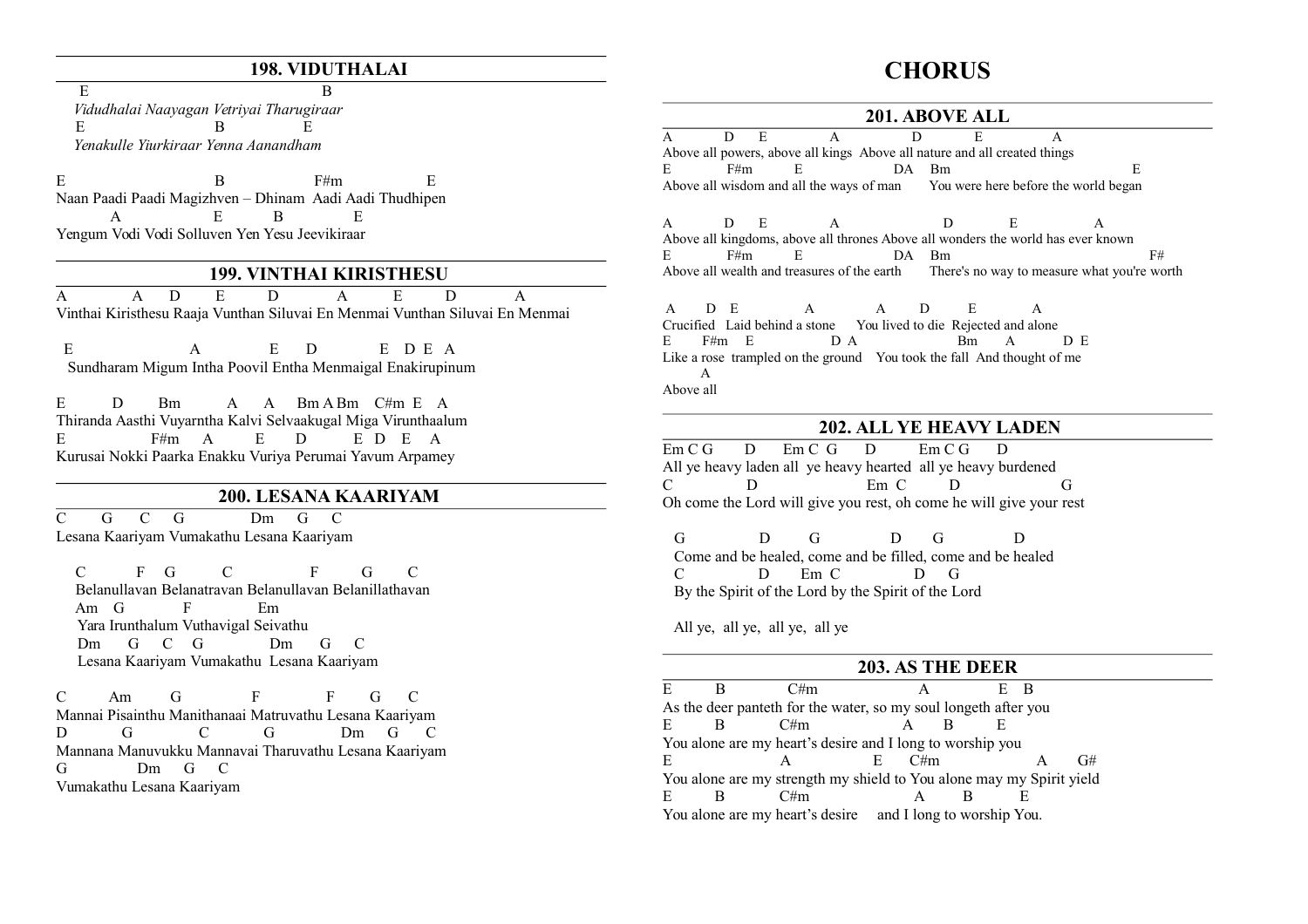#### **204. BLESSED BE THE NAME**

D G G A Blessed be the name of the Lord blessed be the name of the Lord D G A Blessed be the name of the Lord Most High D G G A Blessed be the name of the Lord blessed be the name of the Lord D G D Blessed be the name of the Lord Most High

 D G D (G-D) A G D  *The name of the Lord is a strong tower the righteous run into it and they are safe*

## **205. CHANGE MY HEART**

Cmai7 Em7 Dm7 G C *Change my heart, O God, ,make it ever true* Cmai7 Em7 Dm7 G C *Change my heart O God, may I be like you,*

Esus4 E AmDm7 G C You are the potter, I am the clay Esus4 E Am D G Mold me and make me, this is what I pray.

## **206. COME NOW IS THE TIME**

D G D A Em D G Come, now is the time to worship come, now is the time to give your heart D G D A Em D G D Come, just as you are to worship come, just as you are before your God, come

G D G D One day every tongue will confess You are God one day every knee will bow G Bm G Asus4 A Still the greatest treasure remains for those who gladly choose you now

#### **207. CREATE IN ME A CLEAN HEART**

G D C G D G Create in me a clean heart O God, and renew a right Spirit within me C D G Em C D G And cast me not away from Thy presence O Lord & take not thy Holy Spirit from me C D G Em C Restore unto me the joy of Thy salvation and renew a right Spirit within me

#### **208. DO LORD**

 G C G  *Do Lord O do Lord O do remember me, do Lord O do Lord O do remember me*  G D7 G  *Do Lord O do Lord O do remember me, way beyond the blue*

## **209. DON'T YOU WANT TO GO**

 A  *Don`t you want to go to that Iand? Don`t you want to go to that Iand?* A E A E  *Don`t you want to go to that Iand? Where I`m bound, where I'm bound* A  *Don`t you want to go to that Iand? Don`t you want to go to that Iand?* E A E A  *Don`t you want to go to that Iand? Where I`m bound, where I'm bound*

## **210. EVERYTHING'S ALRIGHT**

A Everything's all right, in my Father's house  $E$  A In my Father's house, in my Father's house A A E AFA Everything's all right in my Father's house, where is joy, joy, joy.

#### **211. FATHER I ADORE YOU**

E F#m B E E F#m B E E F#m B E Father, I adore You Lay my life before You. How I love You

## **212. FOR THE LORD IS MARCHING**

 Am For the Lord is marching on, and His army is ever strong Fmaj7 Dm7 Am And His glory shall be seen upon our land Am Fmaj7 Raise the anthem, sing the victor's song, praise the Lord for the battle's won Dm7 F Am No weapon formed against us shall stand

F C F C  *For the Captain of the host is Jesus, we're following in his footsteps;* Fmaj7 Dm7 Am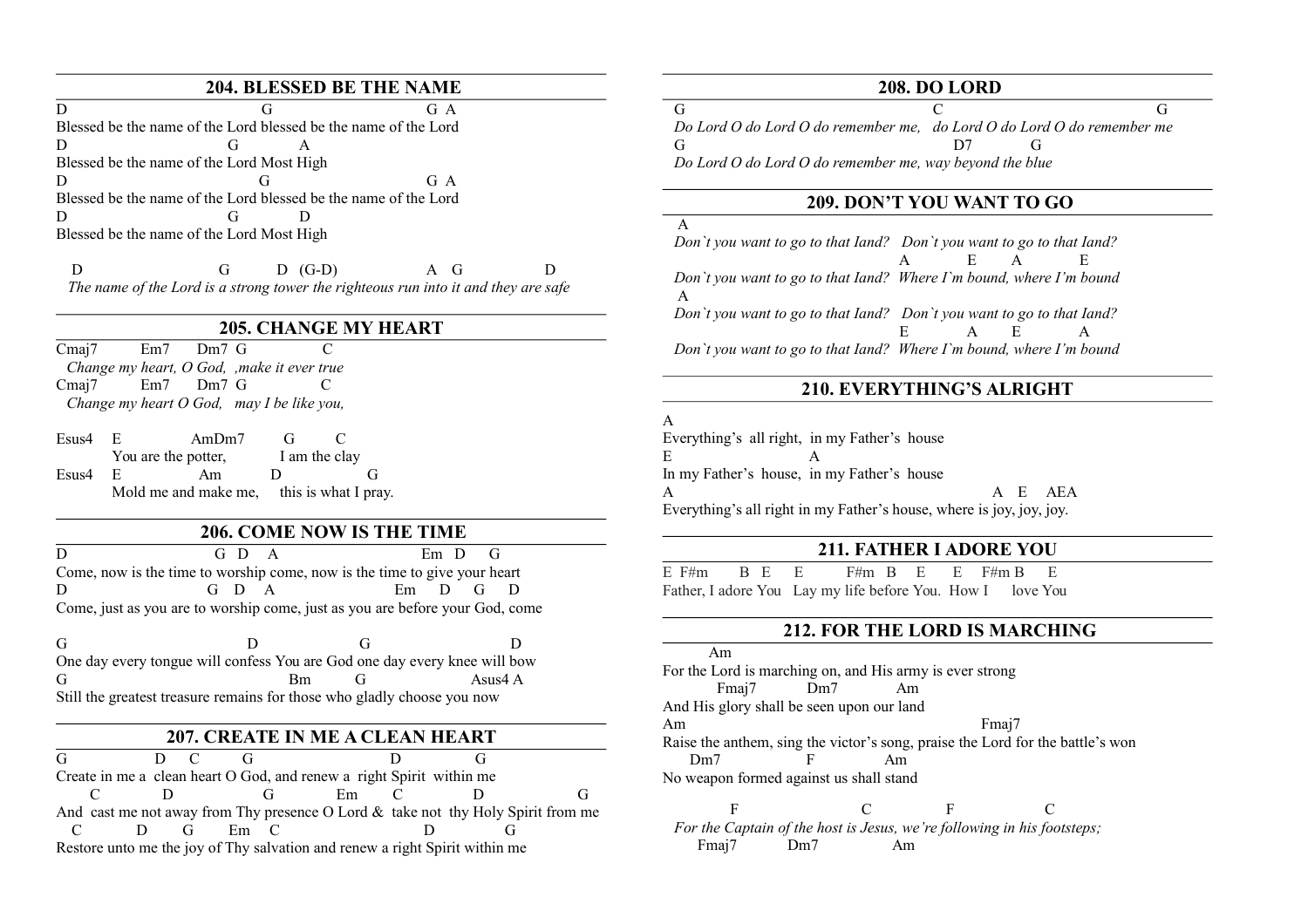#### **213. GIVE ME OIL IN MY LAMP**

 $\overline{D}$   $\overline{D7}$   $\overline{G}$ 

Give me oil in my lamp, keep me burning, burning, burning. D A Give me oil in my lamp, I pray. D D7 G Give me oil in my lamp, keep me burning, burning, burning D A D Keep me burning till the end of day.

D G A D G D Sing Hosanna, sing Hosanna, sing Hosanna to the king of kings D G A D Sing Hosanna, sing Hosanna, sing Hosanna to the king

#### **214. GIVE THANKS**

E B C#m G#m Give thanks with a grateful heart, give thanks to the Holy one A E F#m B Give thanks because He's given Jesus Christ, His son  $\mathbf B$  B  $\mathbf A$  E And now let the weak say I am strong let the poor say I am rich C#m F#m B E A E Because of what the Lord has done for us, give thanks, give thanks

## **215. GLORY GLORY HALLELUJAH**

 G G C D G *Glory, glory Hallelujah since I laid my burdens down, way On Down* G Em D G G *Glory, glory Hallelujah since I laid my burdens down, way On Down*

## **216. GLORY, GLORY IN THE HIGHEST**

 $G$  C D G G C D G Glory, glory in the highest, glory, to the Almighty G D G G D G Glory, to the Lamb of God, Glory to the Living Word Em D G D G G G G G I give glory to the Lamb. I give glory (glory), glory (glory)  $Em$  D A D G  $Em DGD$  G Glory, glory to the Lamb, I give glory to the Lamb

## **217. GOD IS GOOD**

Em D Em D A Em D Em C B7 God is good, we sing and shout it, God is good, we celebrate Em D Em D A Em D Em D Em God is good, no more we doubt it, God is good, we know its true

Am Em B7 And when I think of His love for me, my heart fills with praise Em Bm Em B7 And I feel like dancing. Am Em For in his heart there is room for me F# B7 Em And I run with arms open'd wide, we know its true.

## **218. HAIL JESUS YOU'RE MY KING**

 $G$   $C$   $G$   $C$   $G$   $D$ Hail Jesus You're my King, Your life frees me to sing G C G C G I will praise You all my days, You're perfect in all Your ways

## **219. HARD FIGHTIN' SOLDIER**

 Em Lord I'm a hard fighting soldier on the battlefield Em B Lord I'm a hard fighting soldier on the battlefield Em Lord I'm a hard fighting soldier on the battlefield Em B Em B E Yes I'm bringing souls to Jesus by the service that I yield

#### **220. HA-LA-LA-LA-LE-LU-JAH**

A  $E/G# D/F# A/E D A/C# Bm7 E7$  Ha-la-la-la-la-la-le-lu-jah Ha-la-la-la-la-la-le-lu-jah A  $E/G# D/F# A/E D$   $A/C# Bm7 E7 [ A D A/C# Bm7]$ Ha-la-la-la-la-la-le-lu-jah Ha-la-la-la-la-le le-lu-jah

## **221. HE IS MY EVERYTHING**

E B A E He is my everything, He is my all, He is my everything, both great and small E A Am He makes my life complete, makes everything new E B EAE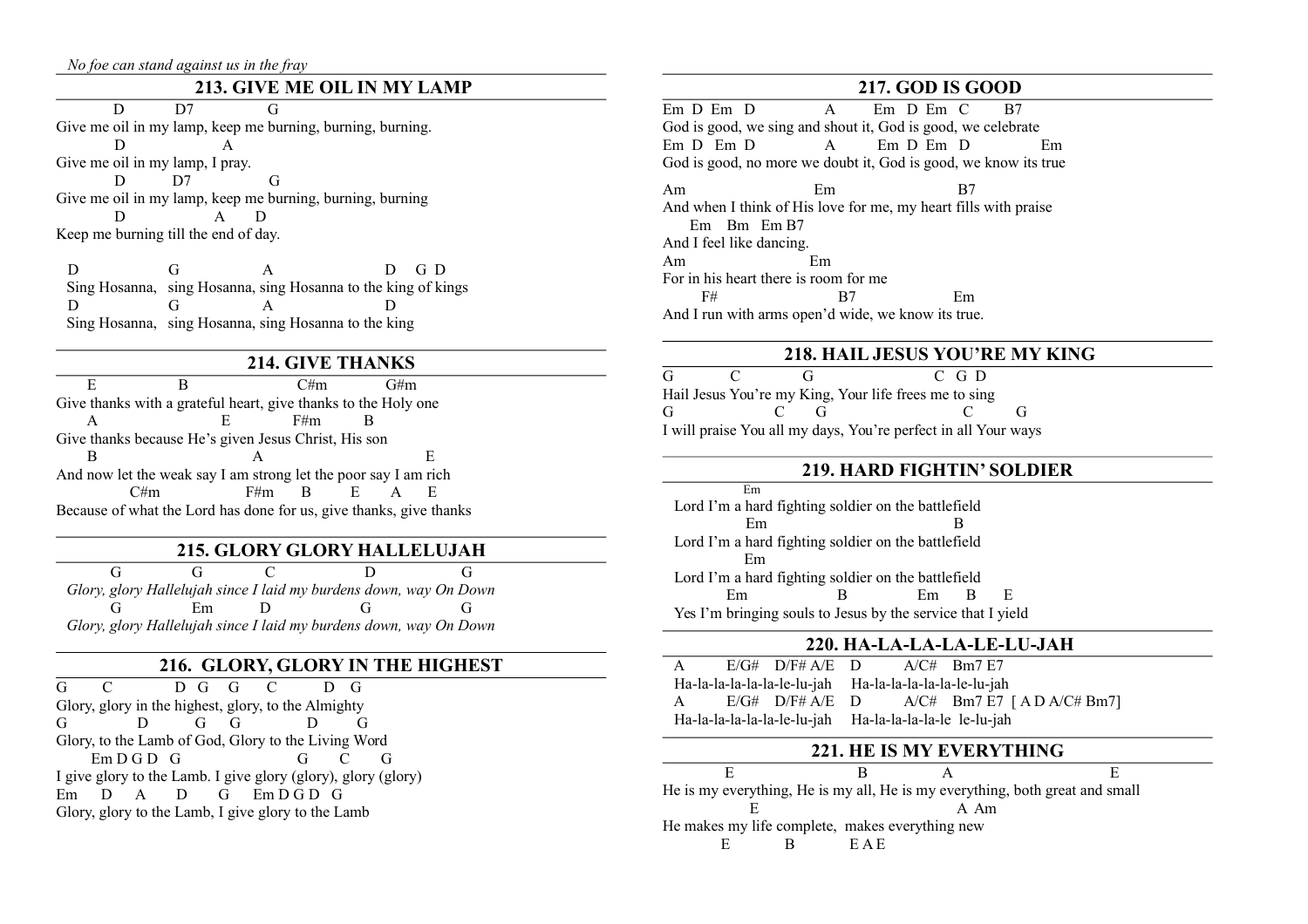#### **222. HE MADE A CHANGE**

G

 *He made a change in the way that I'm walking* **C**  *He made a change in the way that I'm talking* G Em D  *Old things passed away behold everything's new.* G  *He made a change in the life that I'm living, C I'm born again, set free, finally forgiven. G D G If He can make a change in me, He can make a change in you*

G

I've seen some old friends shaking their heads. C G 'Cause they never thought they'd seen the day. G D When a sinner like me would praise the Lord. Or bow my head to pray. C D Em C Am Now I'm not what I used to be, you see, my life has been rearranged. C Em Well, its nothing that I've done, but I have found someone D G He definitely made a change.

## **223. HE POURED IN THE OIL**

 $D$  A He poured in the oil and the wine, the kind that restoreth my soul D Bm A He found me bleeding and dying on the Jericho road D A D And He poured in the oil and the wine D A G Jesus, Jesus, Jesus I've got Him on my mind G A D Jesus, Jesus, Jesus I've got Him on my mind D G A D Jesus, Jesus, Jesus I've got Him on my mind, I have Jesus on my mind.

#### **224. HE TASTES LIKE HONEY**

 $[E]$  A E He tastes like honey in the rock, He tastes like honey in the rock B A B O He tastes like honey in the rock E A C#m E B E Come taste and see that the Lord is so good, O He tastes like honey in the rock

## **225. HEAR MY CRY O LORD**

 $Bh \t F \t C$ Hear my cry O Lord, attend unto my need C Bb F C From the ends of the earth, will I cry unto thee

 *G Gsus G F C When my heart is overwhelmed, lead me to the rock,* G C *That is higher than I, that is higher than I* 

#### **226. HERE I AM TO WORSHIP**

E B F#m7 E B A Light of the world, You stepped down into darkness, opened my eyes let me see E B F#m E B A Beauty that made this heart adore you, hope of a life spent with you

E B/D#  $E/G#$  A Here I am to worship, here I am to bow down, here I am to say that You're my God E B/D#  $E/G#$  A You're altogether lovely, altogether worthy, altogether wonderful to me

#### $B$   $E/G#$   $A$   $B$   $E/G#$   $A$ I'll never know how much it cost, to see my sin upon that cross

## **227. HOSANNA**

G D Em7 C D Hosanna, Hosanna, Hosanna in the highest C D G C D G Lord we lift up your name with our hearts full of praise C D G D Em C D G Be exalted O Lord our God Hosanna in the highest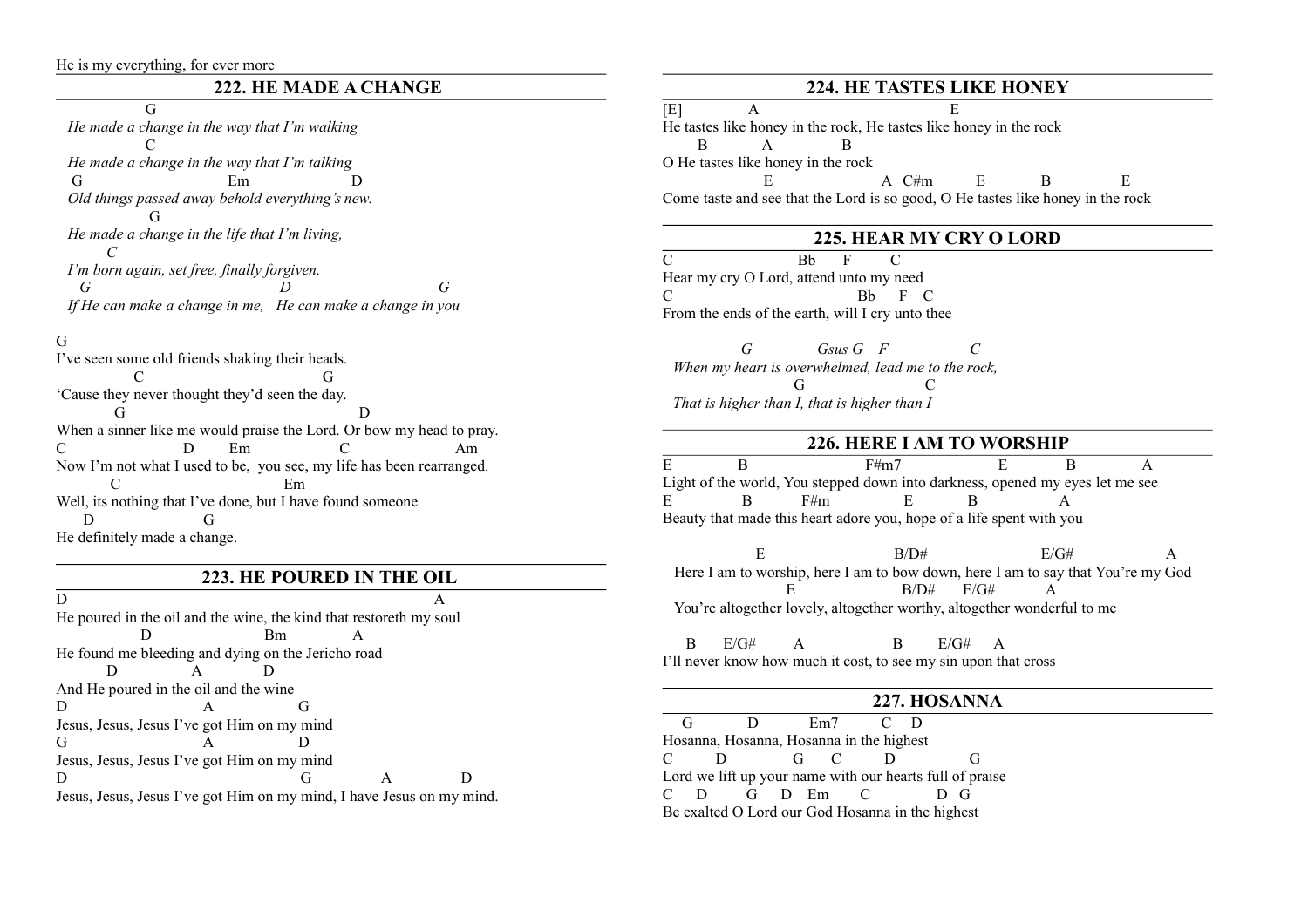#### **228. I AM TRADING MY SORROW**

A D F#m E A D F#m E A D F#m E A I'm trading my sorrow I'm trading my shame, I'm laying it down for the joy of the Lord A D F#m E A D F#m E A D F#m E A I'm trading my sickness, I'm trading my pain, I'm laying it down for the joy of the Lord A D F#m E A D F#m E  *Yes Lord, yes Lord, yes yes Lord, Yes Lord, yes Lord, yes yes Lord,*   $A$  D F#m E  $A$  D F#m E  *Yes Lord, yes Lord, yes yes Lord, Amen*

A  $D$  F#m  $E$ I am pressed but not crushed, persecuted but not abandoned  $A$  D F#m E Struck down but not destroyed A  $D$  F#m  $E$ Blessed beyond the curse for his promise will endure A D F#m E And his joy is gonna be my strength E D E Though the sorrow may last through the night, but joy comes in the morning

#### **229. I FOUND A NEW WAY OF LIVING**

F Gm7 C7 I found a new way of living, I found a new life divine F C7 F I have the fruit of the Spirit, I am abiding abiding in the Vine **R<sub>h</sub>** Abiding in the Vine, abiding in the Vine G C7 Love, joy, health, peace, He has made me mine F Bb F C7 F I have prosperity, power and victory, abiding abiding in the Vine

#### **230. I HAVE DECIDED**

C C7 F C I have decided to follow Jesus, I have decided to follow Jesus C Am G C I have decided to follow Jesus, no turning back, no turning back

#### **231. I WILL CELEBRATE**

Em Am Em B Em I will celebrate, sing unto the Lord I will sing to him a new song Em Am D G Em B Em I will praise Him, I will sing to Him a new song Em Am Em B Em Hallelujah, Hallelujah , Hallelujah , Hallelujah I will sing to Him a new song

#### **232. I WILL ENTER**

D G D D I will enter His gates with thanksgiving in my heart D G A I will enter His courts with praise D G D Bm I will say this is the day that the Lord has made G A D I will rejoice for He has made me glad G D Bm He has made me glad, He has made me glad G A D G D I will rejoice for He has made me glad D G D Bm He has made me glad, He has made me glad G A D I will rejoice for He has made me glad

#### **233. I WORSHIP YOU**

 C F C Em F When I look into Your holiness. When I gaze into Your loveliness. C F Dm G When all the things that surround become shadows in the light of You. C F C F When I found the joy of reaching Your heart. When my will becomes enthralled in Your Love. C F Dm G When all the things that surround become shadows in the light of You.

F G Em Am F G CFC *I worship You, I worship You, the reason I live is to worship You*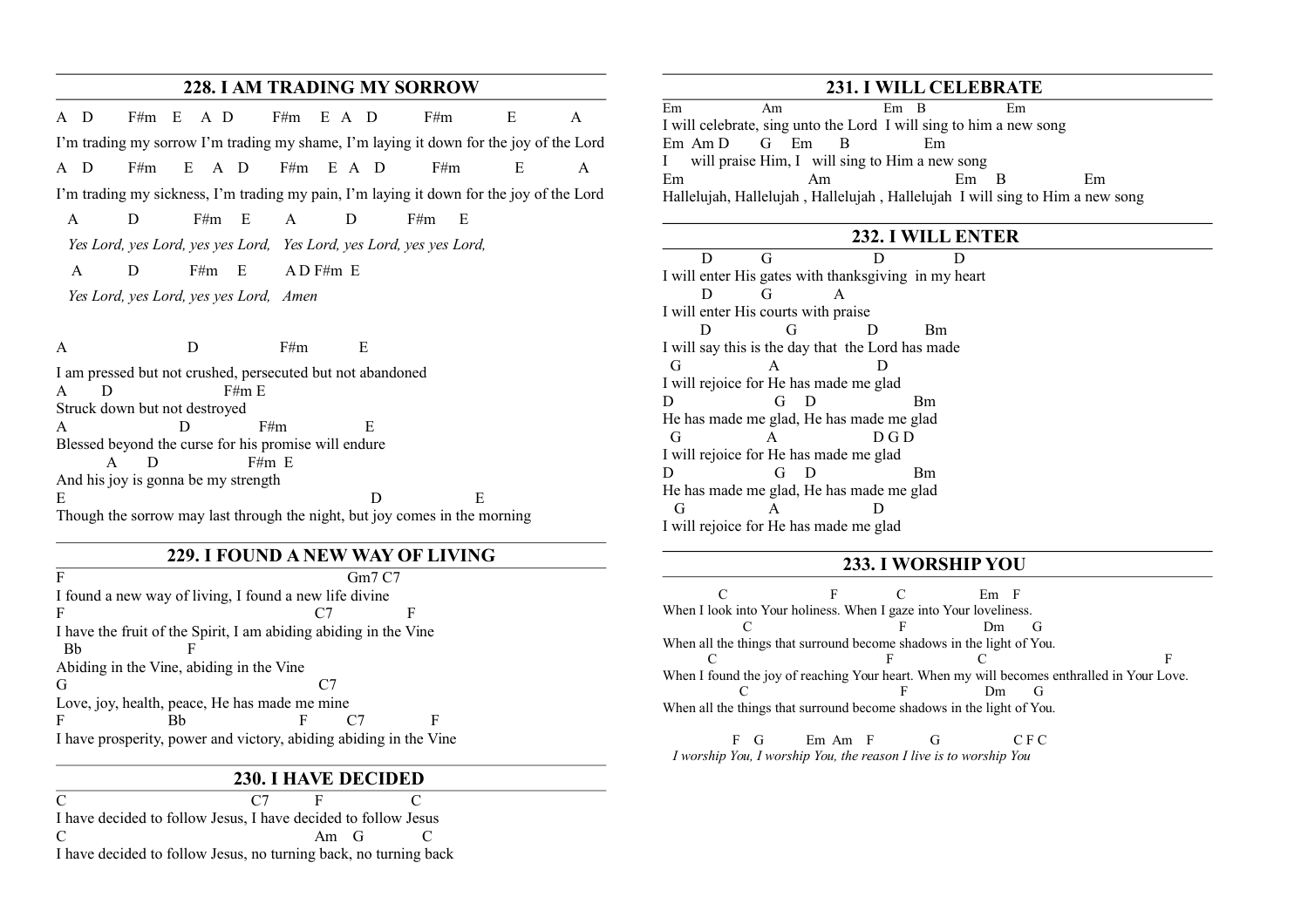#### **234. IF GOD IS WITH ME**

Em

 *If God is with me, nothing gonna shake me* Am Em Am Em Vendam, Vendam , Vendam Intha Vulagil Vullavai Vendam Am Em B Vendum, Vendum , Vendum En Nesarin Anbu Vendum Em A–E–I–O–U Vowels Irunthaal; English True Am Em B Em Youth In Vazhkaiyil Yesu Yirunthaal Life Hey Ellam New

#### **235. I'LL DO MY BEST**

F C F Dm F C FBbF *I`ll do my best, I`ll do my best, I`ll do my best for You*  F C F Dm F C F *I`ll do my best, I`ll do my best, I`ll do my best for You* 

F C Am F C I'm going to sing (sing), sing (sing), sing to the Lord forever  $\ldots$ 

#### **236. I'M GONNA VIEW**

 $G$   $G$   $G$   $G$   $G$   $G$ I'm gonna view that holy city I'm gonna view that holy city one of these days C G C G D G C G I'm gonna view that holy city I'm gonna view that holy city one of these days

## **237. I'M HAPPY TODAY**

C F C G I'm happy today, yes I'm happy today, in Jesus Christ I'm happy today, C F C G C He has taken all my sins away, and that's why I'm happy today.

#### **238. IN THE NAME OF JESUS**

D G D A In the name of Jesus, in the name of Jesus we have the victory A A G D In the name of Jesus, in the name of Jesus demons will have to flee G D G D G A When we stand on the name of Jesus tell me who can stand before G D A D In the name of Jesus Jesus we have the victory.

## **239. IS ANYTHING TOO HARD**

G D G D7 D Is anything too hard for the Lord, is anything too hard for the Lord G Em Am D G D G Is anything too hard, is anything too hard, is anything too hard for the Lord

## **240. IT'S A GREAT THING**

E A B7 E It's a great thing to praise the Lord, it's a great thing to praise the Lord  $C#m$  F#m B7 E It's a great thing to praise the Lord, walking in the light of the Lord

E A B7 E C#m F#m B7 E *Walk in the light, walk in the light, walk in the light, walking in the light of the Lord*

## **241. JEHOVAH JIREH**

Em Am Em B Em Jehovah Jireh my provider His grace is sufficient for me Em Am D7 Em My God shall supply all my needs according to His riches and glory Em Am B Em B Em He shall give His angels charge over me Jehovah Jireh cares for me

#### **242. JESUS JESUS I LOVE THEE**

Em

Jesus, Jesus I love thee, because You died upon a tree, Em Am Em Way up high on Calvary, thank You Lord for loving me.

#### **243. JESUS NEVER LET GO MY HAND**

D F#m A D Bm F#m G D Jesus never let go my hand, Jesus never let go my hand D F#m D D F#m A D Though the storm may come, and the wind may blow, Jesus never let go my hand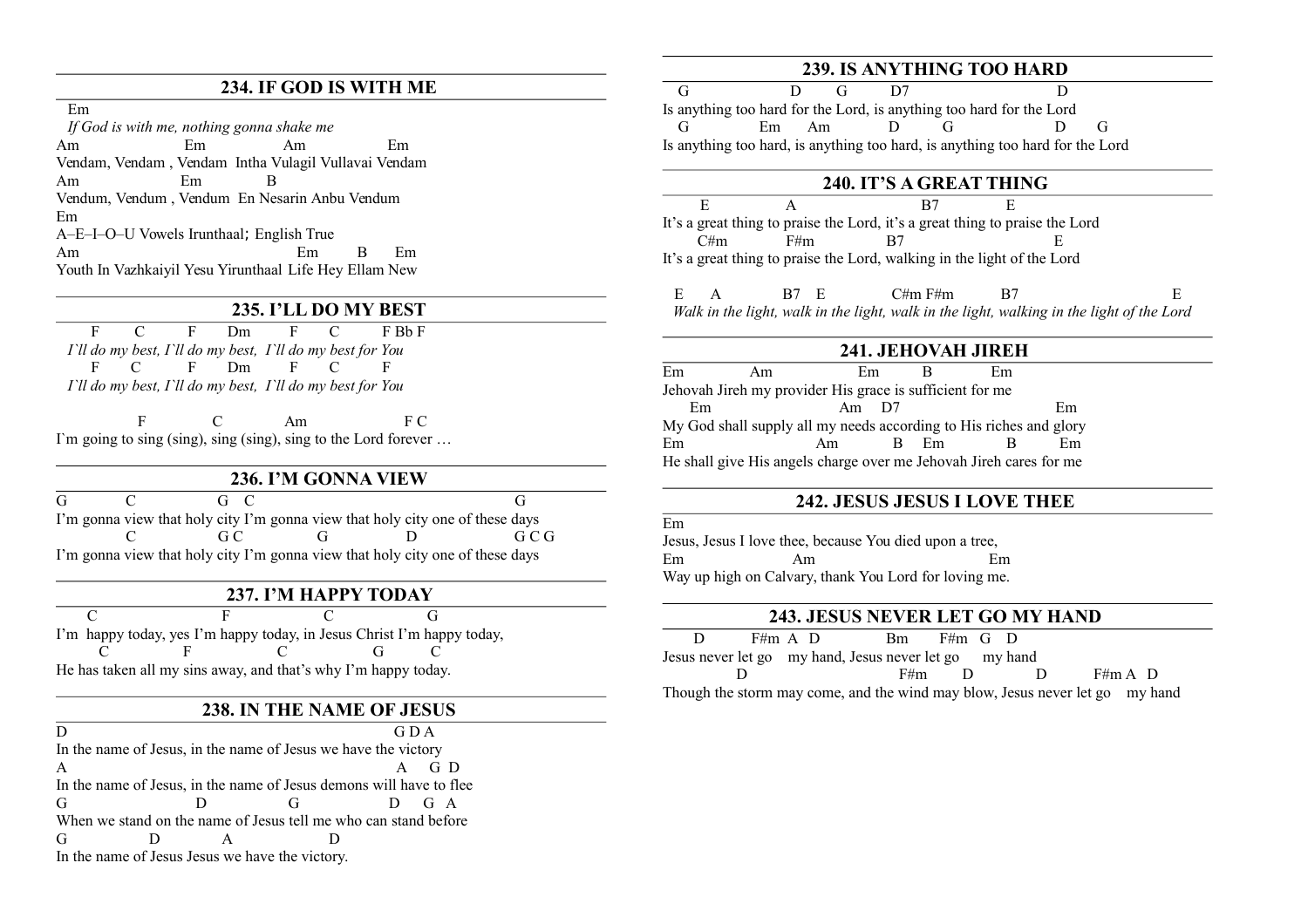## **244. LEAD ME TO SOME SOUL**

F Bb F C *Lead me to some soul today, O teach me Lord just what to say.* F Bb F C F *Friends of mine are lost in sin and cannot find their way* F Am C Few there are who seems to care, and few there are who pray F Bb F C F Melt my heart and fill my life give me some soul today

#### **245. LET THERE BE LOVE**

E A B E C#m Let there be love shared among us, let there be love in our eyes A B E E7 May now Your love sweep this nation, cause us O Lord to arise A B E C#m Give us a fresh understanding of brotherly love that is real A B EAE Let there be love shared among us let there be love

#### **246. LORD GOD ALMIGHTY**

 $F#m$  E  $F#m$  F#m E F#m Lord God Almighty I'm gonna sing, sing, sing for You

F#m Bbm C#m F#m *I'm gonna work and pray and sing every day for You*

#### **247. LORD, I LIFT YOUR NAME**

G C D C[CD] G C D C<br>Lord, I lift Your name on high, Lord, I love to sing Your praises Lord, I love to sing Your praises G C D C[CD] G C D DSUS D C[CD] I'm so glad You're in my life I'm so glad You came to save us. I'm so glad You came to save us. G C D C G You came from heaven to earth to show the way C D C G From the earth to the cross my debt to pay Am7 D Em7 G Am7 From the cross to the grave, from the grave to the sky Dsus D G Lord, I lift Your name on high.

## **248. MAJESTY**

|                                                                                         |             |  |  | $C$ $G$ $C$ $Am$ |  | Em |  |  |  |  |
|-----------------------------------------------------------------------------------------|-------------|--|--|------------------|--|----|--|--|--|--|
| Majesty, worship His majesty, unto Jesus be all glory, honor and praise,                |             |  |  |                  |  |    |  |  |  |  |
|                                                                                         | C G C Am    |  |  |                  |  |    |  |  |  |  |
| Majesty, kingdom authority flow from His throne unto His own, His anthem raise          |             |  |  |                  |  |    |  |  |  |  |
|                                                                                         |             |  |  |                  |  |    |  |  |  |  |
| So exalt, lift up on high the name of Jesus, magnify come glorify Christ Jesus the king |             |  |  |                  |  |    |  |  |  |  |
|                                                                                         | $C$ $G$ $C$ |  |  | – Am             |  |    |  |  |  |  |
| Majesty, worship His majesty, Jesus who died, now glorified, King of all kings          |             |  |  |                  |  |    |  |  |  |  |

#### **249. MORE LOVE**

Em C D Em More love, more power, more of You in my life Am D Em Am D Em I will worship You with all of my heart, I will worship You with all of my mind Am D Em C D Em B I will worship You with all of my strength, for You are my Lord, You are my Lord

## **250. MY LIFE IS IN YOU LORD**

 G Em My life is in you, Lord, my strength is in you, Lord C G D My hope is in you, Lord, in you, it's in you

 C D G C D G I will praise you with all of my life, I will praise you with all of my strength D G E Am With all of my life, with all of my strength F Am7 D C G All of my hope is in you!

#### **251. MY LORD HE DONE DONE**

G D G G  *My Lord... He done, done, my Lord... He done, done , my Lord... He done, done* D G  *He done, done what He said He'd do*

G D G He done given us peace... He done, done... He done given us peace... He done, done... G D G He done given us peace... He done, done... He done, done what He said He'd do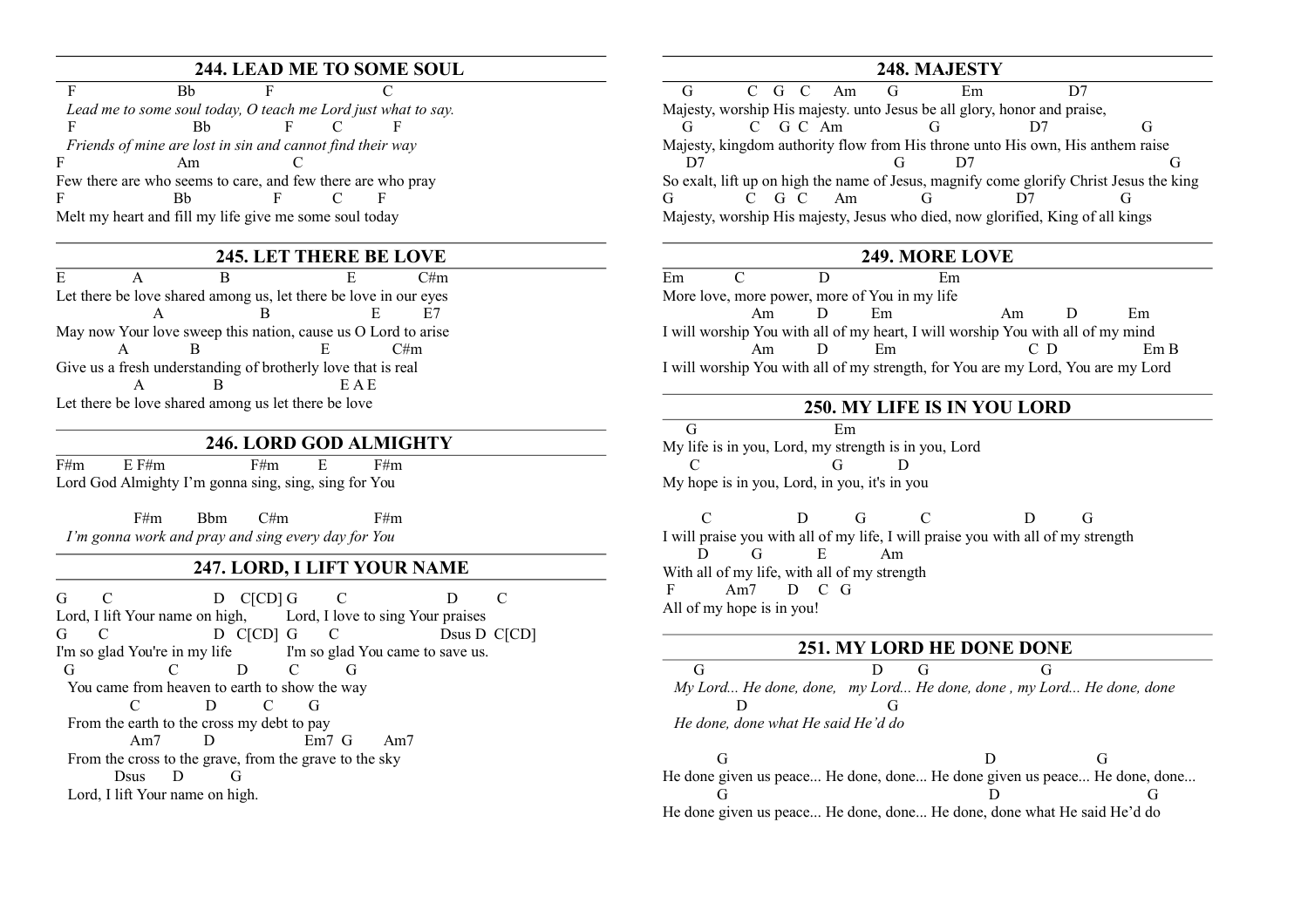## **252. MY REDEEMER LIVES**

D7 G D7 G7 D7 G D7 G D7 G I know he rescued my soul, His blood has covered my sins, I believe, I believe D7 G D7 G D7 G D7 G D7 G My shame he's taken away, my pain is healed in his name, I believe, I belive

A G A I'll raise a banner, cause my lord has conquered the grave D G Bm7 Asus A D G Bm7 Asus A *My redeemer lives, my redeemer lives, my redeemer lives, my redeemer lives* C G D Em You lift my burden, I'll rise with you, I'm dancing on this mountain top D Asus A To see your kingdom come

#### **253. O... HEAVEN IS IN MY HEART**

G Bm7 Em C D G

O, heaven is in my heart

G D Em C D G

[L]The kingdom of our God is here, heaven is in my heart …

#### **254. OPEN OUR EYES LORD**

D A GA7sus A7 G D Open our eyes Lord, we want to see Jesus Bm G Em A7sus A7 G D To reach out and touch Him, say that we love Him A G A7sus A7 G D Open our ears Lord and help us to listen Bm G Em A7sus A7 Em D Open our eyes Lord, we want to see Jesus

#### **255. OPEN THE EYES**

E B Open the eyes of my heart Lord, open the eyes of my heart A E G A [ E E/D E] I want to see You, I want to see You  $B$  C#m A To see You high and lifted up, shining in the light of Your glory B C#m A B E Lord, pour out Your power and love as we sing holy, holy, holy. I want to see you.

## **256. OUR LORD GOD**

 $E$  A E  $E$   $C\#m$  B Our Lord God thou hast made the heaven and the earth by Thy great power E A E E E B E Our Lord God thou hast made the heaven and the earth by Thine outstretched arm E B A B A E Nothing is too difficult for Thee, nothing is too difficult for Thee E A E A O great mighty God, great in counsel and mighty indeed E C#m F#m B E B E Nothing nothing absolutely nothing, nothing is too difficult for Thee

#### **257. PEACE LIKE A RIVER**

 G C I've got peace like a river, I've got peace like a river G D I've got peace like a river, in my soul G C I've got peace like a river, I've got peace like a river G D G I've got peace like a river, in my soul

#### **258. PRAISE HIM**

 $\mathbf{E}$  and  $\mathbf{A}$ Praise Him, praise Him, praise Him in the morning, praise him in the noon time E B7 E Praise Him, praise Him, praise Him when the sun goes down

#### **259. PURIFY MY HEART**

D A Bm Em7 Asus4 A Asus4 A Purify my heart, let me be as gold and precious silver D A Bm Em7 D A Purify my heart, let me be as gold, pure gold D G A D G A D A D G Asus4 A *Refiner's fire, my heart's one desire is to be holy, set apart for You Lord* D A D G D A Em Asus4 A G A *I choose to be holy, set apart for You my master, ready to do Your will*

## **260. REJOICE IN THE LORD**

E A B7 E Rejoice in the Lord always and again I say rejoice E A B7 E Rejoice rejoice and again I say rejoice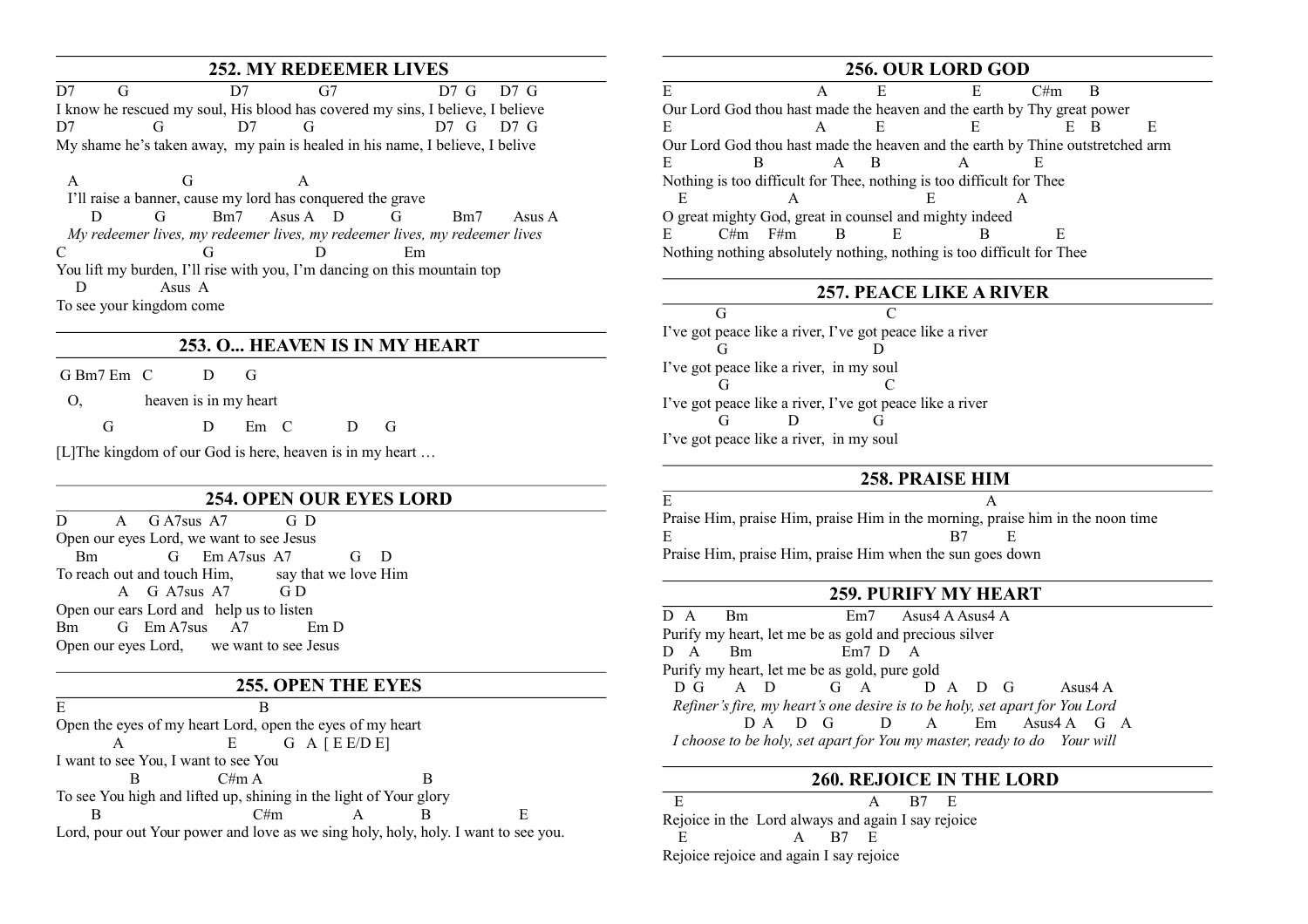## **261. ROLL THE GOSPEL CHARIOT**

D G A *You've got to roll the gospel chariot along, come on and roll the gospel chariot along* D A D  *You've got to roll the gospel chariot along and we won't tag along behind*

#### **262. SAID, I WASN'T**

A Said, I wasn't gonna talk about it, but I couldn't keep it to myself E A No I couldn't keep it to myself, no I couldn't keep it to myself A Said I wasn't gonna talk about it , but I couldn't keep it to my self E D A E A E A What the Lord has done for me, for me A E F#m A You oughta been there, when He saved my soul A E F#m E A E You oughta been there, when He wrote my name on the roll A E C#m 'Cause I started walkin' and I started talkin' and I star ted teaching' D E D A E A E A And I started preaching', what the Lord has done for me, for me

## **263. SEEK YE FIRST THE KINGDOM**

E B C#m A E B Seek ye first the kingdom of God And His righteousness. E B C#m A E B E And all these things shall be Added unto You, Hallelu, Hallelujah.

#### **264. SHOW ME THE WAY**

Am G F E E The woman sat by the well and she cried (4) she cried Oh, Oh,Oh, Am GFE E Show me the way (3) the way to go home.

#### **265. SHUT THE DOOR**

G C G G D Shut the door keep out the devil, shut the door keep the devil in the night G C G G D G Shut the door keep out the devil, light the candle everything is alright

## **266. SIGN ME UP**

G Em G Sign me up, sign me up for the Christian jubilee. G D Write my name, write my name on the roll G Em G I've been changed, I've been changed since the Lord has lifted me G G D G O Lord I want to be ready, ready when Jesus comes

#### **267. SING AMEN AMEN**

 G D G Sing amen, amen; rejoice amen, amen glory be to God amen, amen G D G When the Lord shall come again, let the people sing amen, amen G C G D G Sing amen, amen; rejoice amen, amen let the people sing amen, amen

#### **268. SING HALLELUJAH**

Cm Gm Cm Cm Bb Eb Fm Gsus G Sing hallelujah to the Lord, sing halle lujah to the Lord Cm Gm Ab Eb Cm Gm Cm Sing hallelujah sing hallelujah sing hallelujah to the Lord.

## **269. SOON AND VERY SOON**

D G D Soon and very soon we are going to see the King A7 D Soon and very soon we are going to see the King G D Soon and very soon we are going to see the King D7 Em/G Gm D A7 Hallelujah hallelujah we are going to see the King

#### **270. SPIRIT OF THE LIVING GOD**

D Em D G D A D D Em D G D A D Spirit of the living God, fall afresh on me, Spirit of the living God, fall afresh on me G D E A A7 D Em DG D Em7 A D Break me, melt me, mould me and fill me, Spirit of the living God, fall fresh on me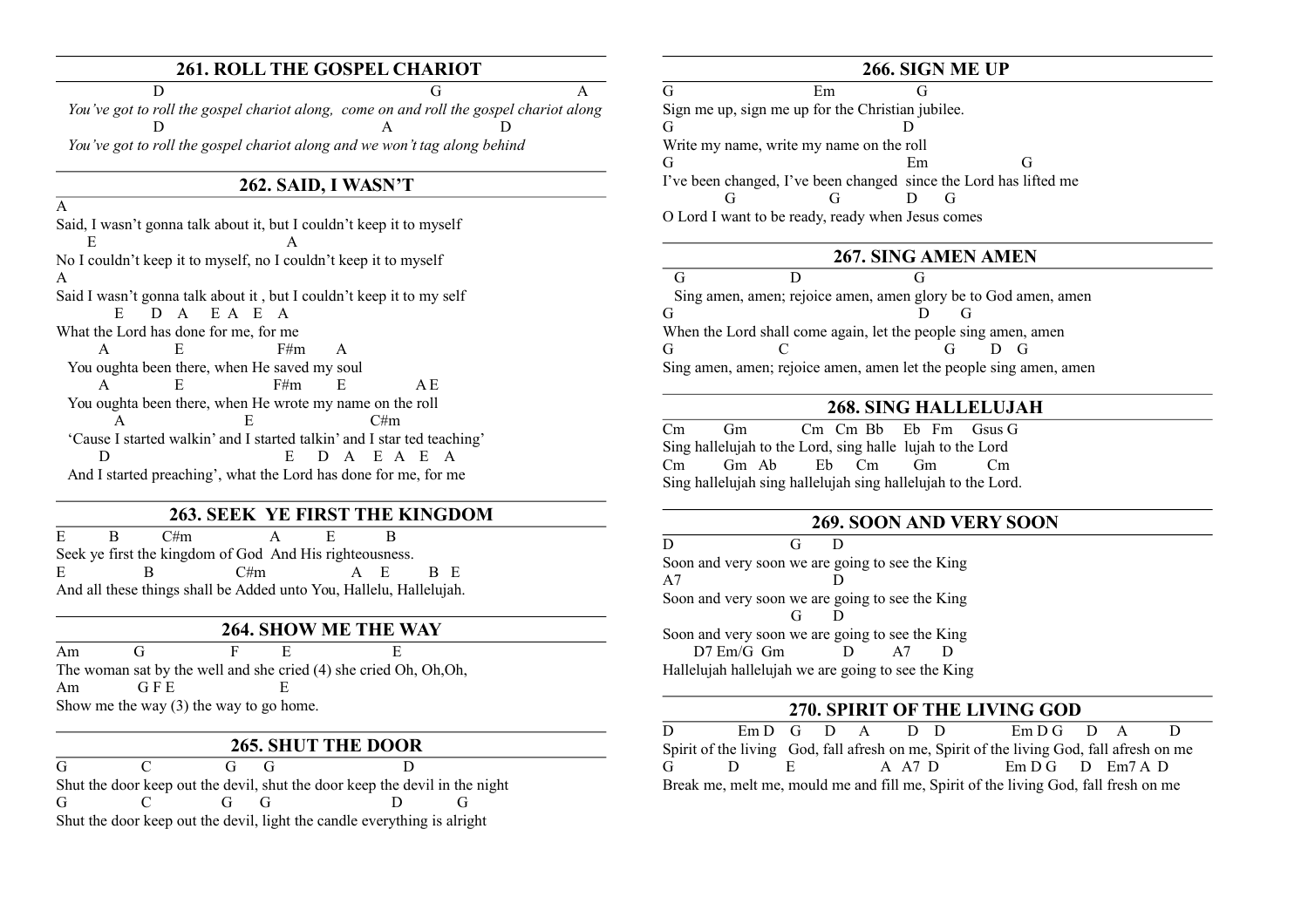#### **271. STAND UP**

F Gm Bb Gm C F Stand up and bless the Lord our God, from everlasting to everlasting F Gm Bb Gm7 C F Stand up and bless the Lord our God, from everlasting to everlasting Bb Gm F Dm7 Gm7 C F Blessed be thy glorious name O Lord which is exalted above all blessings and praise Bb Gm Am7 Dm7 Gm7 C7 Gm F Blessed be thy glorious name O Lord which is exalted, which is exalted

#### **272. TELL ME WHOSE SIDE**

 $\overline{E}$ 

Tell me who's side are you living on? I'm living on the Lord's side E A B E I'm living, living, I'm living on the Lord's side

#### **273. THANK YOU JESUS**

D G D *Thank you Jesus, thank you Jesus, thank you Lord for loving me* D Bm G D A7 D G D *Thank you Jesus, thank you Jesus, thank you Lord for loving me*

## **274. THERE IS POWER**

G C G D7 G There is power, power wonder working power in the blood of the lamb G C G D7 G There is power, power, wonder working power, in the precious blood of the lamb

#### **275. THERE'S A FEELING**

F D7 There's a feeling in the air, that God is everywhere Gm7 C7 Gm7 C7 And His resurrection power is moving in this hour Gm7 C7 FCF Gm7 C7 F That Jesus might be glorified, that Jesus might be glorified

#### **276. THIS IS THE DAY**

D A This is the day, this is the day, that the Lord has made, that the Lord has made A D We will rejoice, we will rejoice, and be glad in it, and be glad in it. G D G D This is the day that the Lord has made, we will rejoice and be glad in it D A D This is the day, this is the day that the Lord has made.

#### **277. THY LOVING KINDNESS**

C F G7 C Thy loving kindness is better than life, Thy loving kindness is better than life C C7 F C G7 C My lips shall praise Thee, thus will I bless Thee, I will lift up my hands in Thy name. C F G7 C I will lift up my hands in Thy name, I will lift up my hands in Thy name C C7 F C G7 C My lips shall praise Thee, thus will I bless Thee, I will lift up my hands in Thy name.

#### **278. TO BE LIKE JESUS**

E A E B EAE To be like Jesus, to be like Jesus, all I ask is to be like him A E B E All through life's journey from earth to glory, all I ask is to be like Him

#### **279. TROUBLES IN MY WAY**

Em Am Em Troubles in my way gonna pray sometime, troubles in my way gonna pray sometime, Em Am Em Am  *Don't you know that Jesus.. is gonna fix it, only Jesus... is gonna fix it* Em Am B Em  *My sweet Jesus... is gonna fix it, after a while*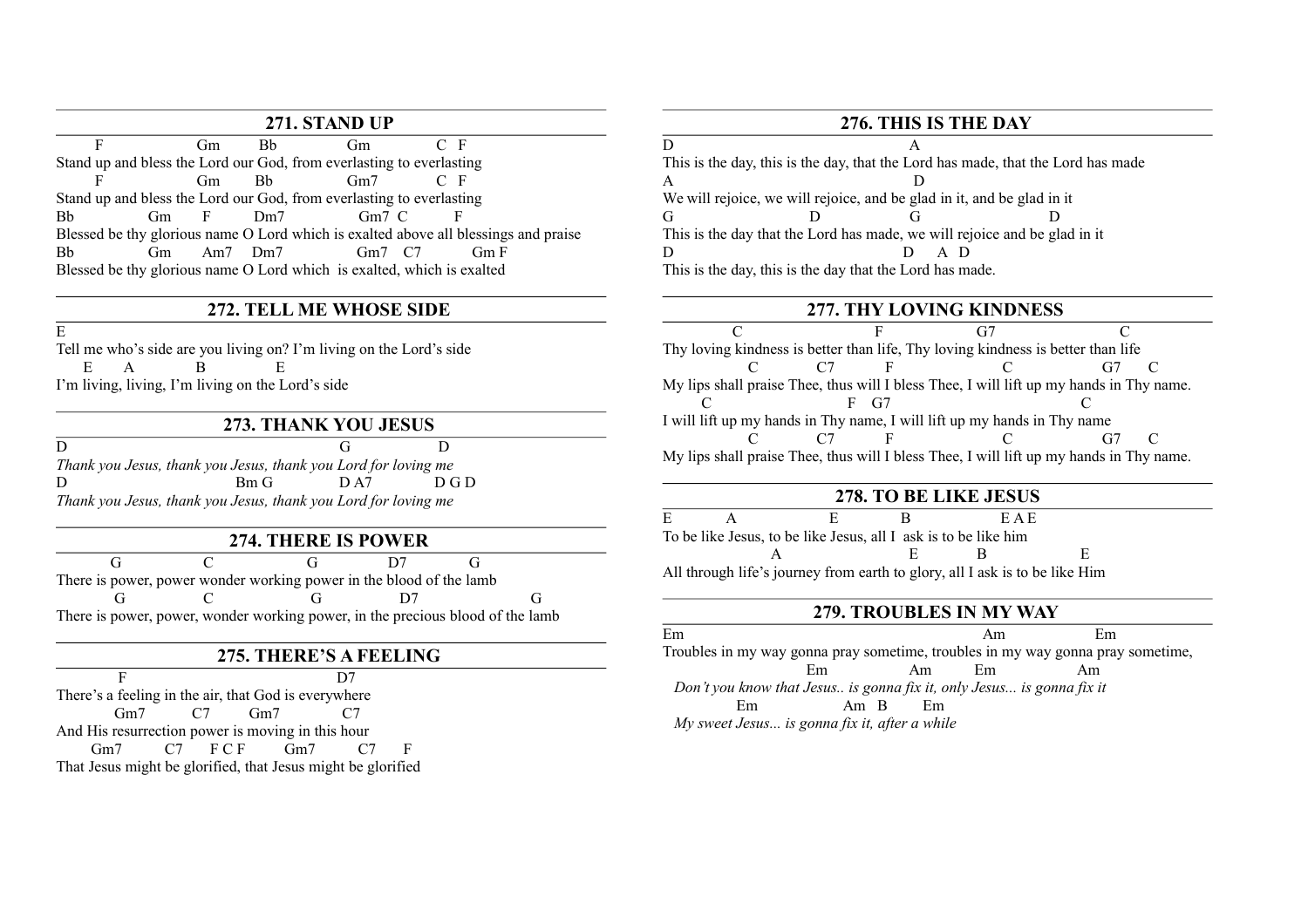## **280. TRUST IN THE LORD**

C F G C Trust in the Lord and don't despair, He is a friend so true C F G C No matter what your troubles are, Jesus will see you through Am Em G F C Sing when the day is bright, sing through the darkest night F G F G C Every day, all the way, let us sing, sing, sing.

## **281. UNTO THEE**

E A E B B E A E Unto thee O Lord, do I lift up my soul, unto thee O Lord, do I lift up my soul E A E O my God, I trust in Thee, let me not be ashamed B E A E Let not my enemies triumph over me.

## **282. WE BRING SACRIFICE**

D Em7 D G D G A We bring sacrifice of praise into the house of the Lord D Em7 D G D G D We bring sacrifice of praise into the house of the Lord G A F#m7 Bm7 Em7 G A D And we offer unto You, the sacrifices of thanks giving  $G \quad A \quad F\#m7 \, Bm7 \quad Em7 \, G \quad A \, D$ And we offer unto You, the sacrifices of joy

## **283. WE FALL DOWN**

D A Bm G A We fall down, we lay our crown at the feet of Jesus D A Bm G A The greatness of His mercy and love at the feet of Jesus

 D A G D Em D A G D Em *We cry Holy, Holy, Holy, we cry Holy, Holy, Holy,* D A G D Em A D  *We cry Holy, Holy, Holy is the lamb*

## **284. WE WILL WALK**

 And we will walk in the presence of the Lord i*n the land of the living.*  And we will dance in the presence of the Lord, in the land of the living Praise the Lord, all you servants of the Lord, praise his name who is on high. From the rising to the setting of the sun, should the Lord, our God, be praised.

## **285. WE WORSHIP YOU O LORD**

*(L)Vudaiththu Vuruvakkum En Dhevane Vumukkuthan Aarathanai*

*(A) Vudaiththu Vuruvakkum En Dhevane Vumukkuthan Aarathanai*

 *We worship you O Lord, we magnify you O Lord*

 *We glorify you Lord, we adore you O Lord*

*(L)Thudhikku Paathirare Vumukkuthan Aarathanai* 

*(A)Thudhikku Paathirare Vumukkuthan Aarathanai* 

*(L)Thudhikalin Vunnathare Vumukkuthan Aarathanai*

*(A)Thudhikalin Vunnathare Vumukkuthan Aarathanai*

## **286. WELL I WOKE UP THIS MORNING**

 F Well I woke up this mornin' with my mind (where was our mind?) set it on Jesus C F Well I woke up this mornin' with my mind (where was our mind?) set it on Jesus F Well I woke up this mornin' with my mind (where was our mind?) set it on Jesus F F F C F Hallelu (Hallelu) Hallelu (Hallelu) Hallelujah Bb F C Bb And when my mind's on the light I know my precious Jesus loves me F C F And I love Him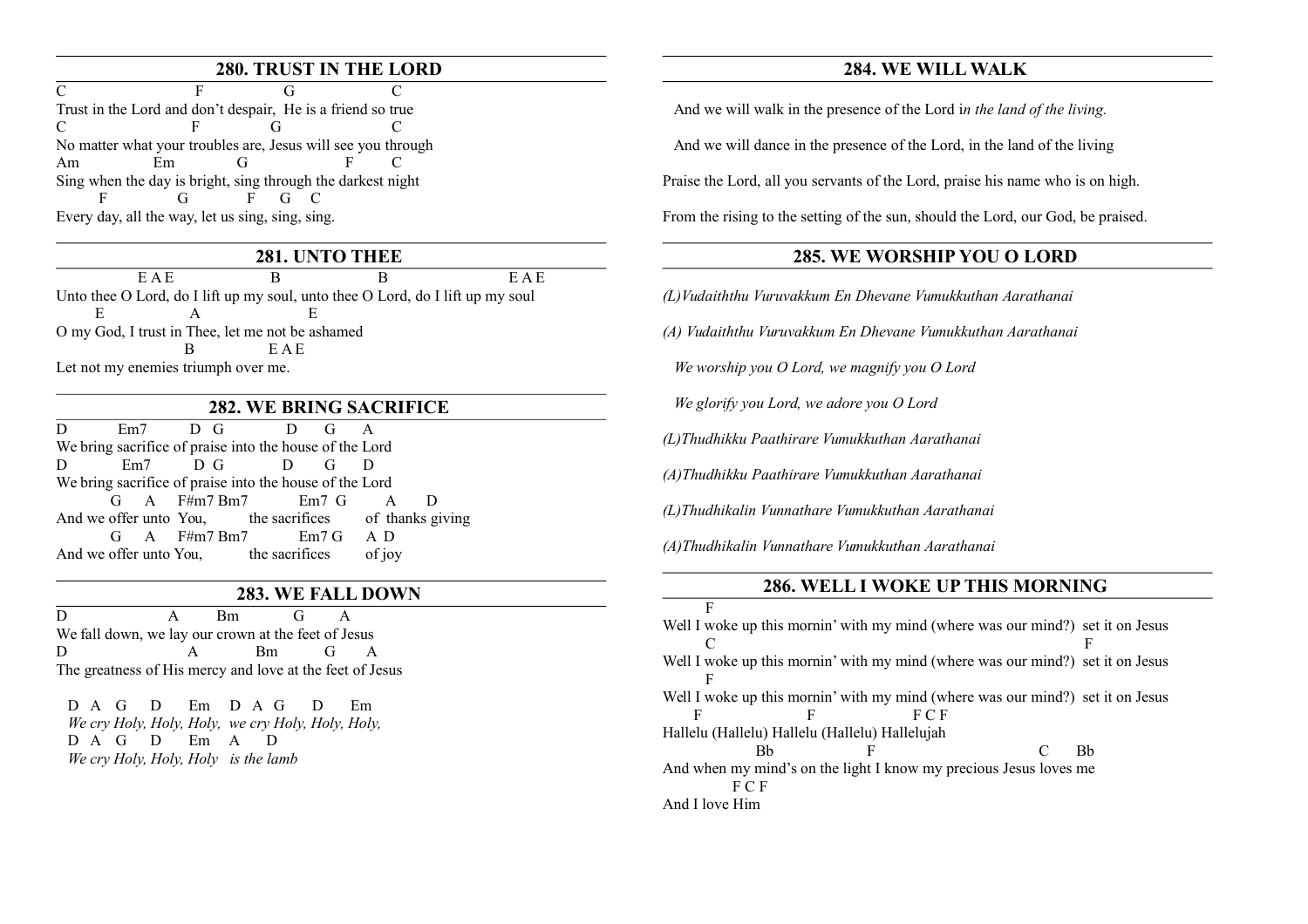## **287. WE'LL NOT BE DEFEATED**

G C G Em D We'll not be defeated, we'll not be defeated, we'll not be defeated any more G C Jesus Christ God's only son, fought the battle and He won G D G We'll not be defeated anymore

#### **288. WELL SIGN ME UP**

G Em G Sign me up, sign me up for the Christian jubilee. G D Write my name, write my name on the roll G Em G I've been changed, I've been changed since the Lord has lifted me G G D G O Lord I want to be ready, ready when Jesus comes

#### **289. WE'RE CROSSING OVER**

E

We're crossing over... One by one B E B We're moving on.... To the setting sun Extended to the E Don't let him catch ya...With your work undone A E B E We're crossing over.... One by one

## **290. WHAT A MIGHTY GOD**

D G D Em A What a mighty God we serve, what a mighty God we serve D G D G D A D Angles bow before Him, heaven and earth adore him, what a mighty God we serve

#### **291. WHEN THE SPIRIT**

Gm D Gm When the spirit of the Lord is with in my heart I will sing like David sang Cm Gm D Gm I will sing, I will sing, I will sing like david sang Cm Gm D Gm I will sing, I will sing, I will sing like david sang

## **292. WHO IS LIKE THE LORD**

Am Dm Em Am Dm Em Who is like the Lord; there is no one, who is like the Lord; He is strong and mighty Am Dm Em F G Am G Am Who is like the Lord; He is worthy, stand up and give him the praise Am Dm Am E  $\overline{A}$  Am G/B  $\overline{A}$ m/C Praise the Lord, praise the Lord, our God is worthy of glory  $C\#m7$  Dm Am F From the rising of the sun to its going down, the name of the Lord is to be praised G Am G Am G Am G Stand up and praise Him and give Him the glory (3) F E D E Our God is worthy of praise

#### **293. WON'T IT BE A TIME**

A D A Won't it be a time when we get over yonder, won't it be a time when we get over yonder  $F#m$  E A D A Won't it be a time when we get over yonder, O won't it be a time.

## **294. YESU AZALI AWA**

 G Em C D G Em D Yesu azali awa Yesu azali awa Yesu azali awa na biso G Em C D G D G Yesu azali awa Yesu azali awa Yesu azali awa na biso

#### **295. YOU ARE IN CONTROL**

#### $\overline{D}$

You are my shepherd, I have no needs You lead me by peaceful streams  $G \qquad A \qquad D$ And you refresh my life D. You hold my hand and you guide my steps I could walk through the valley of death G A D And I won't be afraid G A D G A D *Because you are in control You are in control* G A D G A D  *You are in control, You are in control* C G D C G D You cause everything to work together, You truly have a sovereign plan Em D G Em D G Em D G And you know who I am, And you made who I am, And you love who I am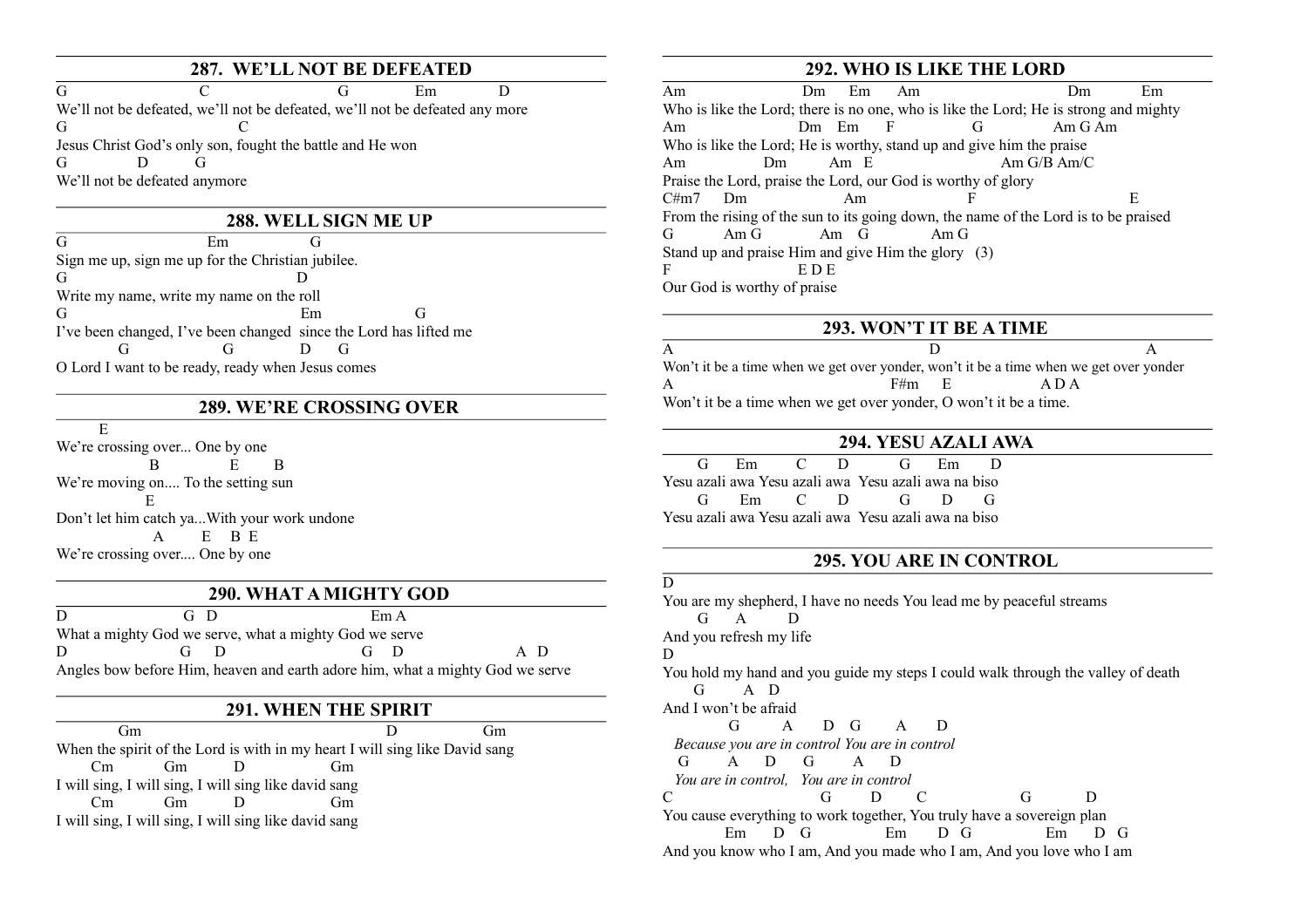## **296. YOU ARE MY ALL IN ALL**

G D Em G C You are my strength when I am weak, You are the treasure that I seek G D G D You are my all in all G D Em G C Seeking You as a precious jewel. Lord to give up, I'd be a fool G D G D You are my all in all

G D Em G C G D G D Jesus, Lamb of God, worthy is Your name G D Em G C G D C G Jesus, Lamb of God, worthy is Your name

#### **297. YOU ARE THE HEROES OF FAITH**

C G7 You are the salt of the earth, you are the light of the world F C G7 C If you let your light shine before men, you are the heroes of faith C F G C F G Put on the full armor of God, stand firm, let's fight the good fight of faith, be strong C G F C G7 C By faith we can overcome world, be bold, you are the heroes of faith.

#### **298. YOU ARE THE MASTER**

G C You're the Master of all creation, protector, Preserver, Almighty Am D G Our hearts are filled with praises of Thee, we bow down to worship, adore Thee

C D G Em Am D G G7 *Ahha... Hallelujah ... Ahha... Hallelujah ... Ahha... Hallelujah ... Ahha... Hallelujah .* C D G Em Am D GCG  *Ahha... Hallelujah ... Ahha... Hallelujah ... Ahha... Hallelujah ... Amen*

### **299. YOU DESERVE THE GLORY**

 C Em You deserve the glory, and the honour F Dm G Lord we lift our hands in worship as we lift Your name on high C Am You are great, You do miracles so great F F/G G There is no one else like You, there is no one else like You C Am You are great, You do miracles so great F G C There is no one else like You, there is no one else like You

#### **300. YOU'VE GOT TO TAKE**

F Dm F You've got to take the Lord with you children, everywhere you go F Dm C You've got to take the Lord with you children, everywhere you go F Dm F You've got to take the Lord with you children, everywhere you go

#### F

On the streets on the streets, in the home, in the home….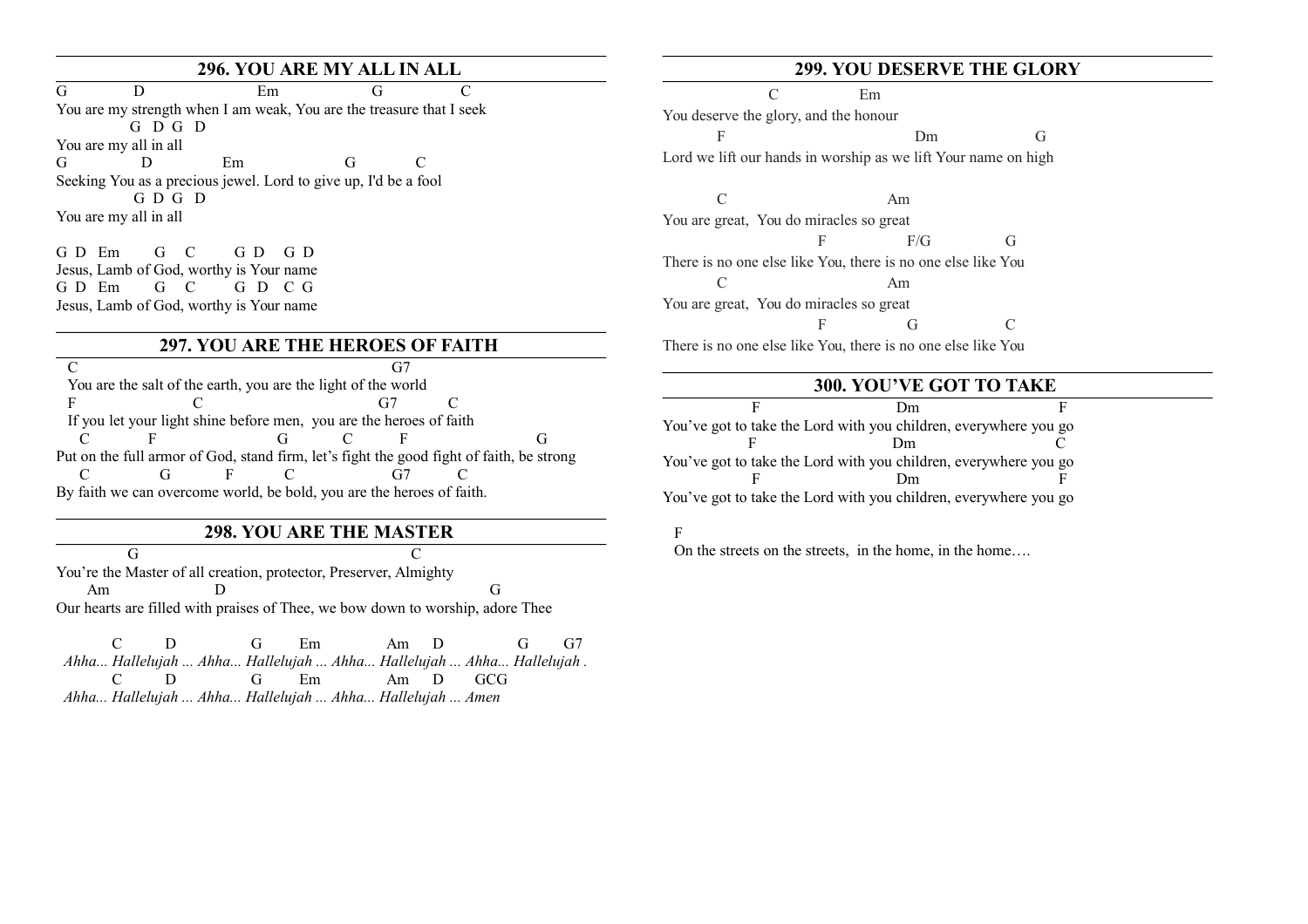## **Chart of Piano Chords**

#### **Key: C**

 $C = C E G$  $Cm = C$  Fh G  $C7 = C E G Bb$  $CM7 = C E G B$  $Cm7 = C$  Fb G Bb  $C$ sus =  $C$  F G  $Csus7 = C F G Bh$  $CG = C E G A$  $C2 = C D E G$ 

#### **Key: Db**

Db: Db F Ab Dbm: Db E Ab Db7: Db F Ab B DbM7: Db F Ab C Dbm7: Db E Ab B Dbsus: Db Gb Ab Dbsus7: Db Gb Ab B Db6: Db F Ab Bb Db2: Db Eb F Ab

#### **Key: Eb**

 $F<sub>b</sub> = F<sub>b</sub>$  G Bb  $F$ bm =  $F$ b Gb Bb  $Eb7 = Eb G Bb Db$  $EbM7 = Eb G Bb D$  $Fhm7 = Fh Gh Bh Dh$  $F$ bsus =  $F$ b Ab Bb Ebsus $7 =$ Eb Ab Bb Db  $Fb6 = Fb G Bb C$  $Eb2 = Eb F G Bb$ 

#### **Key: F**

 $F = F AC$  $Fm = F Ab C$  $F7 = F A C Eb$  $FM7 = FA C E$  $Fm7 = F Ab C Eb$ 

#### **Key: C#**  $C# = C# F G#$  $C \# m = C \# F G \#$  $C#7 = C# F G# B$  $C#M7 = C# F G# C$  $C#m7 = C# F G# B$  $C#sus = C#F#G#$  $C#sus7 = C# F# G# B$  $C#6 = C# F G# A#$  $C#2 = C# D# F G#$ **Key: D**  $D: D F# A$ Dm: D F A D7 : D F# A C

DM7: D F# A C# Dm7: D F A C Dsus: D G A Dsus7: D G A C D6: D F# A B D2: D E F# A

#### **Key: E**

 $E = F G# B$  $Em = E G B$  $E7 = E G# B D$  $FM7 = F G# B D#$  $Em7 = E G B D$  $E$ sus = E A B  $Esus7 = E A B D$  $F6 = F G# B C#$  $E2 = E$  F# G# B

## **Key: F#**

 $F# = F# A# C#$  $F#m = F# A C#$  $F#7 = F# A# C# E$  $F#M7 = F# A# C# F$  $F#m7 = F# A C# E$ 

| $Fsus = F Bh C$           |  |
|---------------------------|--|
| $F_s u s 7 = F B b C F b$ |  |
| $FG = F A C D$            |  |
| $F2 = F G A C$            |  |

## **Key: G**

 $G = G B D$  $Gm = G$  Bh D  $G7 = G B D F$  $G$ M7 = G B D F#  $Gm7 = G Bb D F$  $Gsus = GCD$  $Gsus7 = GCDF$  $G6 = G B D F$  $G2 = G AB D$ 

## **Key: A**

 $A = A C# E$  $Am = A C F$  $AY = A C# F G$  $AM7 = A C# E G#$  $Am7 = A C E G$ Asus  $=$  A D E Asus $7 = A D F G$  $AG = A C# F F#$  $A2 = A B C# E$ 

#### **Key: Bb**

 $Bb = Bh D F$  $Bbm = BbDbF$  $Bb7 = Bb D F Ab$  $BbM7 = BbDFA$  $Bhm7 = Bh Dh F Ah$ Bhsus  $=$  Bh Fh F Bbsus $7 =$ Bb F ab  $Bb6 = Bb D F G$  $Bb2 = Bb C D F$ 

#### $F#sus = F# B C#$  $F#sus7 = F# B C# E$  $F#6 = F# A# C# D#$  $F#2 = F# G# A# C#$

#### **Key: Ab**

 $Ab = Ab C Eb$  $Abm = Ab B Eb$  $Ab7 = Ab C Eb Gb$  $AbM7 = Ab C Eb G$  $Abm7 = Ab B Eb Gb$ Absus  $=$  Ab Db Eb Absus $7 =$ Ab Db Eb Gb  $Ab6 = Ab C Fb F$  $Ab2 = Ab Bb C Eb$ 

# **Key: B**

 $B = B D# F#$  $Bm = B D F#$  $B7 = B D# F# A$  $BM7 = B D# F# A#$  $Bm7 = B D F# A$ Bsus =  $B \tF#$ Bsus7 =  $B \tF# A$  $B6 = B D# F# G#$  $B2 = B C# D# F#$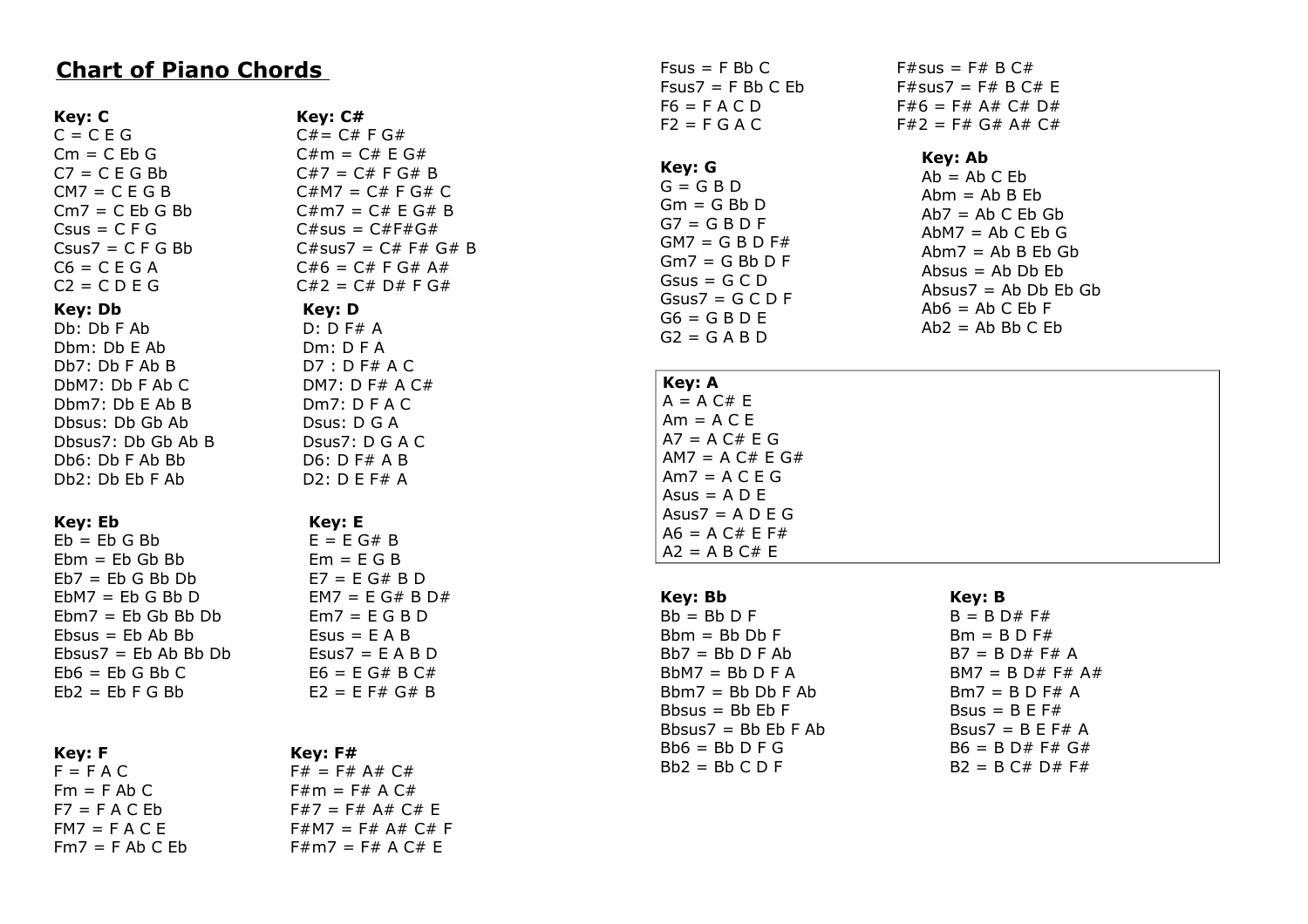## **Scales**

|                   | С | С‡<br>Db  | D | D♯<br>Eb    | Ε | F | F♯<br>Gb    | G         | G♯<br>Ab    | Α | A♯<br>Bb    | B |
|-------------------|---|-----------|---|-------------|---|---|-------------|-----------|-------------|---|-------------|---|
| Db                | Đ | O         |   | 0           |   | ❸ | 0           |           | Θ           |   | ❺           |   |
| $\mathsf{A}\flat$ | ❸ | 0         |   | ❺           |   | ❺ |             | 0         | $\mathbf 0$ |   | ❷           |   |
| Eb                | 0 |           | ❼ | $\mathbf 0$ |   | 0 |             | ❸         | ◉           |   | ❺           |   |
| Вb                | 0 |           | ❸ | Ø           |   | ❺ |             | ❺         |             | ❼ | $\mathbf 0$ |   |
| F                 | ❸ |           | ❺ |             | ❼ | 0 |             | ❷         |             | ❸ | Ø           |   |
| С                 | ❶ |           | ❷ |             | ❸ | ❹ |             | ❺         |             | ❺ |             | ❼ |
| G                 | ❹ |           | ❺ |             | ❺ |   | ❼           | $\bullet$ |             | 0 |             | ❸ |
| D                 |   | ❼         | ❶ |             | ❷ |   | ❸           | ❹         |             | ❺ |             | ❸ |
| А                 |   | $\bullet$ | ❹ |             | ❺ |   | $\bullet$   |           | ❼           | 0 |             | 0 |
| Ε                 |   | ❺         |   | 0           | ❶ |   | 0           |           | ❸           | ❹ |             | ❺ |
| В                 |   | 0         |   | ❸           | ❹ |   | ❺           |           | ❺           |   | 0           | ❶ |
| F#                |   | ❺         |   | ❺           |   | 0 | $\mathbf 0$ |           | 0           |   | ❸           | ❹ |

C major scale is the only scale that has no sharps or flats. G: F#

D: F#, C# A: F#, C#, G# E: F#, C#, G#, D# B: F#, C#, G#, D#, A# F#: F#, C#, G#, D#, A#, E# C#: F#, C#, G#, D#, A#, E#, B# F: Bb Bb: Bb, Eb Eb: Bb, Eb, Ab Ab: Bb, Eb, Ab, Db Db: Bb, Eb, Ab, Db, Gb Gb: Bb, Eb, Ab, Db, Gb, Cb Cb: Bb, Eb, Ab, Db, Gb, Cb, Fb

## **Chords Diagram**

| Major                                      | Minor   | 7th | M7         | m <sub>7</sub> | sus |
|--------------------------------------------|---------|-----|------------|----------------|-----|
|                                            |         | b7  |            | b7             |     |
|                                            | 5       | 5   |            |                | 5   |
| $\begin{array}{c} 5 \\ 3 \\ 1 \end{array}$ | b3      | 3   | 3          | b3             |     |
|                                            | 1       |     |            |                |     |
| sus7                                       | 6<br>38 | 2   | <b>gth</b> | dim            | aug |
| b7                                         | 6       | 5   | b7         |                |     |
| 5                                          | 5       | 3   |            | b5             | #5  |
| 4                                          | 3       |     | 3          | b3             | 3   |
|                                            |         |     |            |                |     |

Note that "b" means to lower the note by one semi-tone. "#" means to raise the note by one semi-tone.

# **Chord Relationships**

1. The three chords most frequently used are built upon the first, forth, and fifth degrees of the major scale.

2. The next chord most frequently encountered is a minor chord built upon the sixth degree of the scale.

3. Two commonly used chords, that don't occur naturally in the key, are major chords built on the second and flatted seventh degrees of the scale.

4. Two other common chords are minor chords built on the second and third degrees of the scale.

For Example, the chord relationships for C is as follows :

| Scale             | ÷С           |               |       | E F | G |    |    |
|-------------------|--------------|---------------|-------|-----|---|----|----|
| Degree            | $\mathbf{1}$ | $\mathcal{P}$ | 3     |     | 5 |    |    |
| Relationship 1: C |              |               |       |     | G |    |    |
| Relationship 2:   |              |               |       |     |   | Am |    |
| Relationship 3:   |              | נו            |       |     |   |    | Bh |
| Relationship 4 :  |              |               | Dm Em |     |   |    |    |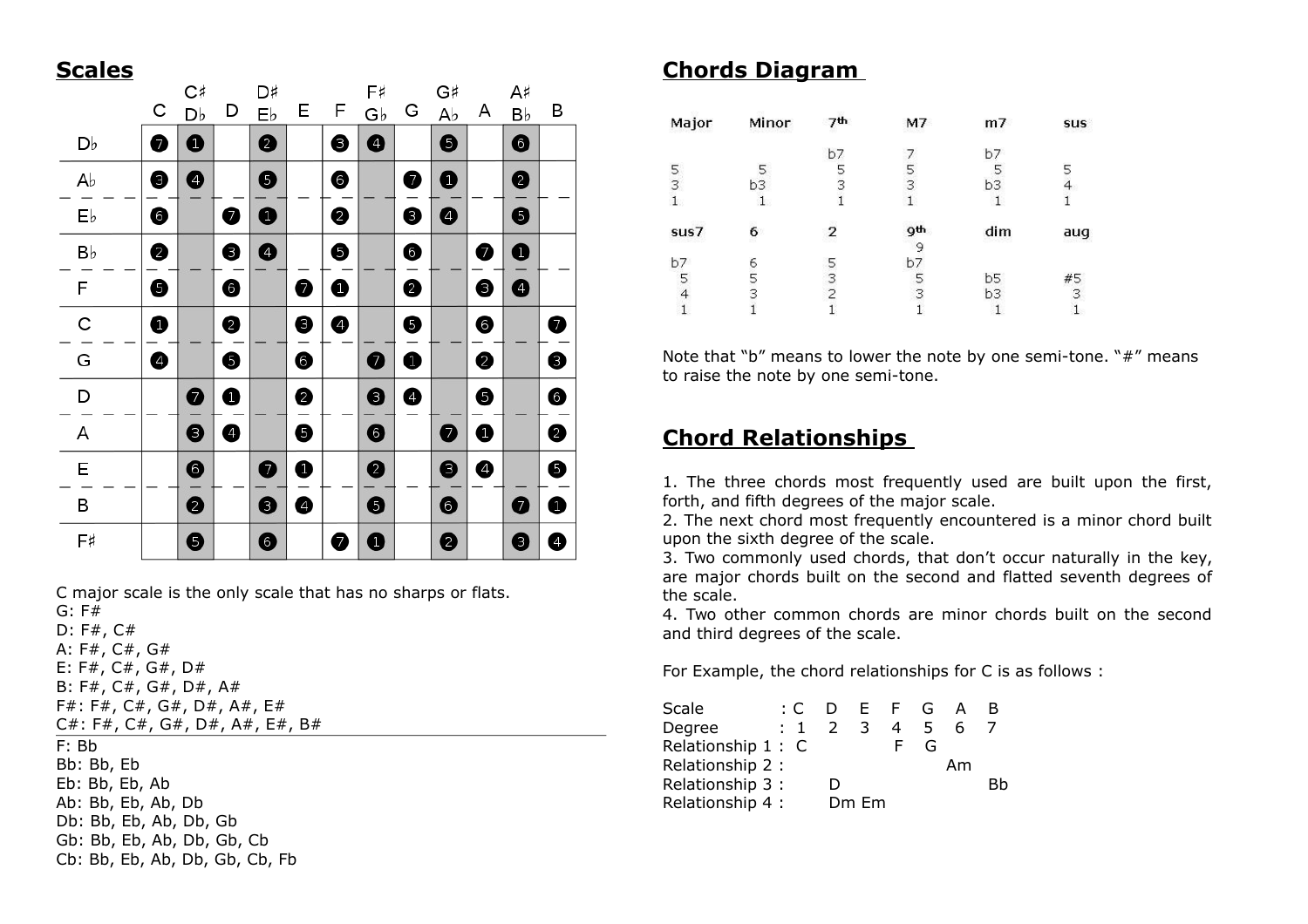# **The Circle Of Fifths**

The circle of fifths, first described in 1728 by Johann David Heinichen in his book Der Generalbass, has been used ever since as a means of illustrating the relative harmonic distance between musical keys.



The numbers inside the circle show the number of sharps or flats in the key signature, with the sharp keys going clockwise, and the flat keys counterclockwise from C major (which has no sharps or flats.) The circular arrangement depends on enharmonic relationships in the circle, usually reckoned at six sharps or flats for the major keys of  $F^{\sharp} = G \circ \text{and } D^{\sharp} = E \circ \text{for minor keys. Seven sharps or flats make major keys } (C^{\sharp})$ major and  $C \triangleright$  major) that may be more conveniently spelled with five flats or sharps (as  $D \, \flat$  major or B major).

# **Chart of Guitar Chords**

# **A-chords**

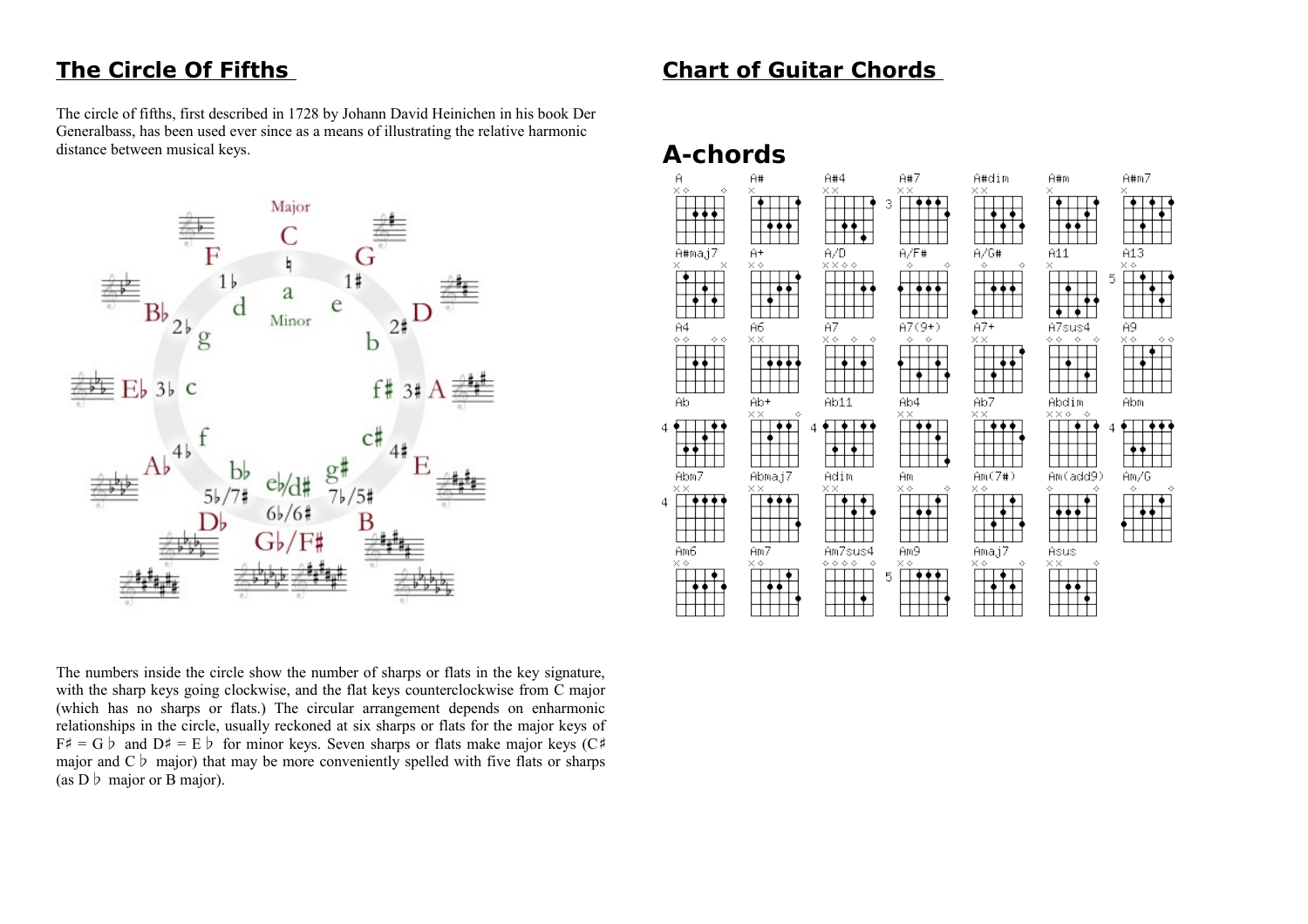# **B-chords**

|    |                | 171 U.J                           |                                             |                                  |                            |                               |                        |
|----|----------------|-----------------------------------|---------------------------------------------|----------------------------------|----------------------------|-------------------------------|------------------------|
|    | В<br>$\times$  | $B$ (add $E$ )<br>$\diamond$<br>× | B+<br>$\times\times$<br>$\diamond \diamond$ | B/F#<br>$\diamond \diamond$<br>♦ | B11<br>$\diamond \diamond$ | B11/13<br>$\diamond \diamond$ | B13<br>×<br>♦          |
|    |                |                                   | 2                                           | 7                                |                            |                               |                        |
|    | Β4             | Β7                                | B7#9                                        | B7+                              | B9                         | BaddE/F#                      | Bb+                    |
| 2  | $\times\times$ | ♦<br>♦                            | $\times$<br>$\times$                        | ×<br>♦<br>7                      |                            |                               | $\times\times\diamond$ |
|    | Bb11           | Bb6                               | Bb9                                         | Bbm9                             | Вm                         | Bm(maj7)                      | Bm6                    |
| 6. |                | $\times\times$<br>6               | 6                                           | $\times\times\times$             | ×                          | $\times$ $\Diamond$           | $\times\times$         |
|    | Bm7            | Bm7b5                             | Bmaj                                        | Bmsus9                           |                            |                               |                        |
| 2  | ×              |                                   | ×<br>×                                      | ×<br>◇                           |                            |                               |                        |

# **C-chords**

 $\Box$ 

ा •ाउ

∐∙

 $\bullet$  $\overline{7}$ 

 $\bullet$  1



# **D-chords**

| D                                        | D#                       | D#4                    | D#7                                 | D#m                    | D#m7                              | D#maj7                     |
|------------------------------------------|--------------------------|------------------------|-------------------------------------|------------------------|-----------------------------------|----------------------------|
| $\leftrightarrow$                        | $\times\times$<br>3      | $\times\times$         | $\times\times$                      | $\times\times$         | $\times\times$                    | $\times\times$             |
| Dadd9<br>$\rightarrow \diamond \diamond$ | D/A<br>$\times \diamond$ | D/B<br>×<br>♦          | D/C<br>×<br>♦                       | D/C#<br>×<br>♦         | D/E<br>×<br>×                     | D/G<br>$\times$ $\diamond$ |
|                                          |                          |                        |                                     |                        | 7                                 |                            |
| D11                                      | D4                       | D5/E                   | D6                                  | D7                     | D7#9                              | D7sus2                     |
| $\diamond$ $\diamond$<br>♦               | $\times\times\diamond$   | $\times\times$<br>◇    | $\times$ $\diamond$ $\diamond$<br>♦ | $\times\times\diamond$ | $\times$                          | $\times \diamond \diamond$ |
|                                          |                          | 7                      |                                     |                        | 4                                 |                            |
| D7sus4                                   | D9                       | D9add6                 | Dm                                  | Dm#7                   | Dm/A                              | Dm/B                       |
| $\mathbb{C} \diamondsuit \diamondsuit$   | Ò.<br>7                  | ♦<br>◇                 | $\times\times\diamond$              | $\times\times\diamond$ | $\times \diamond \diamond$        | ♦<br>×                     |
| Dm/C                                     | Dm/C#                    | Dm7                    | Dm9                                 | Dmaj7                  | Dsus2                             |                            |
| ♦<br>¢.                                  | ♦<br>×                   | $\times\times\diamond$ | $\times\times$<br>♦                 | $\times\times\diamond$ | $\diamond \diamond \diamond$<br>◇ |                            |

# **E-chords**

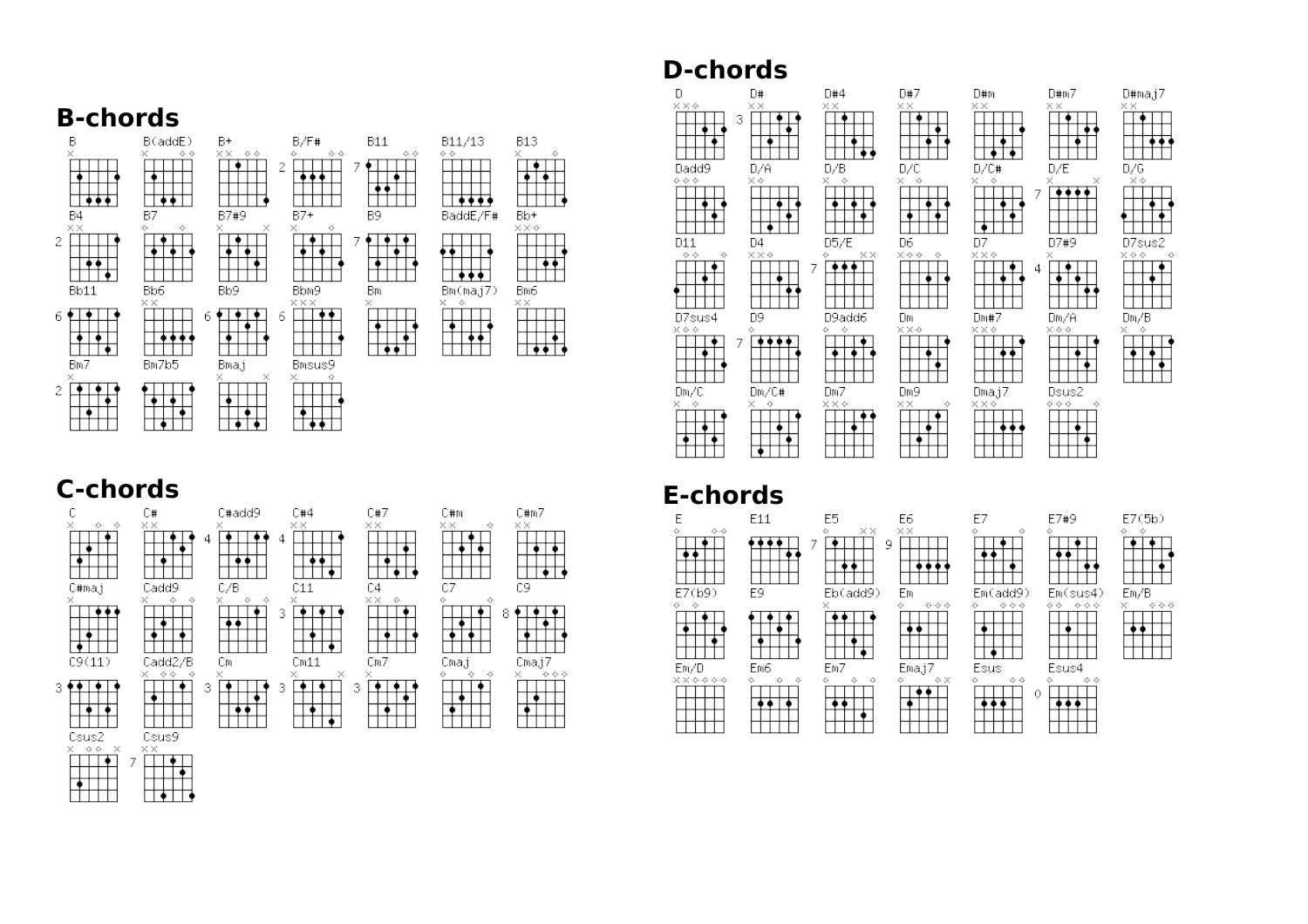# **F-chords**

| F                          | F#                       | F#+<br>$\times\times$ | F#/E<br>♦ | F#11                   | F#4<br>$\times\times$ | F#7<br>$\times\times$<br>◇ |
|----------------------------|--------------------------|-----------------------|-----------|------------------------|-----------------------|----------------------------|
|                            |                          |                       |           |                        |                       |                            |
| F#9                        | F#m                      | F#m6                  | F#m7-5    | F#maj                  | F#maj7                | F(add9)                    |
| ×                          |                          | $\times\times$        | ♦         |                        | $\times\times$        | ♦                          |
|                            |                          | 2                     |           | $\Diamond$             |                       |                            |
|                            |                          |                       |           |                        |                       |                            |
| F/A                        | F/C                      | F/G                   | F11       | F4                     | F6                    | F7                         |
| $\times \diamond$          | $\times\times$           |                       |           | $\times\times$         | ×<br>$\times$         |                            |
|                            |                          |                       |           |                        |                       |                            |
| F7/A                       | F9                       | FaddG                 | Fм        | Fm6                    | Fm7                   | Fmaj7                      |
| $\times$ $\diamond$        |                          | ×                     |           | $\times\times\diamond$ |                       | ×<br>♦                     |
|                            |                          |                       |           |                        |                       |                            |
| Fmaj7(+5)                  | Fmaj7/A                  | Fmmaj7                |           |                        |                       |                            |
| $\diamond$ $\diamond$<br>♦ | $\times$ $\diamond$<br>◇ | ×<br>♦                |           |                        |                       |                            |

# **G-chords**

 $\blacksquare \bullet \top \top$ 

n i T



## **ENGLISH SONGS**

| 1. ALL TO JESUS I SURRENDER       | <b>26. HUMBLE YOURSELF</b>        |
|-----------------------------------|-----------------------------------|
| 2. ALLE, ALLE, ALLELUIA           | 27. I AM THINE O LORD             |
| 3. AMAZING GRACE                  | 28. I HEAR GOD SINGING TO ME      |
| <b>4. AS I HAVE LOVED YOU</b>     | <b>29. I NEED THEE EVERY HOUR</b> |
| 5. BATTLE BELONGS TO THE LORD     | <b>30. I NEED YOUR LOVE</b>       |
| <b>6. BE WITH ME LORD</b>         | 31. I WANT TO BE A WORKER         |
| 7. BECAUSE HE LIVES               | 32. I WILL CALL UPON THE LORD     |
| 8. BLESSED ASSURANCE              | 33. I WILL PRAISE YOU             |
| 9. BLUE SKIES AND RAINBOWS        | <b>34. I'D RATHER HAVE JESUS</b>  |
| <b>10. COUNT YOUR BLESSINGS</b>   | <b>35. I'LL BE A FRIEND</b>       |
| 11. EL SHADDAI, EL SHADDAI        | 36. FLL FLY WAY                   |
| <b>12. FATHER I PLANCE</b>        | 37. IN THE KINGDOM                |
| 13. FOLLOW ME                     | 38. IT IS WELL WITH MY SOUL       |
| 14. GLORY BE TO JESUS             | 39. I'VE BEEN REDEEMED            |
| 15. GO AND MAKE DISCIPLES         | <b>40. JESUS IS LORD</b>          |
| 16. GO MAKE A DIFF'RENCE          | 41. JESUS KEEP ME NEAR THE CROSS  |
| 17. GOD IS GOOD                   | 42. JOYFUL, JOYFUL                |
| 18. HALLELUJAH PRAISE JEHOVAH     | 43. JUST AS I AM                  |
| <b>19. HAVE YOU BEEN TO JESUS</b> | <b>44. LEAD ME TO CALVARY</b>     |
| <b>20. HEAVEN CAME DOWN</b>       | 45. LORD OF ALL                   |
| 21. HEAR I AM LORD                | 46. LORD OF THE DANCE             |
| 22. HOLY, HOLY                    | 47. LORD WE SING YOUR PRAISES     |
| 23. HOLY, HOLY, HOLY              | 48. LOVE, LOVE IS PATIENT         |
| 24. HOSANNA FOREVER               | 49. LOVE, LOVE, LOVE              |
| 25. HOW GREAT THOU ART            | 50. MEN WHO DREAM                 |
|                                   |                                   |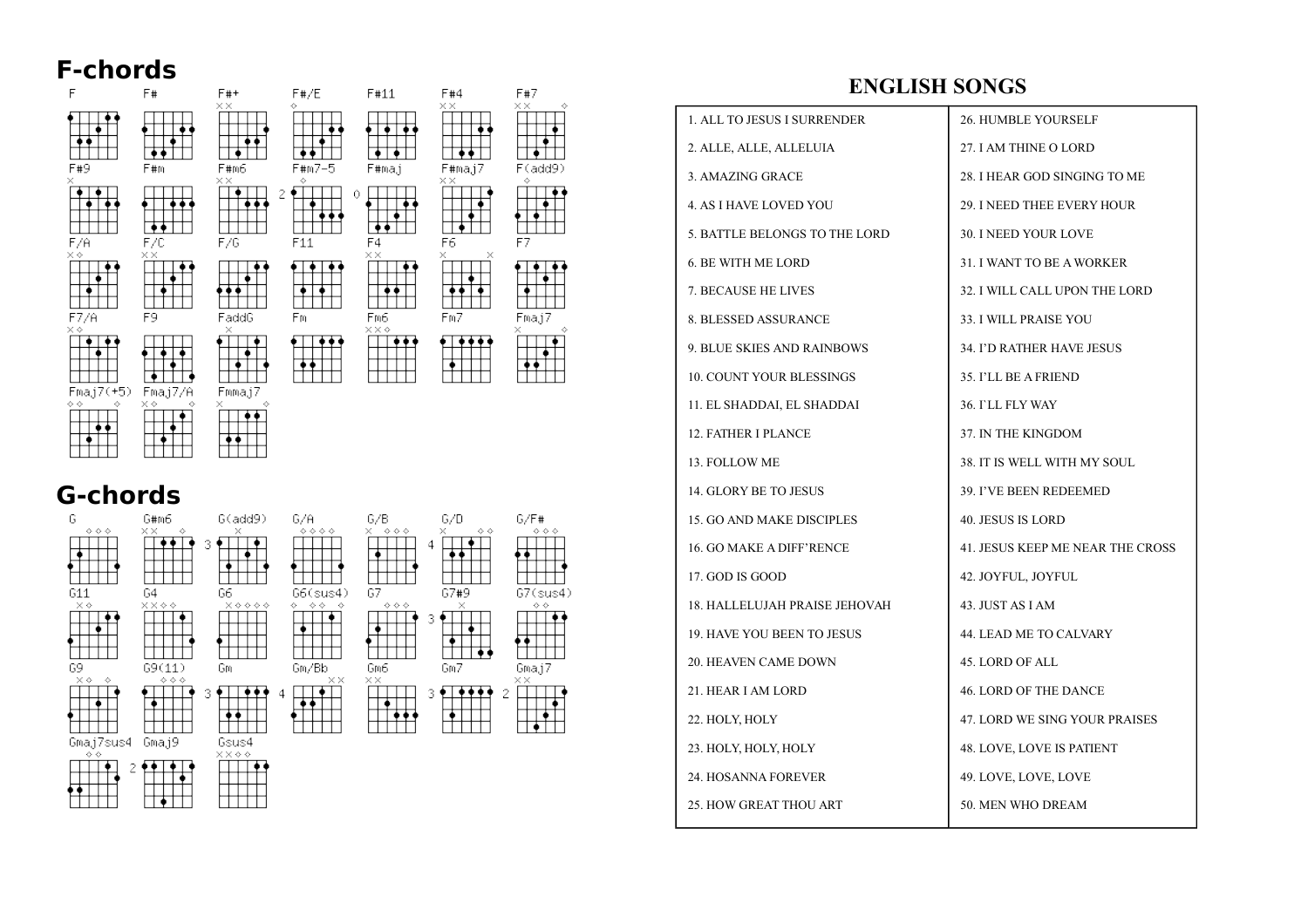| 51. MINE EYES HAVE SEEN         | 76. THE LOVE OF GOD             |
|---------------------------------|---------------------------------|
| 52. MY HEART BELONGS TO YOU.    | 77. THERE IS A HABITATION       |
| 53. NEARER STILL NEARER         | 78. THERE IS MUCH TO DO         |
| 54. NO TEARS IN HEAVEN          | 79. THERE'S NOT A FRIEND        |
| 55. O LORD PREPARE ME           | <b>80. THOUGH THE MOUNTAINS</b> |
| 56. OH THE WORD OF MY LORD      | 81. TO CANAAN'S LAND            |
| 57. OLD RUGGED CROSS            | 82. TO GOD BE THE GLORY         |
| 58. OUR GOD, HE IS ALIVE        | 83. TRUST AND OBEY              |
| 59. OUR GOD IS AN AWESOME GOD   | <b>84. VICTORY IN JESUS</b>     |
| 60. OUR GOD REIGNS              | <b>85. WADE IN THE WATER</b>    |
| 61. PRAISE GOD                  | 86. WE ARE ONE IN THE SPIRIT    |
| <b>62. PRAISES HEARD</b>        | 87. WE BELONG TO YOU            |
| <b>63. PRAYER FOR BOLDNESS</b>  | 88. WE GOT THE POWER            |
| <b>64. PRECIOUS LORD</b>        | 89. WE HAVE COME                |
| <b>65. REJOICE! REJOICE</b>     | 90. WERE YOU THERE              |
| 66. RING OUT THE MESSAGE        | 91. WHAT A DAY THAT WILL BE     |
| 67. SHINE JESUS SHINE           | 92. WHAT A FELLOWSHIP           |
| <b>68. SIKU RIN WANA</b>        | 93. WHAT A FRIENTD WE HAVE      |
| 69. STAND UP, STAND UP          | 94. WHAT CAN WASH AWAY MY SIN   |
| 70. STANDING ON THE PROMISES    | 95. WHEN MY LOVE TO CHRIST      |
| 71. SWING LOW                   | 96. WHEN THE ROLL IS CALLED     |
| 72. TAKE THE LIGHT              | 97. WHEN THE SAVIOUR CALLS      |
| 73. TEN THOUSAND ANGELS         | 98. WHEN WE ALL GET TO HEAVEN   |
| 74. THE LORD HAS LAID HIS HANDS | 99. WHERE COULD I GO?           |
| 75. THE LORD IS MY STRENGTH     | 100. WHO AM I?                  |
|                                 |                                 |

# **TAMIL SONGS**

| 101. ADAIKALAME               | <b>126. VUM PAATHAM PANINTHANE</b> |
|-------------------------------|------------------------------------|
| 102. ALLELUJAH KARTHARAIYE    | 127. VUMMAI POLA                   |
| 103. APPA VEETIL              | 128. VUMMIAYE NESIPEN              |
| 104. ARPUTHAR ARPUTHAR        | 129. VUNNATHAMAANAVARIN            |
| <b>105. ANBU KOORUVEN</b>     | 130. VUNTHAN NAAMAM MENMAI         |
| 106. ANATHI DHEVAN            | <b>131 EKAALA SATHAM</b>           |
| 107. AVAR ENTHAN              | 132. ELLAM YESUVEY                 |
| 108. AATHUMAMEY               | 133. ENNALUMEY THUDHIPAAI          |
| 109. AATHAARAM NEER THANAIYYA | <b>134. EN VULLAM YENGUTHEY</b>    |
| 110. AASIRVATHIYUM            | 135. EN VUYIRAANA YESU             |
| 111. AIYIRAM AIYRAM           | 136. EN ENNANGAL YAAVUM            |
| 112. AARATHANAI NAYAGAN       | 137. EN JEEVANAI PAARKILUM         |
| 113. AARAATHIPANE;            | 138. EN DHEVAN EN VELICHAM         |
| 114. AANANTHAMAI NAMEY        | 139. ENAKKAI JEEVAN VITTAVAREY     |
| 115. IDHO MANSHARIN           | 140. ENTHA KAALATHILUM             |
| 116. YESUVIN KUDUMBAM         | 141. ENTHAN JEBA VELAI             |
| 117. YESHUVIN SEESHARGAL;     | 142. ENTHAN NAAVIL                 |
| 118. YESUVIN NAAMAM           | 143. ENNANDAI VANTHIDAYO           |
| 119. YESUVAI POL              | 144. ENNILADANGA                   |
| 120. YESUVEY VAZHI            | 145. ENNAI MARAVA                  |
| 121. YESU ENRA THIRU          | 146. EN YESUVEY                    |
| <b>122. YESU KIRISTHUVIN</b>  | <b>147. ORU VAARTHAI</b>           |
| 123. YESU RAAJANIN            | 148. KARTHARAI NAMBIYE             |
| 124. YESU RAAJA MUNNE         | 149. KARTHAVEY DEVARGALIL          |
| <b>125. ISRAVELIN NAATHAN</b> | 150. KAAKUM KARANGAL               |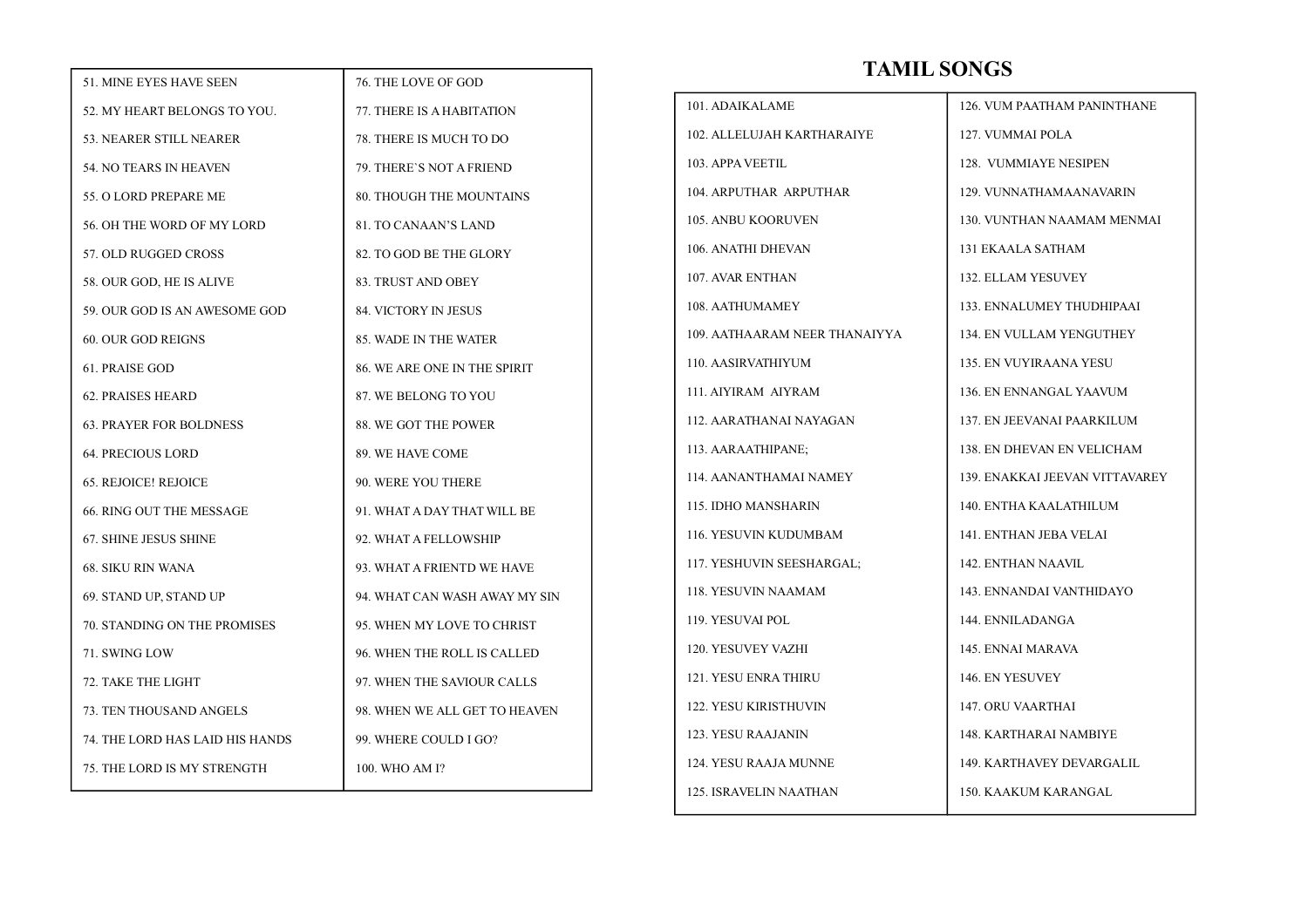| 151. KAALAIYUM MAALAI            | 176. NAANUM EN VEETARUM        |                          |
|----------------------------------|--------------------------------|--------------------------|
| 152. KRISTHUVUKKUL VAAZHUM       | 177. NAAN PAAVITHAAN           | 201. ABOVE ALL           |
| 153. KUYAVANE KUYAVANE           | 178. NIRANTHARAM NIRANTHARAM   | 202. ALL YE HEAVY LADE   |
| 154. SANTHOSHAM PONGUTHEY        | 179. NEER ILLATHA NALELLAM     | 203. AS THE DEER         |
| 155. SARVA SHRISTIKKUM           | 180. NEER SONNAL PODHUM        | 204. BLESSED BE THE NAI  |
| <b>156. SILUVAIYAI NIMIRNTHU</b> | 181. NEER MATHRAM ENAKKU       | 205. CHANGE MY HEART     |
| 157. SILUVAI SUMANTHA KIRISTHU   | 182. NEERINRI VAZHVEDHU        | 206. COME NOW IS THE TI  |
| 158. STHOTHIRAM YESU NAATHA      | 183. NENCHATHILEY THOOIMAUNDO  | 207. CREATE IN ME A CLE. |
| 159. JEEVANULLA DHEVANEY         | 184. BALIPEEDATHIL ENNAI       | <b>208. DO LORD</b>      |
| 160. JEBATHAI KETKUM             | 185. BAKYAVAAN                 | 209. DON'T YOU WANT TC   |
| 161. THANTHAANAI THUDHIPOMEY     | 186. PAADUNGAL AANDAVARKKU     | 210. EVERYTHING'S ALRI   |
| 162. THAASAREY                   | 187. PAAVA SANJALATHAI         | 211. FATHER I ADORE YOU  |
| 163. THIRUKARATHAAL              | 188. PAAVIKKU PUGALIDAM        | 212. FOR THE LORD IS MA  |
| 164. THUDHITHU PAADIDA           | 189. PODHUMENGIRA              | 213. GIVE ME OIL IN MY L |
| <b>165. DHEVA KIRUBAI</b>        | 190. POTRI THUDIPOAM           | 214. GIVE THANKS         |
| 166. DHEVA DHEVANAI              | 191. MAGILVOAM MAGILVOAM       | 215. GLORY, GLORY HALL   |
| 167. DHEVA PITHA ENTHAN          | 192. MANGAL NEERODAI           | 216. GLORY, GLORY IN TH  |
| 168. DHEVANAAN ETHANAAL          | 193. MOUNAMAI YIRUKATHEY       | 217. GOD IS GOOD         |
| 169. DHEVANEY VUMUTHU            | 194. YASIKIREN VUMATHANBAI     | 218. HAIL JESUS YOU'RE N |
| 170. THEN INI MAIYILUM           | 195. YEGOVA DEVANUKKU          | 219. HARD FIGHTIN' SOLD  |
| 171. THOLLAI KASHTANGAL          | 196. YEGOVA YEEREY             | 220. HA-LA-LA-LA-LE-LU-  |
| 172. THOLUGIROAM ENGAL           | 197. VARUVAI THARUNAM          | 221. HE IS MY EVERYTHIN  |
| 173. THOTHIRAM PAADIYE           | 198. VIDUTHALAI NAAYAGAN       | 222. HE MADE A CHANGE    |
| 174. NAM DHEVAN ANBULLAVAR       | <b>199. VINTHAI KIRISTHESU</b> | 223. HE POURED IN THE O  |
| 175. NANDRIYAAL THUDIPAADU       | 200. LESAANA KAARIYM           | 224. HE TASTES LIKE HON  |
|                                  |                                | 225. HEAR MY CRY O LOR   |

# **CHORUS**

|                        | 226. HERE I AM TO WORSHIP        |
|------------------------|----------------------------------|
| /LADEN                 | 227. HOSANNA                     |
|                        | 228. I AM TRADING MY SORROW      |
| <b>HE NAME</b>         | 229. I FOUND A NEW WAY OF LIVING |
| IEART                  | 230. I HAVE DECIDED              |
| THE TIME               | 231. I WILL CELEBRATE            |
| A CLEAN HEART          | 232. I WILL ENTER                |
|                        | 233. I WORSHIP YOU               |
| ANT TO GO              | 234. IF GOD IS WITH ME           |
| <b>S ALRIGHT</b>       | 235. I'LL DO MY BEST             |
| RE YOU                 | 236. I'M GONNA VIEW              |
| ) IS MARCHING          | 237. I'M HAPPY TODAY             |
| N MY LAMP              | 238. IN THE NAME OF JESUS        |
|                        | 239. IS ANYTHING TOO HARD        |
| Y HALLELUJAH           | 240. IT'S A GREAT THING          |
| Y IN THE HIGHEST       | 241. JEHOVAH JIREH               |
|                        | 242. JESUS, JESUS I LOVE THEE    |
| <b>DU'RE MY KING</b>   | 243. JESUS NEVER LET GO MY HAND  |
| <b>V' SOLDIER</b>      | 244. LEAD ME TO SOME SOUL        |
| LE-LU-JAH              | 245. LET THERE BE LOVE           |
| RYTHING                | 246. LORD GOD ALMIGHTY           |
| IANGE                  | 247. LORD, I LIFT YOUR NAME      |
| <b>THE OIL</b>         | 248. MAJESTY                     |
| <b><i>CE HONEY</i></b> | 249. MORE LOVE, MORE POWER,      |
| O LORD                 | 250. MY LIFE IS IN YOU LORD      |